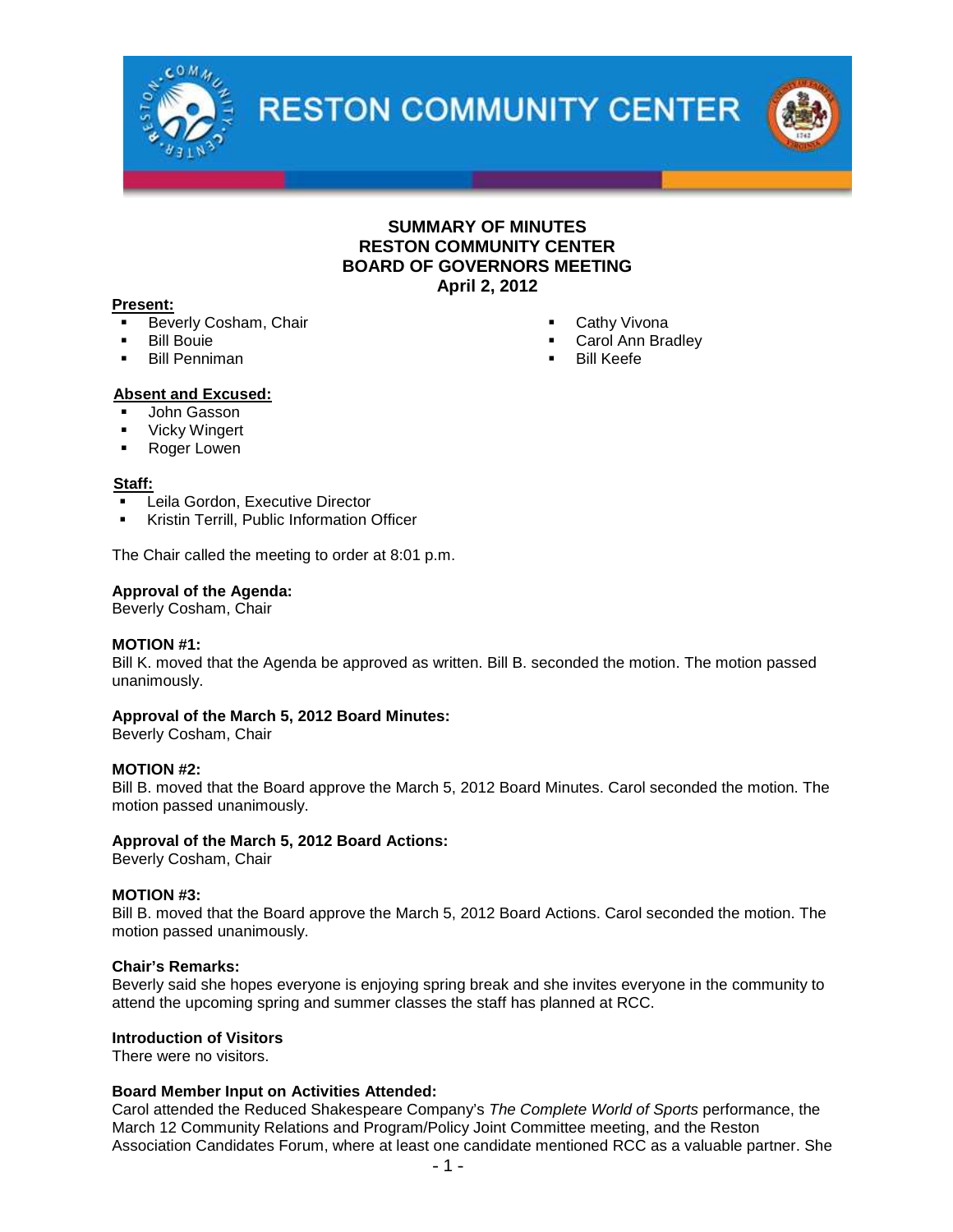#### April 2, 2012 Board of Governors Meeting Minutes

also attended Mark Brutsche's show, *You Ain't Seen Nothin', Yet*. She is working with the 2013 Reston Dr. Martin Luther King, Jr. Celebration planning committee and they are thinking of inviting a speaker for a Sunday afternoon presentation and also emphasizing service projects, possibly organizing them throughout the week at Southgate Community Center and local schools. South Lakes High School is interested in having a series of speakers to speak to smaller groups rather than one speaker for a large group, and would welcome any speakers addressing civil rights or present day issues. Carol attended Beverly's concert at RCC's CenterStage as part of the Osher Lifelong Learning Institute's Meet the Artist series. She asked about RCC's relationship with OLLI and Leila explained that we offer this series and some other classes in partnership with OLLI. RCC can provide facilities and additional marketing and OLLI can provide artists and speakers. Carol also attended Grace Kelly's concert and was very impressed.

Bill P. also saw Grace Kelly and was impressed. He also attended the March 12 Community Relations and Program/Policy Joint Committee meeting, and appreciated the staff's proposals to address community feedback.

Bill B. has attended many meetings for many groups including Initiative for Public Art-Reston and the Park Authority. He attended the Reduced Shakespeare Company's performance of *The Complete World of Sports*. RCC is involved in a lot of different initiatives in the community and he hears more and more good things about RCC and its value all the time.

Cathy went to the Reston Association Candidates Forum; saw the Kinsey Sicks, the Hot Club of Detroit and Lunasa performances; and played bridge.

Bill K. attended the Lunasa show and is continuing to work with the Reston Master Plan Task Force, which will be focused on transportation in May.

Beverly attended the March 12 Community Relations and Program/Policy Joint Committee meeting, the Reston Chorale's Pops Concert, the 2013 Reston Dr. Martin Luther King, Jr. Celebration planning committee meeting, the Reston Community Orchestra's concert, and performed in the OLLI Meet the Artists concert. She also attended a Reston Association newcomers meeting and introduced RCC. Many people at the meeting already knew about the CenterStage, and Bob Simon actually asked Beverly to talk specifically about the theatre. All of the meeting attendees that night got a good idea of how RA and RCC work together as partners.

#### **Community Relations and Program/Policy Joint Committee Report**

See attached report.

#### **Finance Committee Report**

See attached report.

#### **MOTION #4**

Cathy moved that programs proposed for funding in FY13 and FY14 by the staff report to the March 12, 2012 joint meeting of the Community Relations and Program/Policy Committees be fully funded as proposed. Bill B. seconded the motion. The motion passed unanimously.

#### **Approval of the Committee Reports**

Beverly Cosham, Chair

#### **MOTION #5**

Bill B. moved that the Board approve the March 12, 2012 Community Relations and Program/Policy Joint Committee Report and the April 2, 2012 Finance Committee Report. Carol seconded the motion. The motion passed unanimously.

#### **Executive Director's Report:**

See attached report.

#### **Old Business:**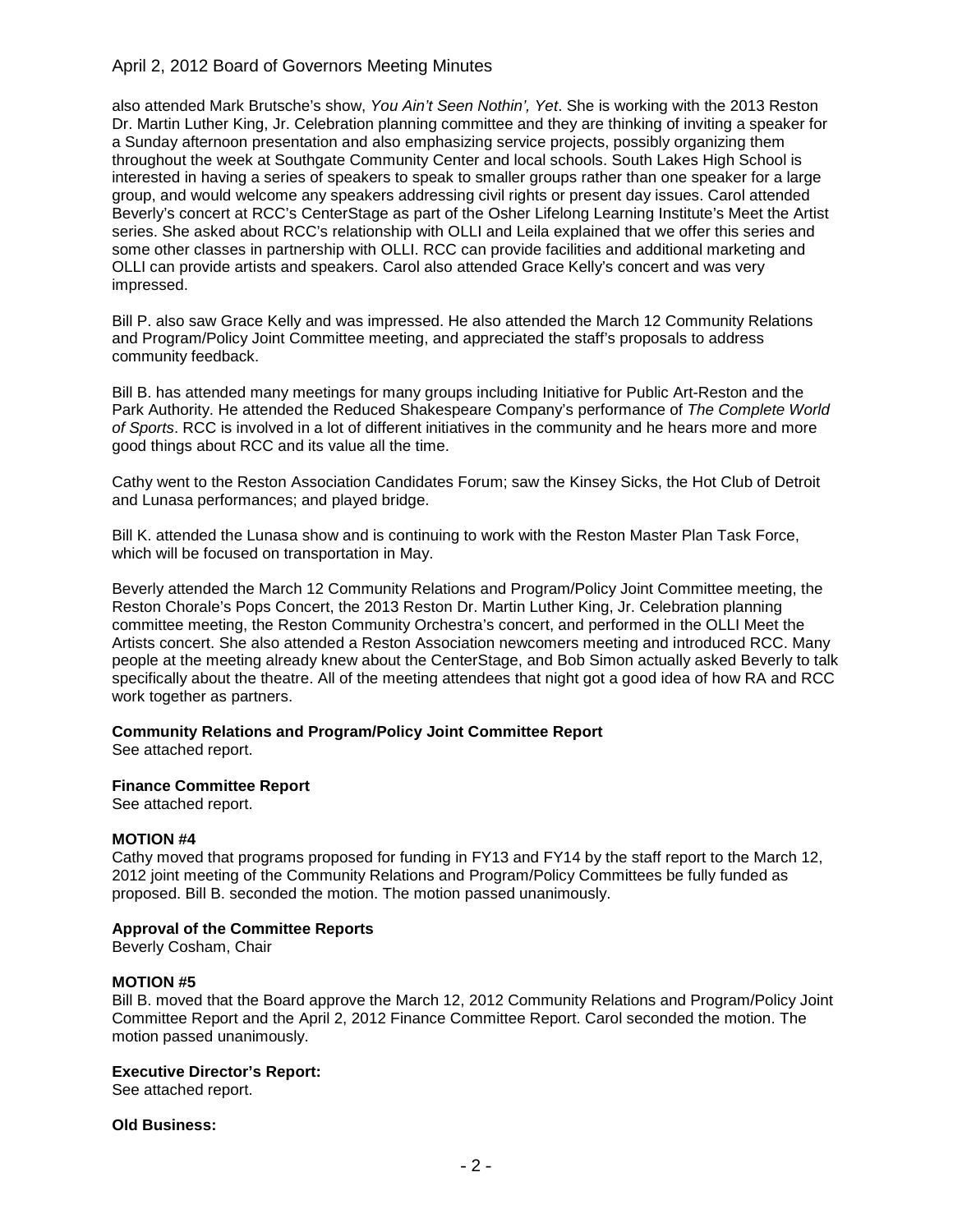#### April 2, 2012 Board of Governors Meeting Minutes

There was no old business. RCC's new Arts and Events Director, Paul Michnewicz, will be starting April 9 and will be introduced at the May Board meeting. His experience includes many arts events and venues and he has been a director and stage manager. He was the unanimous choice of the hiring committee, and we are excited to bring him on board.

#### **New Business:**

#### **MOTION #6:**

Bill B. moved that the meeting be adjourned. Bill K. seconded the motion. The motion passed unanimously.

The Chair adjourned the meeting at 8:28 p.m.

William XX \_\_\_\_\_\_\_\_\_\_\_\_\_\_\_\_\_\_\_\_\_\_\_\_\_\_\_\_

William Penniman, Board Secretary

May 4, 2012\_\_\_\_\_\_\_\_\_\_\_\_\_\_\_\_\_\_ Date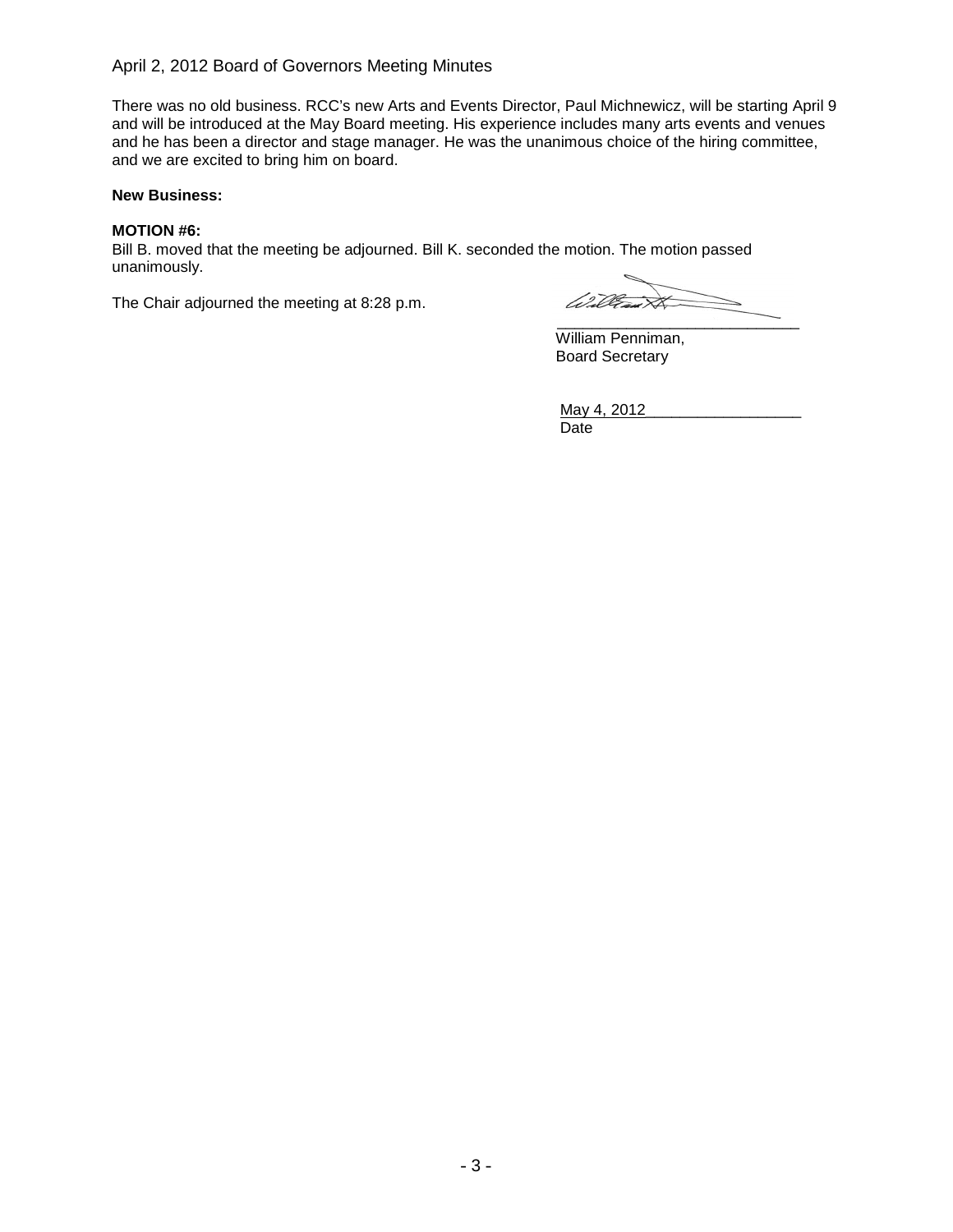**BOARD ACTIONS TAKEN AT BOARD OF GOVERNORS MEETING ON APRIL 2, 2012**

- **12-0402-1 Bd That the Board approve the agenda.**
- **12-0402-2 Bd That the Board approve the March 5, 2012 Board minutes.**
- **12-0402-3 Bd That the Board approve the March 5, 2012 Board actions.**
- **12-0402-4 Bd That programs proposed for funding in FY13 and FY14 by the staff report to the March 12, 2012 joint meeting of the Community Relations and Program/Policy Committees be fully funded as proposed.**
- **12-0402-5 Bd That the Board approve the March 12, 2012 Community Relations and Program/Policy Joint Committee Report and the April 2, 2012 Finance Committee Report.**
- **12-0402-6 Bd That the meeting be adjourned.**

Willes  $\cancel{\rtimes}$ \_\_\_\_\_\_\_\_\_\_\_\_\_\_\_\_\_\_\_\_\_\_\_\_\_\_\_\_

William Penniman, Board Secretary

May 4, 2012 Date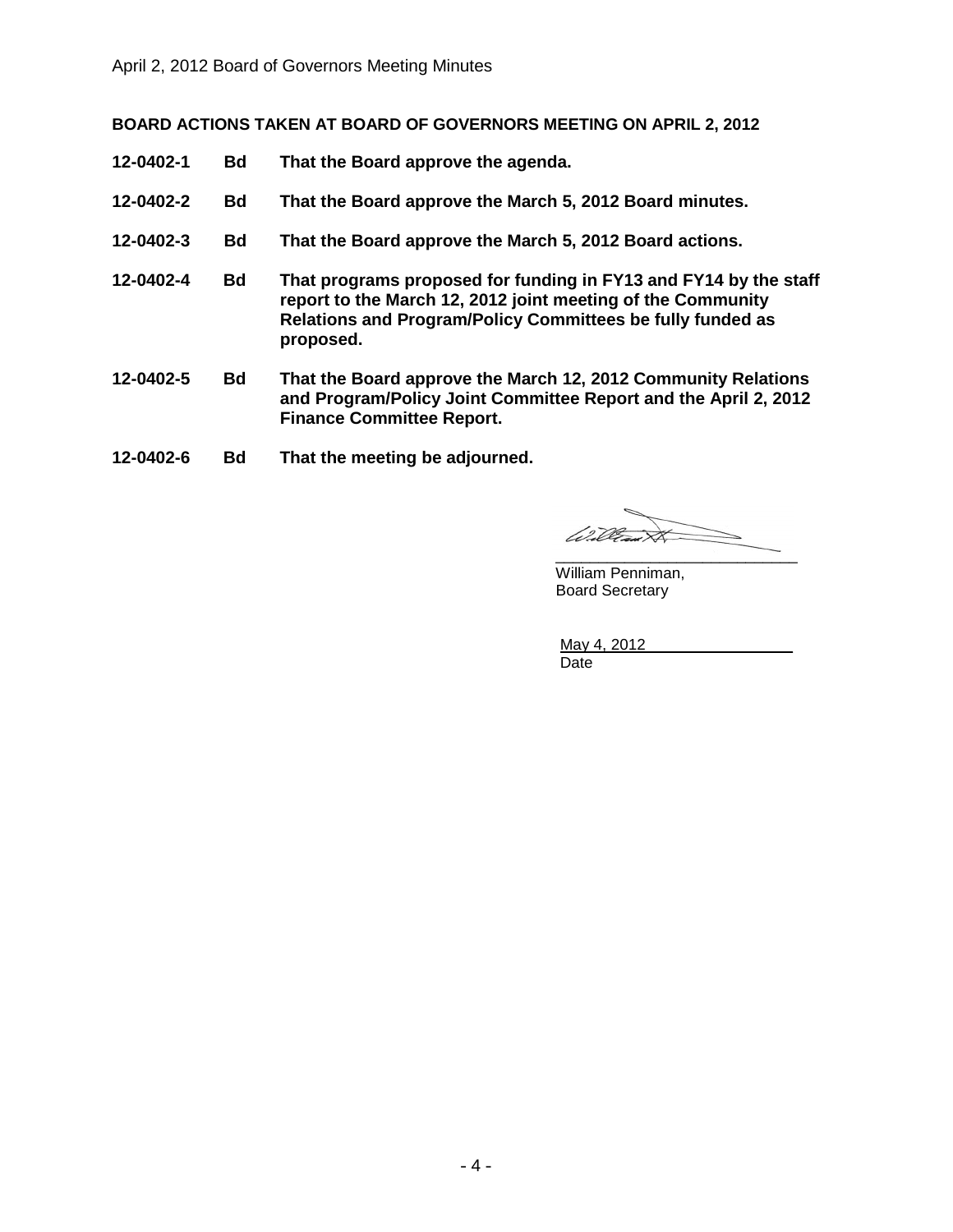



### **MEMORANDUM**

**DATE:** March 12, 2012

**TO:** RCC Board of Governors

**FROM:** Bill Penniman Chair, Community Relations Committee

> Bill Bouie Chair, Program/Policy Committee

**SUBJECT:** March 12, 2012 Community Relations and Program/Policy Joint Committee Meeting

The Community Relations and Program/Policy Committees met in a joint session on Monday, March 12, 2012.

Present were:

- **Bill Penniman, Community Relations** Committee Chair
- Bill Bouie, Program/Policy Committee Chair
- **Beverly Cosham, RCC Board Chair**

Absent and Excused:

**Bill Keefe** 

Attending from the RCC Staff:

- **EXECUTE:** Leila Gordon, Executive Director
- Thomas Ward, Deputy Director
- **BeBe Nguyen, Media Director**
- **Eileen Boone, Leisure and Learning Director**
- **EXEC** Linda Ifert, Acting Arts and Events **Director**
- **Kevin Danaher, Community Events Director**
- Cathy Vivona
- John Gasson
- Carol Ann Bradley
- Roger Lowen
- **•** Vicky Wingert

- Cheri Danaher, Arts Education **Director**
- Kenny Burrowes, Teen Programs **Director**
- Karen Brutsche, Senior Adult Programs Director
- Pam Leary, Customer Service Manager
- Joe Leary, Aquatics Director
- Brian Gannon, Booking Manager

The meeting was called to order at 6:39 p.m. A meeting agenda and a document describing staff findings and proposals in response to community members' feedback were handed out.

Leila introduced Bill Penniman, Chair of the Community Relations Committee, and Bill Bouie, Chair of the Program/Policy Committee, and gave an overview of the agenda and purpose of the meeting. She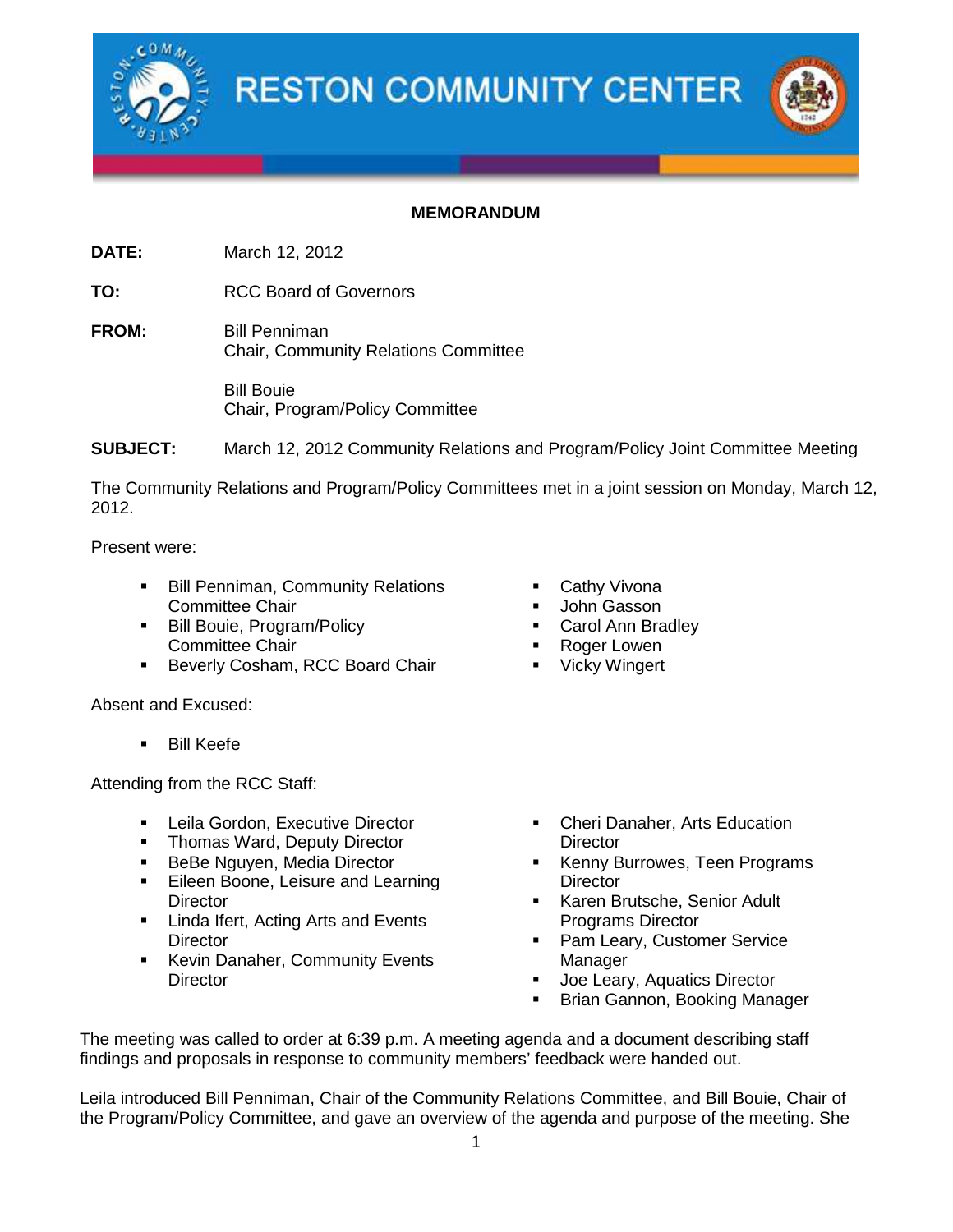explained that staff members would present research and proposed responses to feedback from the February 13 community input meeting. She stated that community members in attendance typically do not give statements at this meeting but can ask questions as needed.

Leila explained that the ideas up for discussion are organized according to strategic plan areas. The process is to discuss those proposed suggestions and their budget implications, and address any remaining comments or questions from community members.

#### **Facilities**

Leila stated that RCC has two key priorities for facilities – a 50-meter pool and a performing arts venue. Our existing pool is very busy and we are hopeful about trying to expand our Hunters Woods facility or considering other development options or partnership opportunities with Reston Association or the Fairfax County Park Authority. We will continue working to address our facility needs as the community plans for the development expected along the Dulles corridor with Metro's Silver Line. Possibilities for a new performing arts venue are also related to the expected development along the Dulles corridor, and we also may find opportunities for collaboration with other partners. Other facilities updates include our recent expansion of RCC Lake Anne – we are planning to use the expanded space there for additional programming.

#### **Collaboration and Outreach**

Leila stated that this Board is very focused on collaboration and outreach. The community partners listed in the report handed out have been working with RCC for several years, but this is not a complete list. We also have opportunities to partner with groups we learned more about at the February 13 community input meeting. For example, we are starting to work more with Al Fatih Academy and the Osher Lifelong Learning Institute (OLLI).

Bill P. asked Leila to expand on some of the new partnership opportunities, and Leila referred the question to RCC Community Events Director Kevin Danaher. Kevin said he has had several discussions with the principal of Al Fatih Academy and he plans to look for more partnership opportunities with them as appropriate. The annual Dr. Martin Luther King, Jr. Celebration, Multicultural Festival, and Thanksgiving Food Drive may all present opportunities. The principal of Al Fatih Academy is looking for deeper involvement and for opportunities for students to do community service together as a group. Their involvement in this year's Dr. Martin Luther King, Jr. Celebration was very rewarding for all and we hope to expand on this relationship going forward.

RCC 55+ Program Director Karen Brutsche explained that OLLI approached her about possible program space, and we are currently working with them on the Meet the Artist series taking place in the CenterStage and on three classes on different topics at RCC Lake Anne. We plan to try to partner with them on three classes per season. Leila stated that this is similar to the way we work with Southgate Community Center in that some registration slots are available to general RCC patrons and some slots are reserved for the partner organizations.

Bill P. asked about RCC's partnership with Sustainable Reston. Leila said that RCC hosted the Sustainable Reston forum last fall and that we also offer several green living classes. RCC Leisure and Learning Director Eileen Boone explained that these classes were part of our Green Living Series, for which 70 out of 100 registration slots filled. The programs were very successful and we want to continue to offer those and other related programs. Bill P. asked about the environmental film festival. Eileen said that we already have two films scheduled for this fall.

Leila said looking ahead to FY14, we are suggesting that another \$50,000 be allocated to support community engagement related to the Reston documentary film project, the project suggested by GRACE to promote community dialogs about visual arts, and to look at the transportation aspect of Reston for a Lifetime efforts. For that, RCC may consider allocating funds to support something like an e-cruiser system but linked directly to RCC programs rather than just destinations around Reston.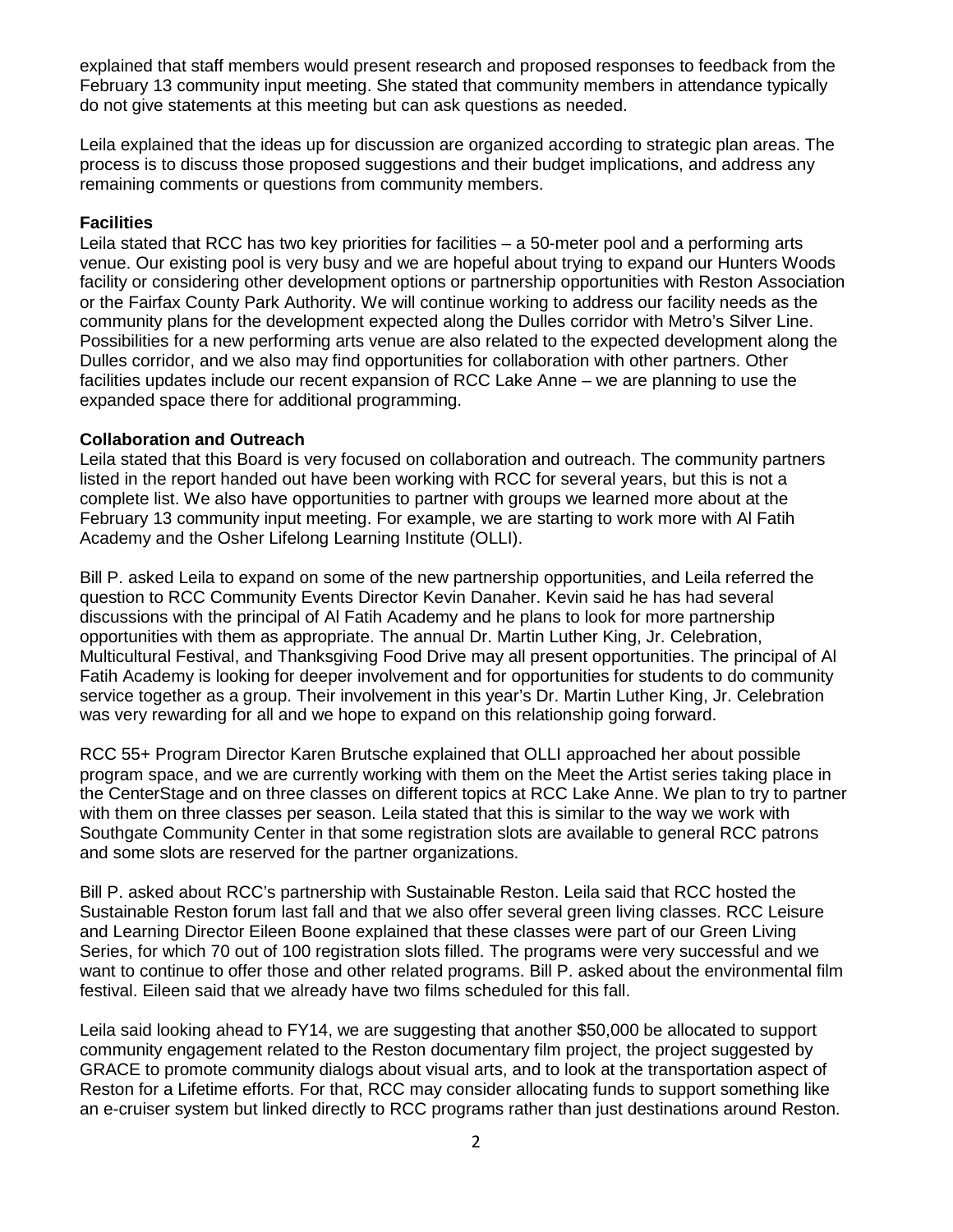RCC has found that there is a lot of interest in participating in a senior carpool program, but very limited interest in being a driver for it. Leila expects that as we continue to work with Reston for a Lifetime, we will need to make some kind of investment to facilitate a provider or take advantage of existing services that may need funding; for example, the County's Neighborhood and Community Services vans. We want to explore these options further and see what the right opportunities may be.

#### **Communications**

Several upcoming communications issues relate to our decision to implement online registration on the first day of each program season for Reston patrons, beginning with Winter/Spring 2013 registration starting on December 1, 2012. We will be changing our approach from randomized selection for those forms turned in before the first day to first-come, first-serve registration for everyone. This doesn't mean patrons won't be able to register in person or via fax or mail, but they will also now have the option as a Reston patron to register online beginning the first day.

It is important to remember that Reston status is not just for residents, but also for employees. This sometimes creates confusion. We ensure that Reston eligible patrons are really eligible by requesting business cards or letters from their employers.

With online registration, we will educate people about creating a household account to be ready to register online. Once we implement online registration, patrons won't be able to register online until they have a verified household account. The verification process must occur and login data must be sent to patrons before they can register. Our communications plan will be designed to try to get people to focus on creating a household account and being ready for online registration the first day.

We are implementing online registration for all programs, including aquatics. Implementing this will present some challenges, including finding ways to handle fee waivers, "buddy system" requests for patrons who want to go on trips together, and aquatics class registrations for patrons who may try to "self-graduate" and register for classes beyond their skill levels. We also expect that as with any new system implementation we will face unexpected issues that could potentially increase the demand for refunds and other customer service solutions.

The other key communications effort we are focused on is the redesign of the RCC website and ensuring that the new website gets patrons where they need to go and helps them find the information they're seeking.

Bill P. asked how we plan to help groups that are less computer literate or don't have computers at home. RCC Communications Director BeBe Nguyen explained that our communications plan is designed to make patrons aware of this additional option for registration. It will be announced at all of our events and we will offer demonstrations and individual assistance, and walk patrons through the registration process step by step. Eileen stated that many programs do not sell out in the first week and there should be room to accommodate customers who register in different ways. RCC Customer Service Manager Pam Leary explained that trips will be handled differently. Currently we take trip registrations for an entire week and randomize them. Now trip registration will be first-come, firstserve. We are going to increase staffing at the beginning of the registration period to be able to help those registering in person or via fax or mail.

Bill P. asked if there could be some way to rank trip choices so that people looking to register for multiple trips might not miss out on all the trips they want if they don't register as quickly as others registering online. A ranking system has not been planned at this time. Leila said it is important to remember that once we get past the priority Reston registration period, everything will be open and we can do real-time registration for programs that are not yet filled. Another interesting issue is that while people are concerned about seniors being adapted to the electronic environment, seniors may not actually be the most impacted. Other groups also have issues, like families who may not be ready to plan six months in advance for camps. The reality is that all providers in our environment start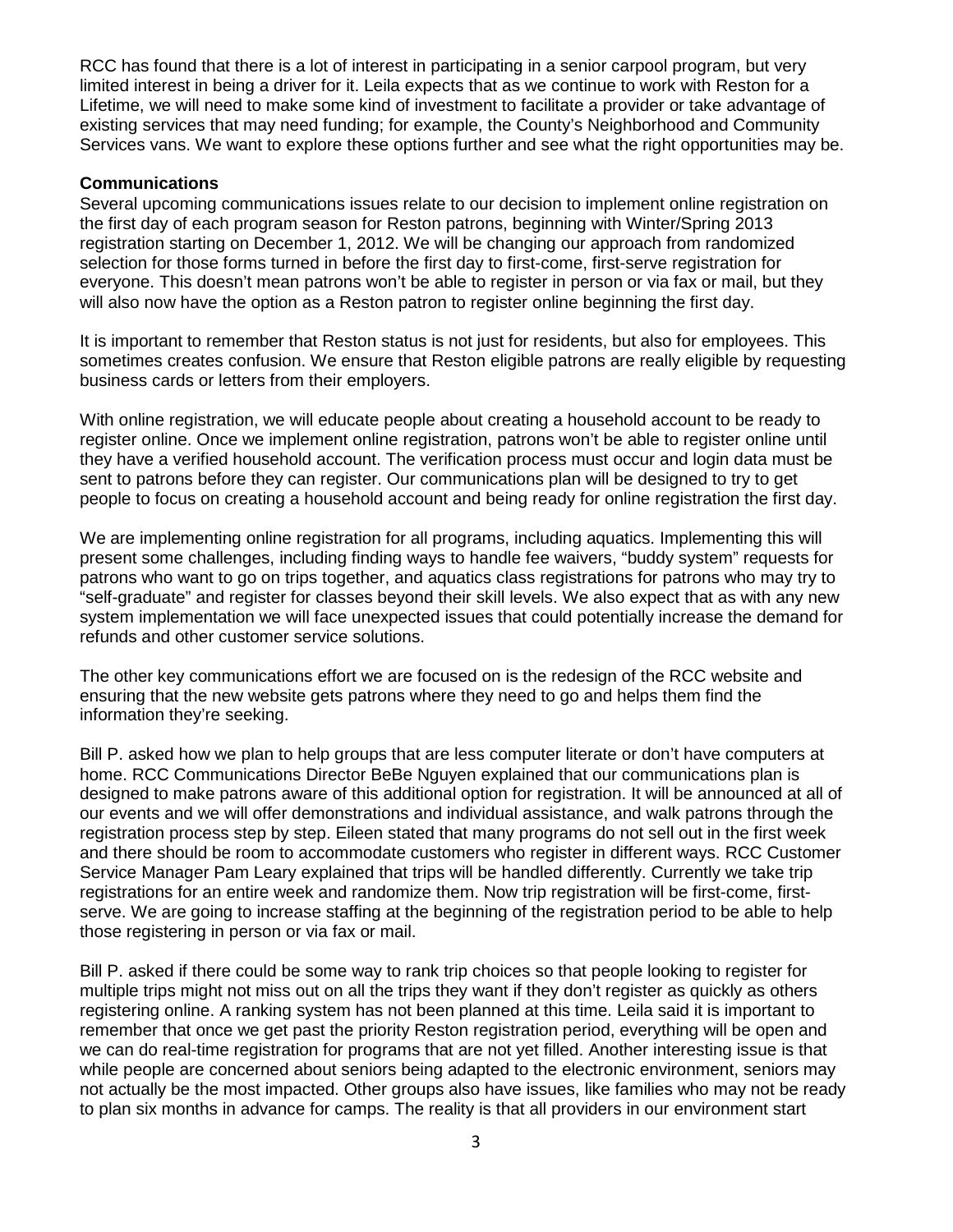summer camp registration in January, and it is best for RCC to offer a similar registration timeline. We need to do more engagement and work with people to help them figure out the best way to approach the registration process and to be familiar and comfortable with it before we start the new approach. If we find that we are still working out issues, we do not have to start December 1, 2012 for the Winter/Spring 2013 season; we can defer starting until we are confident we are ready.

Bill P. asked if RCC's registration software is flexible so that it's easy to make changes if things don't go as planned. Leila said we are using the same software we've used for over a decade. Tom said he and Joe looked at aquatics classes and found that about 20% of registrations are coming through the web now. Even without promotion, people have found online registration and are using it. So all we're doing is creating another channel for people to register starting from the first day of the registration period. We will certainly increase staff support during key times to ensure that other channels of registration are not at a disadvantage. Leila said the overall effect of this plan is a change from randomized registration to first-come, first-serve.

Vicky asked if the staff has any idea how many no-shows there are for RCC registered programs. Leila explained that no-shows are the reason we instituted the \$5 fee on fee waiver programs. Those who pay almost always show up or let us know if they cannot and want a refund or want someone to be able to fill their place. RCC Deputy Director Tom Ward said people value their fee waiver credits because they are finite. Leila said the staff is exploring possible approaches, including something like a fee waiver "gift card" that eligible patrons can use to register online.

Cathy asked if patrons who get on the waitlist for a program can find out where they are on the waitlist. Leila explained that they can find this information anytime online and we can also tell them if they call. Community member Ellen Graves asked if there will be a phone number for help for those who may have trouble trying to register online. Leila said that RCC's Customer Service team will be available as always during normal business hours.

John said he expects that the household account creation will be one of the biggest challenges for patrons. Anything we can do to help people with this, including making a dedicated workstation available at the community center for registration, will be good. Pam said we have had a dedicated workstation available for some time and the staff has been very successful in helping individuals utilize it. Tom said RCC has about 12,000 households in our database now, and from his perspective the real challenge is making sure households that are already in our system know what their user ID and password are so they will be able to immediately register online. Pam explained that those who try to register online with information that is already in our system will be notified that they are already in our system and can get their user ID and password. BeBe explained that Media will be working with Customer Service and programming staff to educate patrons as well as possible. Leila explained that we will also be monitoring questions and feedback to help educate patrons on specific issues.

Bill P. asked if online registration is accomplished with credit card payments. Tom said that our online registration system does accept credit card payments but clarified that our software does not store credit card numbers.

Cathy asked about the verification process for formerly Reston eligible patrons that move or change jobs but have an account already. Pam said we mail registration confirmations to the household we have on file once a registration has been processed, so we find out if the mail is returned. We also require instructors to check their rosters at the first session of their classes. When new households are created their Reston status is verified. The nature of online purchases is such that it is unlikely that a patron would make a transaction without changing their information. John said he thinks we have about a year to work through it all. In his experience with system changes, the smallest issues can have the biggest impact. Pam said that currently if you work in Reston you are required to enter which family member works in Reston and the name, address and phone number of the company. We can call the company and verify their employment. Staff members also look at walk-in, faxed and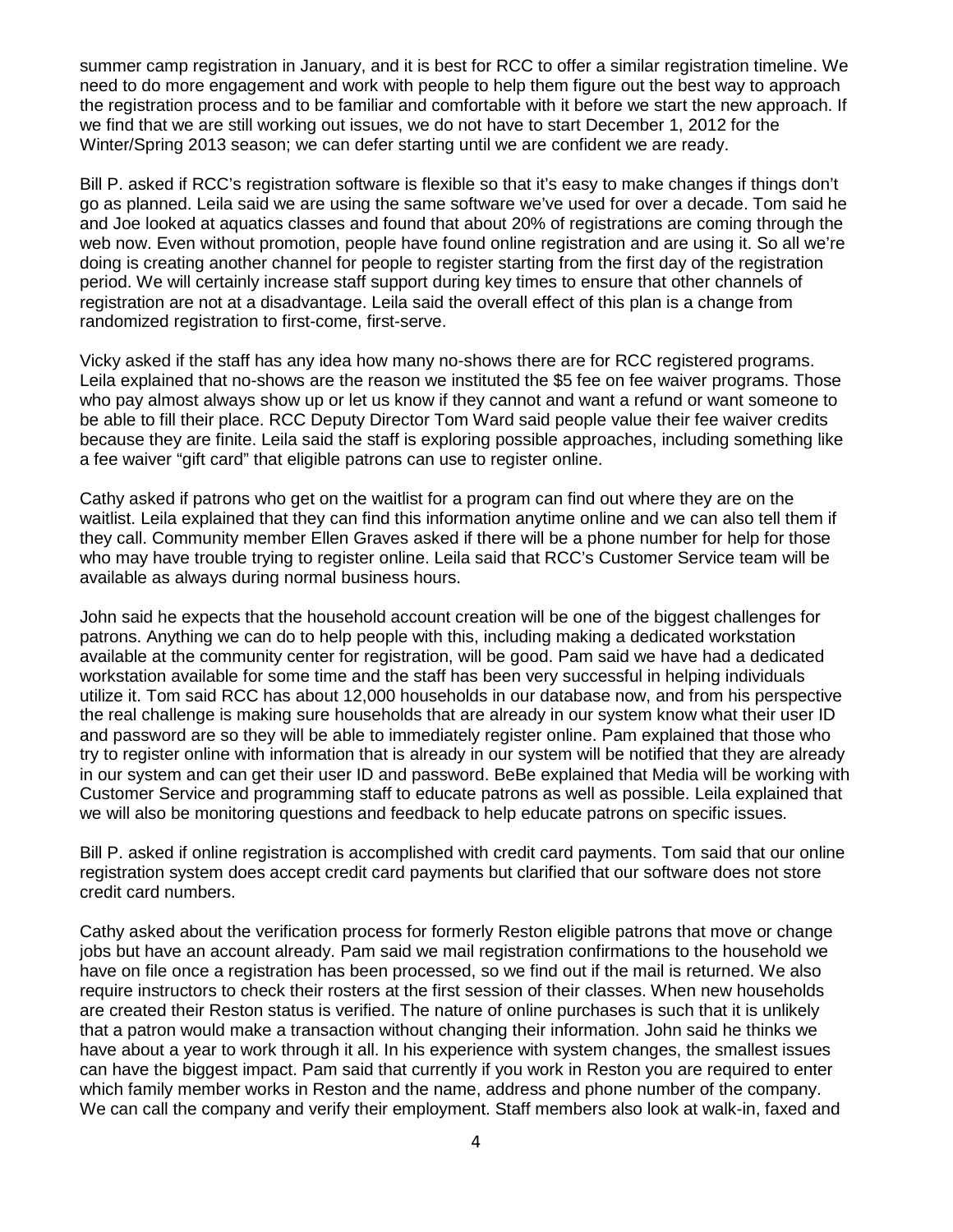mailed forms and ask for business cards or letters from the company on letterhead stating that the patron works in Reston.

Roger asked if Pam has any sense if there has been an increase in Reston employees registering rather than just residents. Pam said many workers do not know about this benefit but there has been a slow, steady increase over time. Leila said that the word is getting out and businesses are becoming more aware; for example, those at Reston Hospital Center. Kevin said that for the Thanksgiving Food Drive RCC typically organizes about 50-60 food drop-off sites in Reston, and he brings a packet to each business with a cover letter, program guide, and other information to make them aware that employees have access to RCC. He has found that people are starting to become aware. Leila said we want to plan properly so that our facilities meet the needs of the number of actively engaged patrons we have and can continue to accommodate more patrons as capacity allows without overwhelming our resources.

#### **Aquatics Programming Suggestions**

RCC Aquatics Director Joe Leary mentioned that one suggestion from the community input meeting was to offer teen-only aquatics programs. Prior to now we rolled patrons 12 years old and older into adult classes because that was preferable to keeping them in children's classes. This fall, we plan to start offering classes for ages 12-16 only. This won't mean teens can't register for standard adult classes, but the teen-only classes will be an option.

Another suggestion was to offer private swim lessons. Leila said we had stopped doing this previously due to liability and risk management issues, but we have discussed an approach that may work now by following the "personal trainer" model to match up students with available instructors. This will require significant personnel expenses and there will be no subsidy level for private lessons; the lessons will recover their expenses. These lessons can be conducted at times when we do not normally program classes but instructors are available.

Cathy asked about the liability issue that previously led us to discontinue offering private lessons. Leila said that previously many aquatics facilities were offering private lessons not as a registered activity but in a format wherein the instructor and student would work out their own financial arrangement not involving the facility, leaving the facility with a liability for arrangements the instructors and students made on their own. Our proposed "personal trainer" registration format addresses those issues.

Cathy asked about space availability for private lessons in RCC's pool. Joe said that the best thing about RCC's proposed approach is that it can be planned when space is available and instructors and students are both available.

John asked about the cost for private lessons. Joe said they would cost \$50 an hour.

Another suggestion from the community was to create Family Swim Night fee for families rather than individuals. RCC can do this with a fee of  $$7$  for  $3 - 7$  people. Two people would already cost less than \$7 at the individual rates. Joe expects that once word gets out, attendance will increase and this will be a positive program for everyone. Leila clarified that groups of 8 or more will still need to make a reservation for space planning purposes.

A request came from a group called Amy's Amigos that is looking for RCC to support them by providing swim clinics to train kids for a triathlon. The group was started last year to benefit a childhood brain tumor foundation. Two Reston families lost children to brain tumors and the schools of those children started this group. At this time they are specifically looking for RCC to provide swim clinics for Terraset and Dogwood elementary school fee waiver participants. Joe recognized that this dovetails with our Drowning Education Awareness Program, and it is something we can support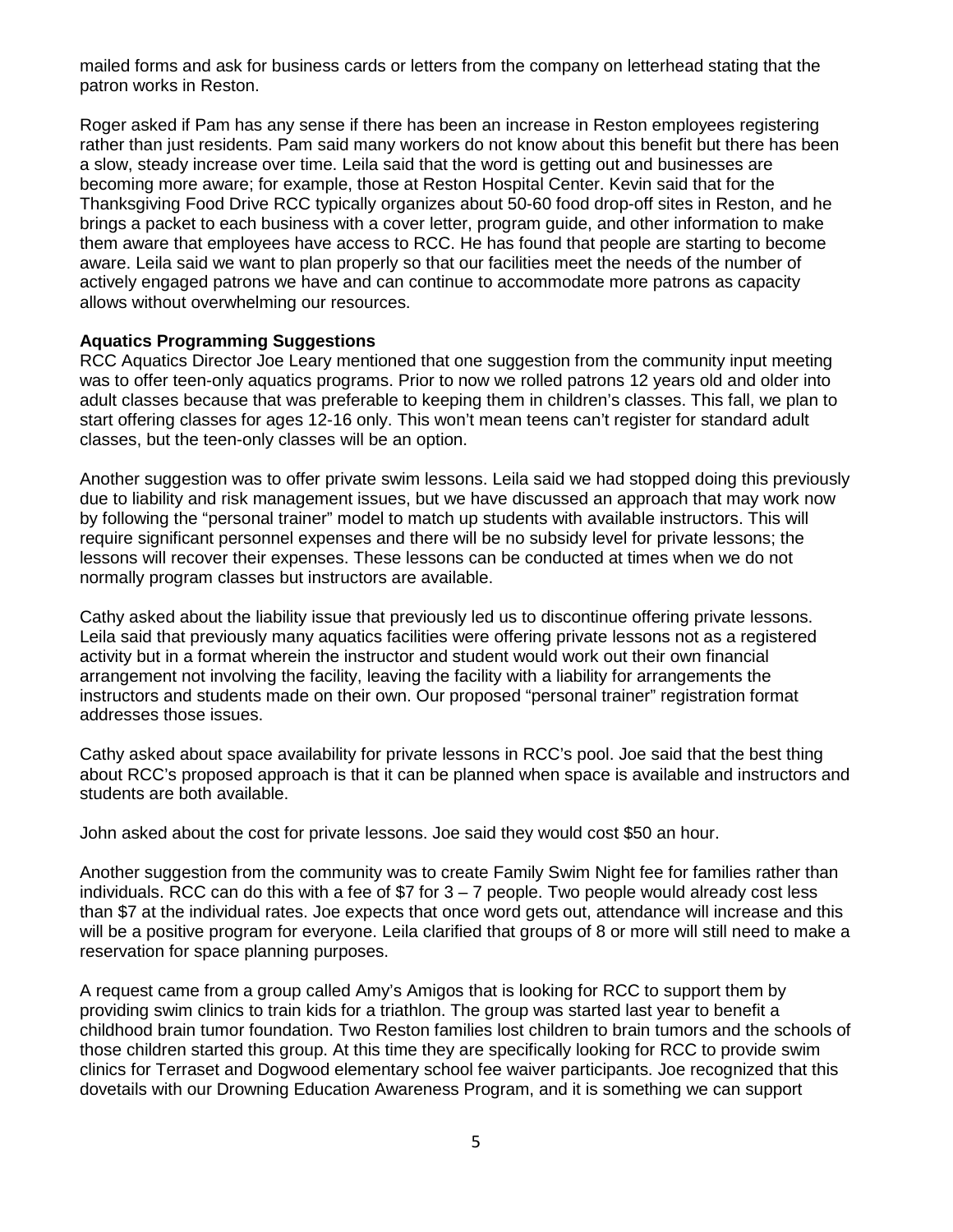easily. RCC has only been asked to provide clinics for 20 kids. Joe thinks this program will grow in the future and we can support it at no additional cost to us.

### **Arts and Events Programming Suggestions**

Feedback from the community indicated an interest in more family performances and more matinee shows. Leila explained that there is actually a lot of family programming in other RCC locations in our facilities, as well as at the CenterStage and at different times of the day, and we may need to communicate this better.

Bill P. asked if there is a lower turnout for matinee performances at the CenterStage. Leila said that matinees typically interest seniors looking for classical music. But we have found that afternoons work for both seniors and young people. Students may be interested in afternoon shows that don't conflict with their evening plans. There is often an interesting mix of students and seniors at matinees. Acting RCC Arts and Events Director Linda Ifert said that many community groups use the CenterStage on weekend afternoons, and it is also used in the afternoon by RCC's Young Actors Theatre, the Reston Community Players, and others. Leila said we can work to make people more aware of these performance opportunities.

John asked if businesses ever use the CenterStage. Leila said yes but very rarely; business seminars are held there once every 2-3 years.

Feedback from the community indicated that there is a need for more art classes for seniors. RCC Arts Education Director Cheri Danaher said we had cut back on senior art classes during the renovations to RCC's Lake Anne facility, but tried to keep scheduling the most popular classes. We will be able to add 2-3 additional senior art classes back into the schedule this fall. In researching art class enrollment, it turned out that about 75% of people enrolled in adult classes are seniors, which is something to think about going forward. Bill P. asked if seniors need their own classes or if they can just enroll in the adult classes. Cheri said she had gotten feedback that some of the adult classes were too complicated and seniors wanted something simpler, but they can choose to enroll in the adult classes if they so desire. A combination of offerings will offer the most flexibility.

There was also a request from the community for youth voice classes. Cheri is looking into offering this for participants aged 10 to 12. The challenge is finding an instructor and curriculum. She is currently looking for an adult voice instructor; maybe this person would be interested in doing youth voice instruction as well. We do a little bit of youth voice instruction as part of our Young Actors Theatre program now but do not currently offer any other youth voice instruction. John said there are many local studios for musical instruments but not a lot for voice in groups.

Cheri noted that artist workshops/residencies in local schools are always very popular and we will continue to program those. Leon Bates was very popular this year. He worked with both weightlifting and music students at South Lakes High School (SLHS). John asked if we have any kind of guitar lesson program. Cheri said we do not but SLHS does and we facilitated a workshop for them with Larry Coryell.

Leila noted that since Reston Festival was cancelled for 2012, RCC is considering other community efforts that we may be able to contribute funding to, including the ideas listed in the document handed out. Several of the ideas involve Southgate Community Center.

Leila noted that we transitioned from using Styrofoam cups for Community Coffee to paper cups, which are more environmentally friendly but also more expensive.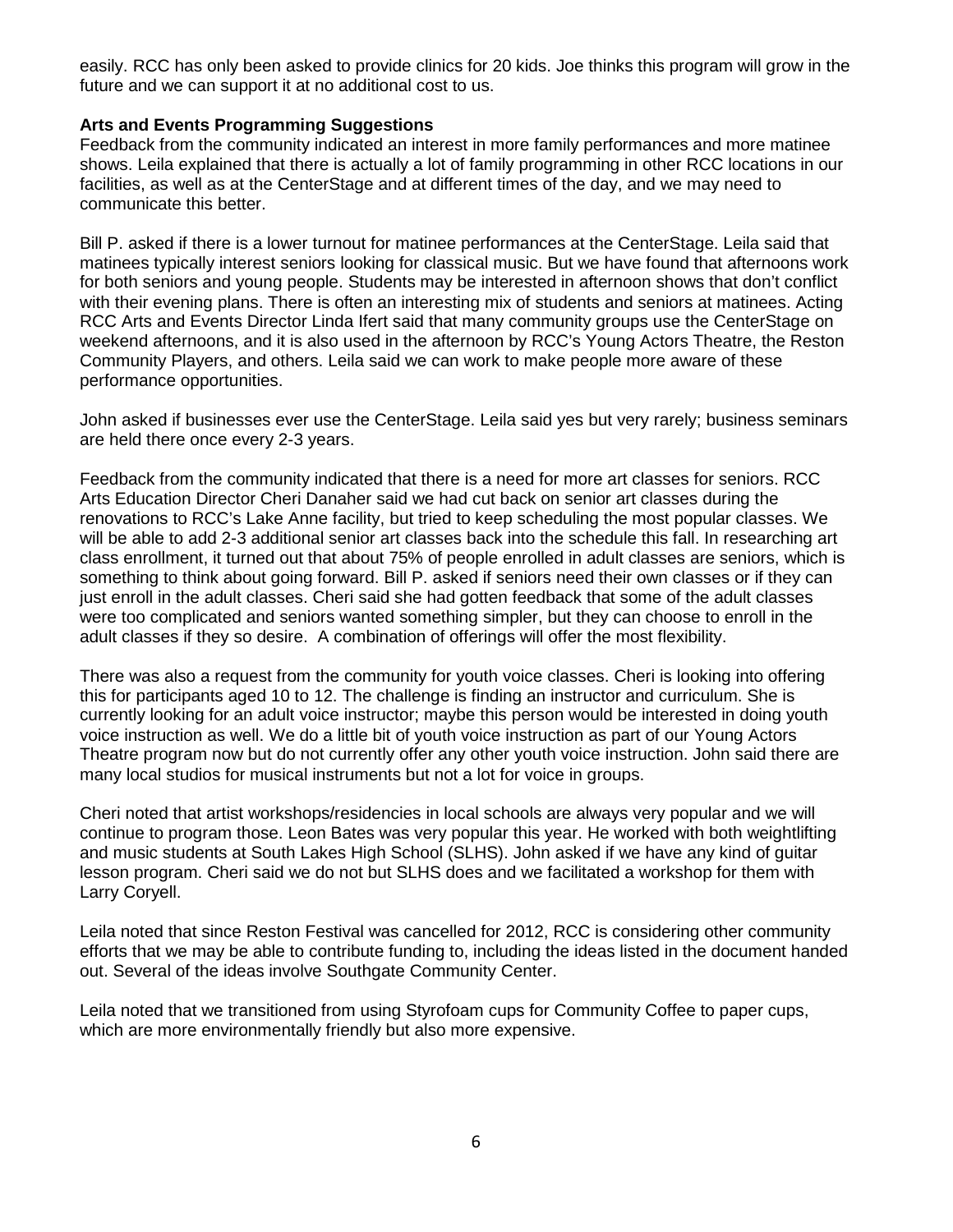### **Leisure and Learning Programming Suggestions**

Eileen and her staff met with Ricardo Cabellos, the Executive Director of Southgate Community Center. The discussion emphasized the need for classes in basic computer skills and Spanish language computer skills. Southgate has a computer classroom for 10 but does not have the resources to meet personnel costs for computer classes. Typically the programs offered at Southgate are free. RCC would like to support Southgate and bring classes there but we don't typically offer free programs. We also want our programs to be open to the whole community rather than just a certain group. In the past we have created programs and allocated a certain number of seats to Southgate to fee waiver participants, but it has been challenging. Everyone agrees that RCC can provide more programming presence at Southgate. We need to raise awareness and price our programs appropriately so they will be appealing and not turn people away. Lots of ideas have been discussed, potentially to start this fall. One suggestion was to offer more family trips. We do offer many trips at RCC but we often target them for a certain age group. We will look into offering more family trips. There is also demand for more fitness programs. We will try to schedule some at Southgate or at RCC Lake Anne. It can be challenging to get people to follow our registration policies. Bill P. asked if Southgate has specific age targets for programs they would like to do. Eileen said they are looking for programs for all ages.

RCC will continue working with other community organizations on the Sustainable Reston initiative. We offer a variety of sustainability or "Green Living" programs. Reston Association is a major partner in this effort. Their Nature House is a great setting for many of these programs. Leila explained that Friends of Reston is working to start a Community Garden for the Cedar Ridge apartment complex and is seeking sponsors for tools and equipment. RCC is sponsoring this. Participants will grow their own food and will be asked to sign the Sustainable Reston pledge and we will work to get them more information and tools to help them make their lifestyles more sustainable. This initiative is a good outcome of collaboration among several different groups. John asked if we had ever explored working with the Northern Virginia chapter of the Audubon Society. Leila said she was not aware of any efforts to pursue this. Leila said that Claudia Thompson-Deahl runs a huge program for birders through Reston Association. Bill P. asked if working with the local Sierra Club chapter had ever been explored. Bill B. said the Sierra Club used to have meetings at Lake Anne and RCC Facilities Manager Brian Gannon said they still do. John said the Sierra Club is trying to increase their presence in Reston and moved their headquarters here.

There was a request from the community to offer daytime line dancing programs for seniors. This is a matter of finding an instructor. We will look at how this could be facilitated. Beverly said we need to identify people who want to do this and try to bring them together. Could it be done similar to the way our senior bridge program is conducted? Eileen said it could be done as a drop-in program with no instructor if one cannot be found; but with a staff attendant to be sure we are covered in the event of any type of emergency.

As of early March, 81% of spots available in RCC's 2012 summer camps have already been filled. We have waitlists for the most popular camps, Lego engineering and video game design. We do not currently have the money allocated to add more camps for those who are currently waitlisted. We could serve 110 more children with more funding. Bill P. asked about the cost to add another session for Lego engineering. It would cost \$9,000 total for five more week-long camps. Bill P. asked if Southgate kids would be interested in this. Maybe an after school program could be developed for them. Eileen said this is a good idea and something we might be able to consider in FY13. Cathy said it is an interesting idea to keep in mind that popular camp programs could be turned into after-school sessions.

The Heritage Language Literacy Club at Lake Anne Elementary has been very successful, and we plan to continue supporting that program and consider expanding it into other schools. Lilia Jiminez-Siuhengalu, representing Reston Interfaith, said people in the Southgate community would be very interested in something like this. Lilia also believes Dogwood Elementary, which used to offer the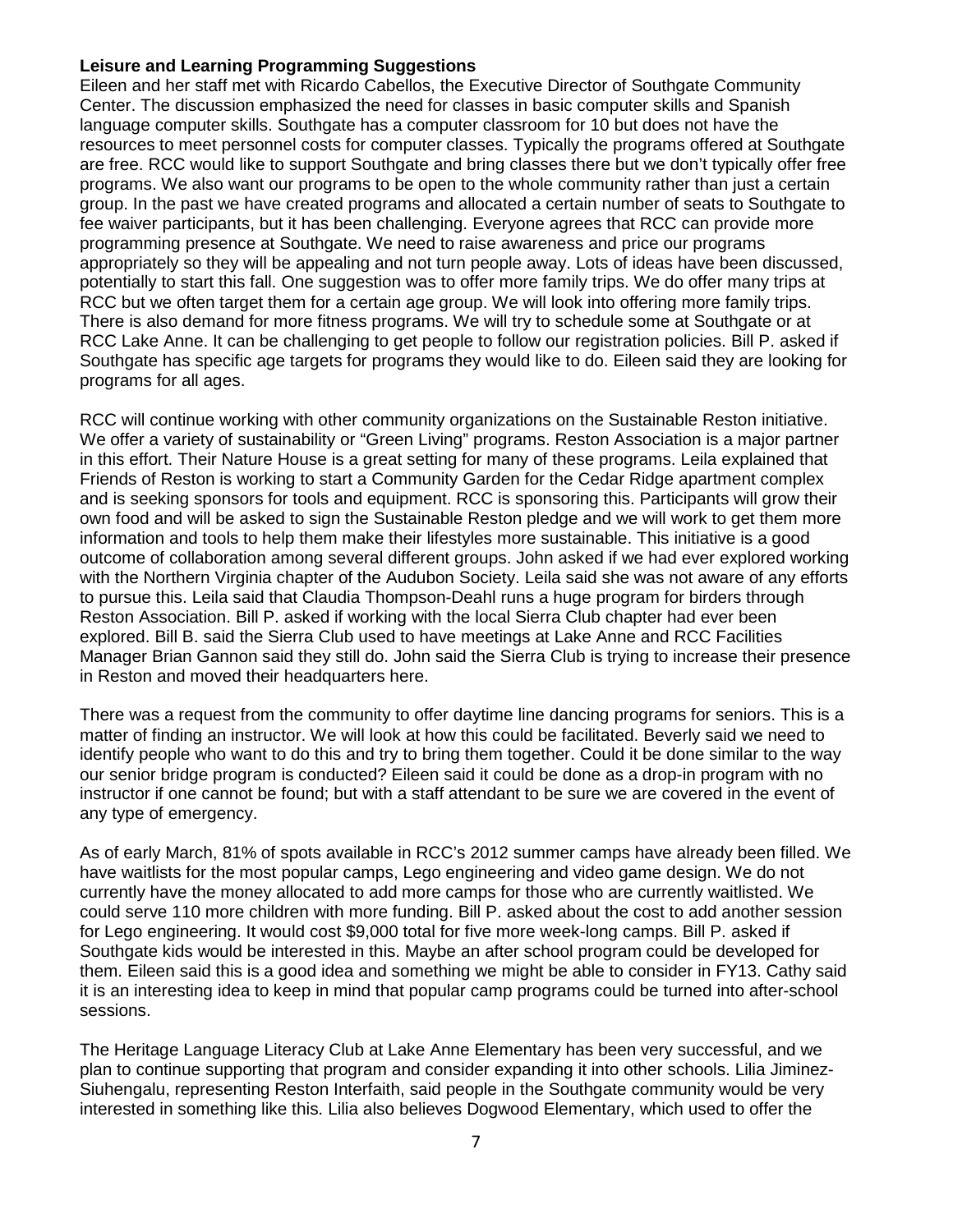program but does not now, would offer it again if an appropriate instructor was available. Bill P. asked if the program ever includes kids who are not bilingual. Lilia said many kids are not bilingual and not Latino. Leila said the focus of the program is to support native speakers but others can be included. Bill P. liked the idea of native speakers helping non-native speaker classmates. Leila said that Lake Anne Elementary is a language immersion school with Spanish and there are lots of kids in the immersion program that are not native Spanish speakers. Leila said the premise of language immersion in Fairfax County is for native speakers to help others. Eileen explained that older kids already mentor younger kids in the Heritage Language Literacy Club program. We have asked Prospera Initiatives, the company facilitating the program, to research other sites in the community and potential other languages of interest. The principal at Lake Anne Elementary has already suggested Arabic as another language.

Community feedback also indicated an interest in expanded woodshop hours and programming. We have already added one additional open lab time this season. Things have been trending well in the woodshop. We offered 15 classes in the last fiscal year and all but two ran. We could probably offer another all-day lab. A total of 692 people participated in the open woodshop labs last year, with the majority participating on Saturdays. Eileen recommends another lab day and more classes if we can hire another instructor.

#### **Internal Capacity**

One community member suggested hiring a full-time sustainability employee. Leila explained that RCC is committed to sustainability, but it is more mission-central to Reston Association and Reston Association has a staff unit for this. Bill P. asked if the County has staff for this. Leila said the County has various department intersections with sustainability and also has a green officer, but that person is not just focused on sustainability. RCC also does not have any staff space or resources for another person. Diane Blust, representing Sustainable Reston, said the part-time person was just an idea and not a pressing need.

#### **Budget Impacts**

A summary of budget impacts is on page 19 of the report handed out. Leila noted that RCC is supporting the SLHS turf field initiative. The groups working on this did not get the recent grant they were applying for this time, but they may during the next grant cycle or they may get funding in other ways. We are still planning to contribute.

#### **Next Steps**

The next steps are for the Board to think about the ideas and costs presented. The staff will present comprehensive budget impact information to the Finance Committee, which should meet before the April Board meeting. Bill P. said he would need to think through the ideas but they all look good at first glance. He asked the staff to present a prioritized list for the Finance Committee. Cathy asked about the budgeting schedule. Leila explained that any adjustments this summer, for example, would be changed in the budget at third quarter next year. We keep track and the Board will be made aware of budget impacts, but they may not appear in the official published budget until later.

John asked if RCC received any input that could not be addressed. Leila said we are not going to hire a sustainability employee, and a daytime line dancing program is contingent on finding an instructor. Bill P. said even if the response is no, the important point is that we talked about each suggestion, and the group agreed that the community should know their input is valued.

Leila asked if the group supports the concepts presented and moving them forward to the Finance Committee for due diligence. Board members agreed. Leila said the staff will prioritize ideas as needed and report back. Bill B. said the Community Relations and Program/Policy Committees would move these efforts forward.

The meeting was adjourned at 8:38 pm.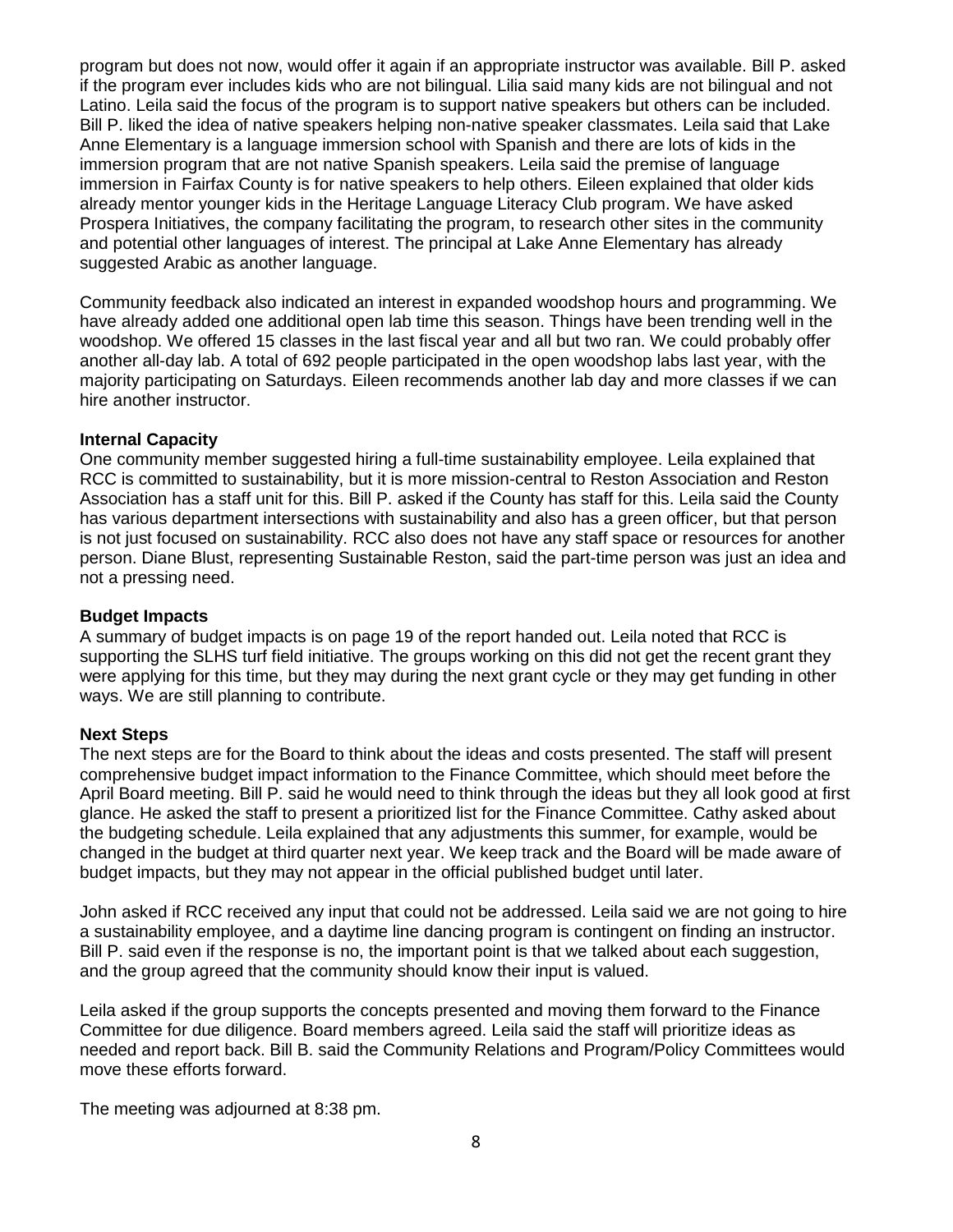

## **Combined Community Relations and Program/Policy Committees' Meeting**

### **March 12, 2012**

**6:30 p.m.**

### **Agenda**

Summary of Issues – Staff

Summary of FY13/FY14 Budget Impacts

Next Steps – Finance Committee review, Full Board approval Items

Adjourn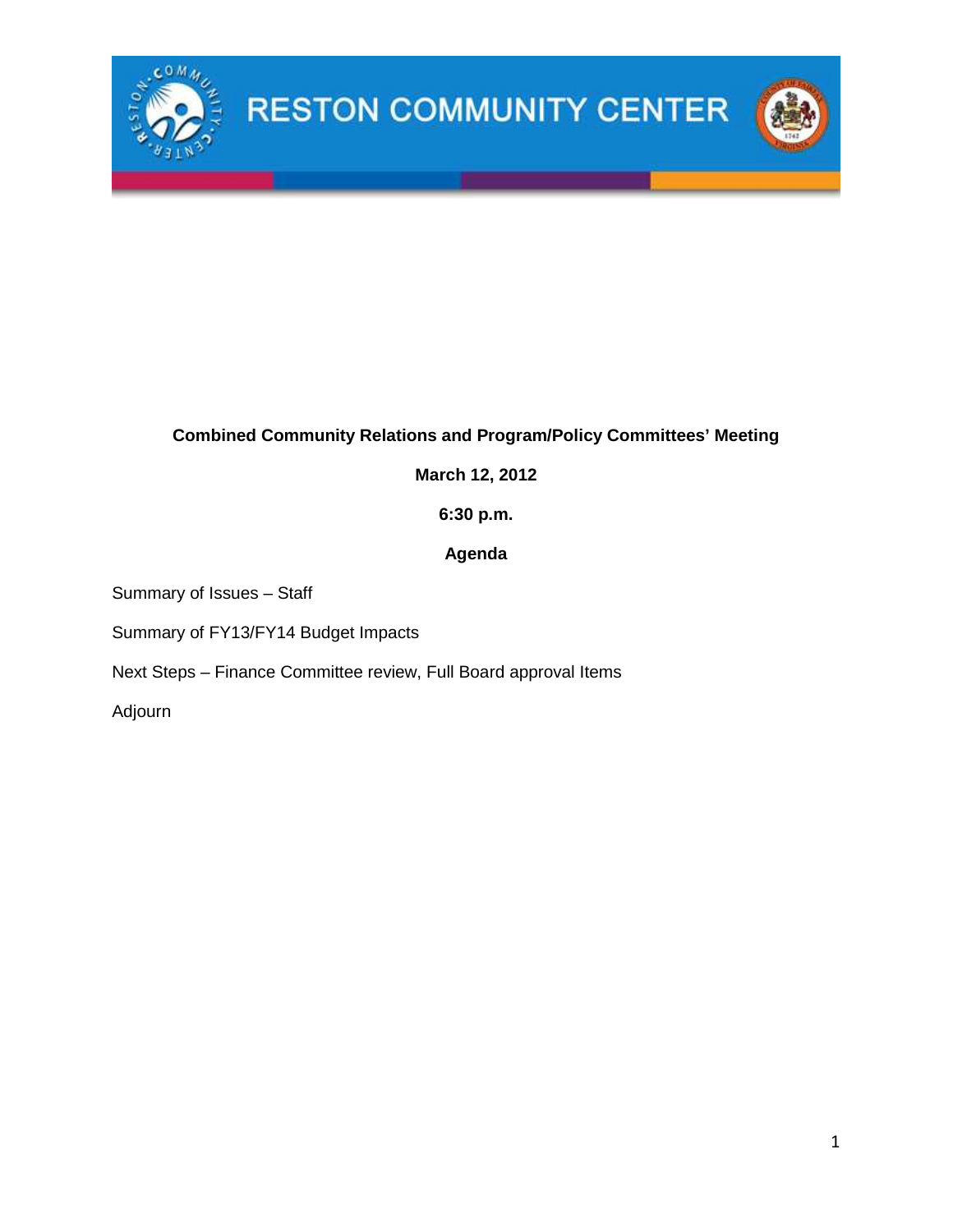#### **Input Summary Aligned with Strategic Plan Areas**

#### **Facilities**

Indoor Aquatics Fitness/Recreation 50-meter pool Performing Arts Center – Music/Dance focus

#### **Collaboration and Outreach**

Continuing Community-based Partnership Efforts: Reston Master Plan Task Force/Hunter Mill District Supervisor's Office Initiative for Public Art – Reston (IPAR) Reston Historic Trust Greater Reston Arts Center (GRACE) Reston Association Reston for a Lifetime

Recently Initiated Partnership Efforts:

Al Fatih Academy Osher Lifelong Learning Institute (OLLI) Sustainable Reston

#### **Communications**

Online Registration – Summer Camps Registration

#### **Programs**

#### *Aquatics*

Teen only lessons Private lessons Family swim night discount Amy's Amigos Triathlon support – DEAP Program modification

#### *Arts and Events*

CenterStage Film Series Family-friendly performances Weekend matinees Daytime 55+ Visual Art classes/workshops Youth voice classes Artist Residencies Redistributed Reston Festival funding

### *Leisure and Learning*

West Glade Corridor – added Life Skills Workshops, Fitness classes, Family programs Sustainable Reston – Green Living classes and workshops Line dancing for 55+ population on weekdays Summer Camp offerings Out of School ("after-school") offerings (e.g. Prospera Initiatives, Dogwood Summer Enrichment programs) Expansion of Woodworking Shop hours/programming

#### **Internal Capacity**

Prompt receipt of notice of enrollment status Verification of "Reston" status of enrolled patrons Part-time "Sustainability" employee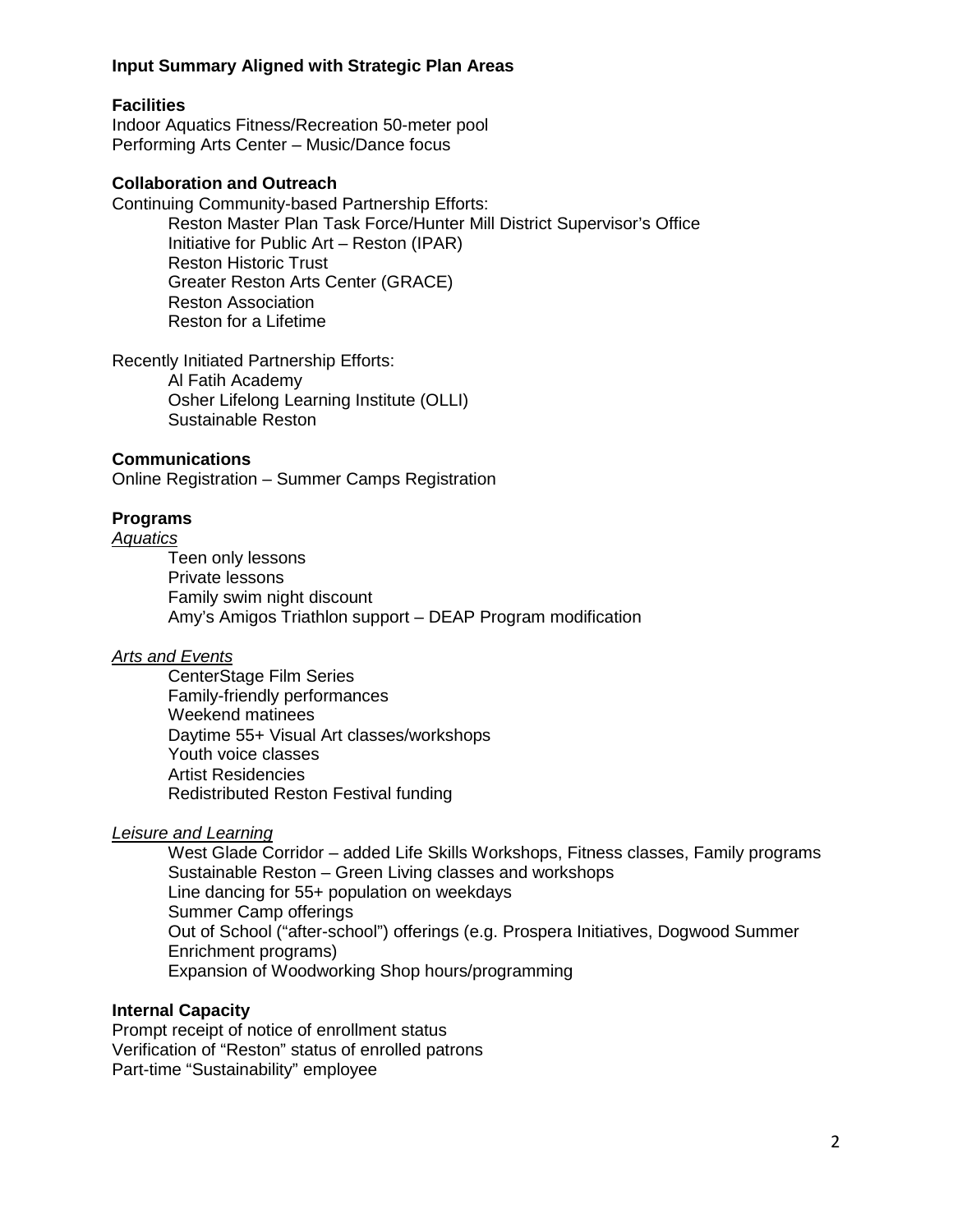# **Facilities**

### **Community Input: Need for new indoor 50-meter pool, performing arts center**

### **Staff Response/Research:**

### *Current conditions/history to date:*

The RCC Executive Director is continuing work with Reston Association and Fairfax County Park Authority to provide the staff report to the Reston Master Plan Special Study Task Force. This report will incorporate both facility priorities as part of its recommendations. Boards of the respective organizations will be able to review and provide input prior to the report being delivered to the Task Force. The anticipated date of the staff presentation is the March 27<sup>th</sup> Task Force meeting.

### *RCC Role:*

Per the Strategic Planning session of the Board of Governors and staff in January 2012, RCC will continue to:

- Seek opportunities to partner with private and public sector entities; including Reston Association, Fairfax County Park Authority, other public entities, and/or developers for both facility priorities.
- Explore the capacity of existing Hunters Woods property with respect to actual ground conditions, parking issues, and architectural potential with respect to the indoor aquatics facility potential for expansion.

### **New Budget Resources Required:** None yet.

**Board Activity:** Continue engagement of Building Committee, Long Range Planning Committee and Reston Master Plan Task Force members representing RCC.

## **Collaboration and Outreach**

**Community Input: Continue partnerships with Hunter Mill District Supervisor's Office, Initiative for Public Art – Reston, Reston Historic Trust, Greater Reston Arts Center, Reston Association, Reston for a Lifetime. Support and expand relationships with new partners: Al Fatih Academy, Osher Lifelong Learning Institute, Sustainable Reston.**

### **Staff Response/Research:**

### *Current conditions/history to date:*

Working with partners has been a key emphasis of the RCC Board of Governors and is a significant element of our current strategic plan. As the plan notes, RCC will "identify community projects, initiatives, and/or programs that are aligned with Reston Community Center priorities." Recent partnerships with all of the groups listed above have led to these efforts:

- Support of the *Reston Master Plan Task Force* with resources and facility access
- Collaboration with Sup. Hudgins' office on the launch of efforts to support "Aging in Reston" which has become "Reston for a Lifetime;" and a "Sustainable Reston Forum" and related activities to make Reston's hallmarks of environmental stewardship and community activism self-supporting.
- Partnership with *IPAR* and *Reston Town Center Association* on a new public art project to be installed in the Hyatt Park in 2013; as well as partnership with IPAR on film presentations and other engagement and education activities to deepen the Reston experience of its public art heritage and acquisition of new works.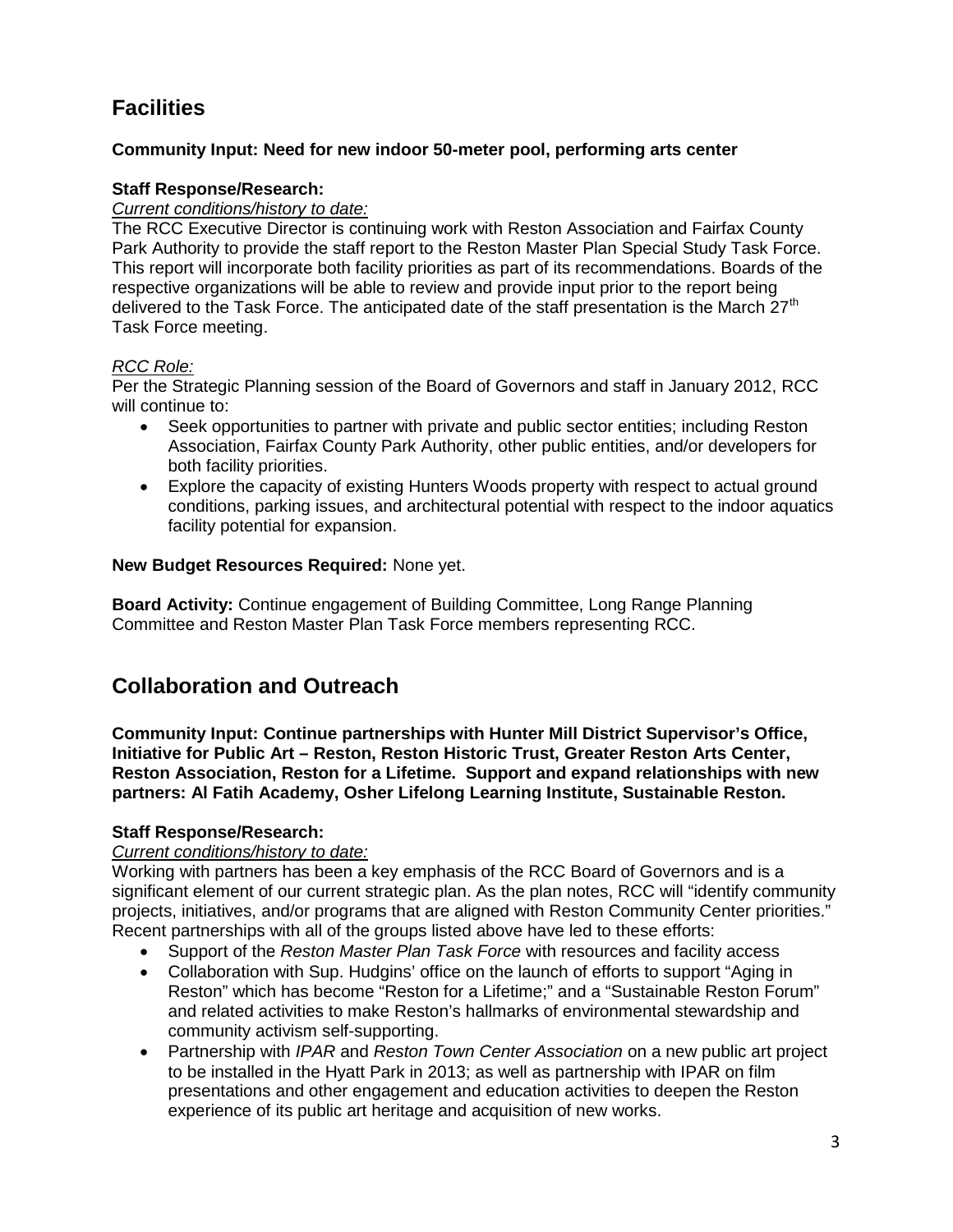- Executive Producer role for the creation of a documentary about Reston to be completed in conjunction with Reston's  $50<sup>th</sup>$  and Reston Town Center's  $25<sup>th</sup>$  Anniversaries. This involves key community partners: *Reston Historic Trust, Greater Reston Chamber of Commerce, Reston Association, Reston Town Center Association* and *Reston schools*.
- *Greater Reston Arts Center* and RCC jointly offer visual arts programs such as "Appetite for Art" and "Thank GRACE it's Friday" for the community. We are a key sponsor of the Northern Virginia Fine Arts Festival and provide the main performing arts element of the annual event.
- Joint program and facility planning and collaboration with *Reston Association* on such activities as Summer Pool Parties, Green Living classes and workshops, Reston signature special events, and efforts to plan for the Dulles Corridor recreational needs.
- Support for *Reston for a Lifetime*, since the planning of the 2010 Forum on "Aging in Reston" to date has involved offering \$996.00 worth of space rental fee waivers.

Newer Partnership Efforts:

- *Al Fatih Academy* participated in the 2012 Dr. Martin Luther King, Jr. Celebration providing a significantly well-received program element at the conclusion of the March. We will continue that relationship and explore ways that Al Fatih Academy would like to be engaged with such signature community events as Reston Multicultural Festival and the Annual Thanksgiving Food Drive, as well as seek other intersections viewed to be mutually supportive and complimentary.
- *Osher Lifelong Learning Institute* recently worked with RCC to offer the "Meet the Artists" program in the CenterStage. This relationship is expanding in the coming year to include program offerings at the Jo Ann Rose Gallery that will be available to both Reston patrons and OLLI members through our 55+ program offerings.
- *Sustainable Reston*: Programming in our "Green Living" series will be continued. To date, the collaboration has produced eight, one-day workshops on the following topics: Rain Barrel Making, How to Make a Solar Oven, Organic Gardening, and Backyard Composting; and a six-week program titled Menu for the Future. We have registered 70 participants through the course of the series, achieving 70% overall enrollment. We will place priority on developing Gardening, Food Preservation, and Home Energy Efficiency class topics in FY13 and FY14.

*Of Note:* A key RCC Board decision was made to support the Synthetic Turf Field Project in conjunction with *Reston Association*, *Reston Youth Soccer*, and *South Lakes High School*. Funding has been allocated in the amount of \$100,000.00 for this undertaking but the expenditure will be dependent on the funding streams from all resources being identified prior to the construction phase.

### *RCC Role:*

RCC staff will continue to be collaborative in our approach to working with key programming partners and offer ongoing programming with the Reston organizations and others as described in the above highlights. In the coming year, new partner opportunities that will involve further planning and exploration include:

- Potential for sponsorship of eCruisers utilization in Reston with *Reston for a Lifetime* that will specifically be targeted to support RCC 55+ programs. Since offering the "Carpool" option for our programs, many people expressed the need to obtain rides to get to and from our activities, but a total of only three forms were submitted in the past nine months to provide rides.
- Participating with *GRACE*, to the extent desired and mutually aligned, in community dialogs with artists, arts educators and patrons about visual arts in Reston.
- Developing key components of outreach and engagement to support the Reston documentary film project.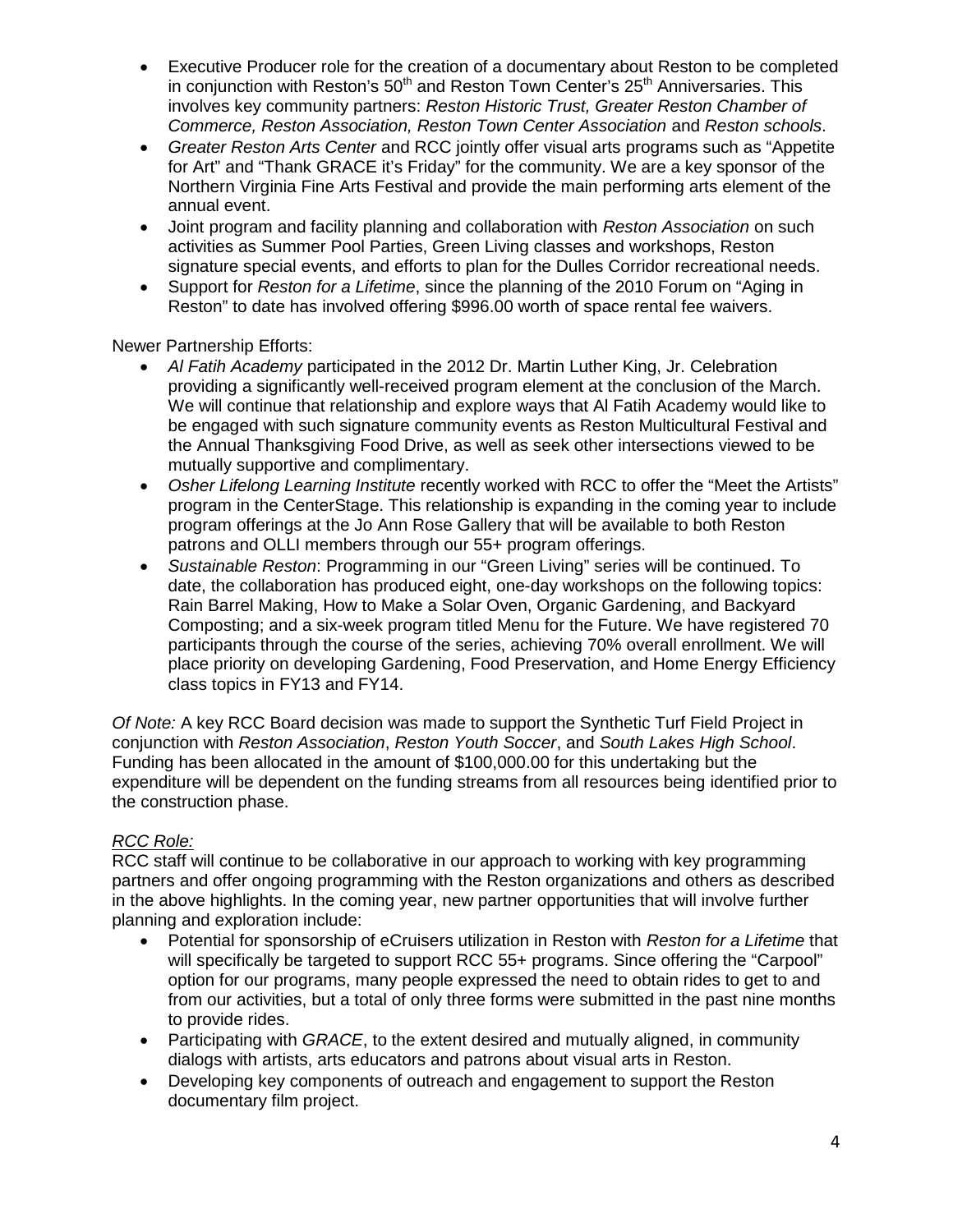**New Budget Resources Required:** New sponsorship and/or community partnership funding; FY14: \$50,000 total. (Allocations to transportation option exploration - \$20,000; documentary film project focus groups and student activities - \$20,000; other community dialogs/forums including *GRACE* and *Sustainable Reston* - \$10,000)

**Board Activity:** Finance Committee and Board approval.

## **Communications**

**Community Input: Align online registration availability with the start of the regular "Reston" registration period. Summer Camp enrollment occurs too early for effective planning for many families.**

### **Staff Response/Research:**

*Key Strategic Plan Related Objectives:*

- Communications: To ensure that RCC's website is commerce-friendly to enable patrons to conduct RCC transactions in an online environment.
- Internal Capacity: To evaluate existing business systems and establish best practices in the utilization of business systems by RCC employees for the benefit of patrons.
	- o Increase electronic transactions each year by at least 10% to more than 50% of registration, ticketing, and facility reservation requests.

### *Current conditions/history to date:*

Registration for Reston residents begins on the  $1<sup>st</sup>$  of the month preceding the start of the program season. For example, registration occurs on August 1<sup>st</sup> for the Fall Season, December 1<sup>st</sup> for the Winter/Spring season, and May 1<sup>st</sup> for the Summer Season. Summer Camp registration begins on February 1<sup>st</sup> and continues until camps are filled. Most camp providers in our region begin summer camp registration between late January and early March. Reston Association, YMCA and the Fairfax County Park Authority all begin in late January. The precedent has been set and in order for RCC camps to remain competitive and attract enrollment, we need to keep our registration dates in sync with our neighboring providers.

Currently, online registration does not begin until the  $15<sup>th</sup>$  day of each month of the applicable registration period.

### *RCC Role:*

Effective December 1, 2012, online registration will be available on the first day of registration for Reston residents and be simultaneous with walk-up/mail-in/fax registration. Non-Reston patrons will be eligible for online registration as of December 8, 2012. A communications plan will be implemented to ensure that patrons are aware and understand this change. Targeted education efforts can be designed and implemented to assure that families registering for camps are well-informed about the process.

### *Activity Pending:*

- 1. **Phase 1 "Online Registration 101" (May-August 2012):**
	- Promote online registration through website, print materials, and program and event communications.
- 2. **Phase 2 Pre-launch Online Registration (September-November 2012)**
	- Announce December 1 online registration date and explain benefits through onsite posters and banners, direct mail and email, media and advertising, in addition to ongoing communications from phase 1.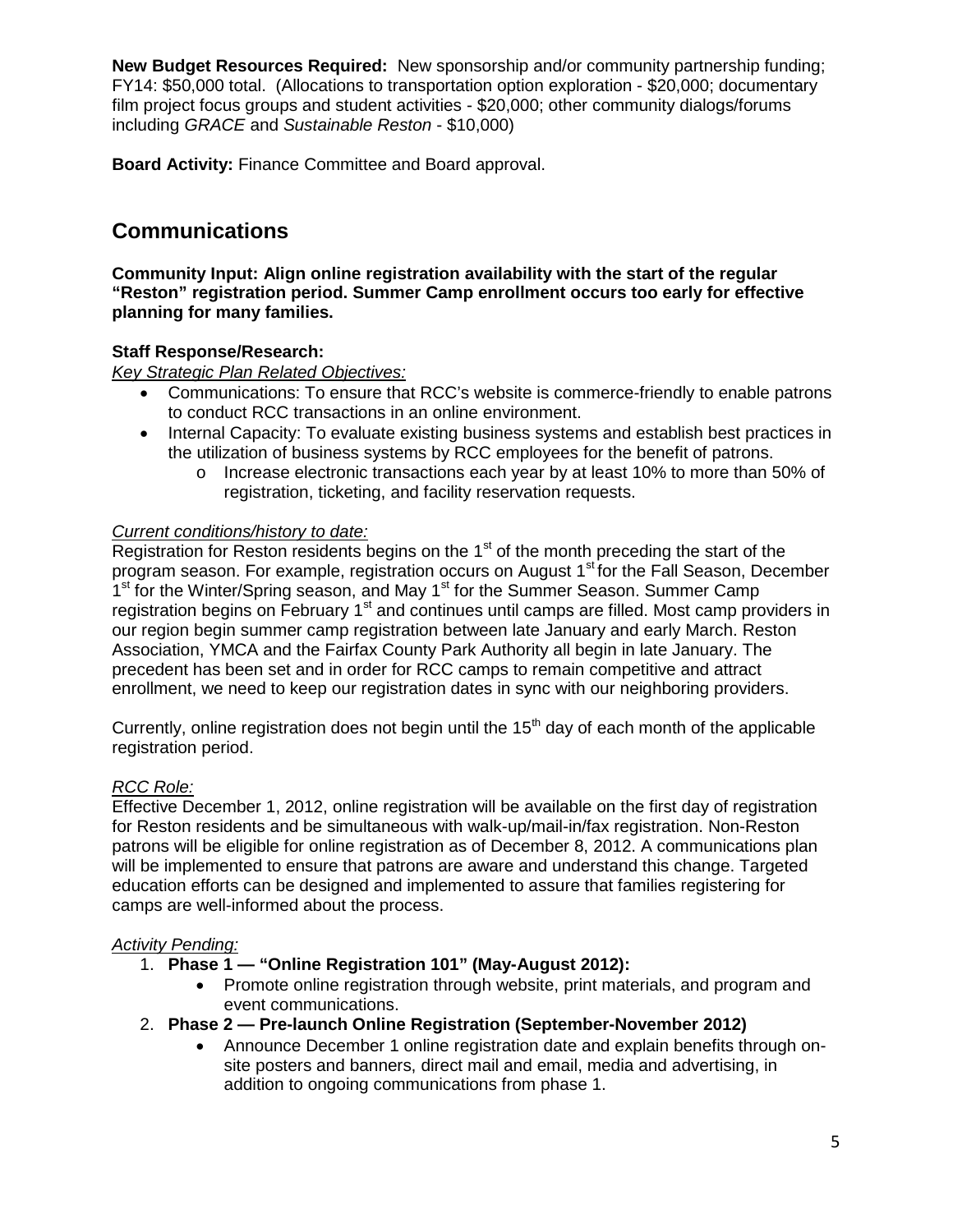- Provide clear, step-by-step information to make online registration easy, dependable and convenient by preparing customer service and key program staff to assist patrons; providing step-by-step instructions online and as a handout; and utilizing dedicated workstations at Hunters Woods and Lake Anne to assist patrons coming in to register.
- 3. **Phase 3 Launch of New Registration Process (December-Ongoing)**
	- Encourage online registration through ongoing communications on the website, printed materials, program and event communications, and other opportunities as appropriate.
	- Continue customer service efforts to assist patrons and familiarize them with online registration.
	- Maintain new website as a primary source of registration information.

## **New Budget Resources Required:** No impact to FY13 or FY14 budgets.

**Board Activity:** Full Board approval of registration process already received. Board approval of proposed communications plan is needed. Also, Board and staff will need to consider engagement with patrons and determine what solutions may be needed to address these key issues:

- 1. *Impact to our Fee Waiver program:* We will need to develop solutions for patrons using the current system. Online registration may represent challenges to patrons in this program due to lack of familiarity, available high-speed internet capability, and the payment by credit card requirement. RCC staff are exploring the potential for use of a Patron card (used in the same way a "gift card" is used) to facilitate payment for programs. We will also need to explore the calendar issues as they relate to registration for summer camp programs. The impact of using online registration with respect to our current \$5 minimum fee for registration in programs/activities also needs to be fully explored to be sure our software system can accommodate this feature.
- 2. *Trip Registrations:* Online, first-come, first-serve registration would eliminate the ability to use "buddy linking" online. We will need to be sensitive to the impact of the online and first-come, first-serve process on the 55+ population and very specifically, that population for trips and tours.
- 3. *Aquatics Registration Placements:* Shifting the issue of placement from the RCC Aquatics staff to the patron will require extensive patron education about the potential for erroneous "self-graduation" placements, and will also require internal staff procedural revisions to patron placements.
- 4. *Refunds:* Patron adjustment issues may well precipitate a higher volume of refund requests than is currently the case.

## **Programs**

**Community Input: New and/or expanded program options in Aquatics, Arts and Events, and Leisure and Learning requested.**

**AQUATICS: Program adaptations or new offerings suggested:**

- **Teen only lessons.**
- **Private lessons.**
- **Family swim night discount.**
- **Amy's Amigos Youth Triathlon DEAP program modification.**

**Staff Response/Research: Teen only lessons** *Current conditions/history to date:*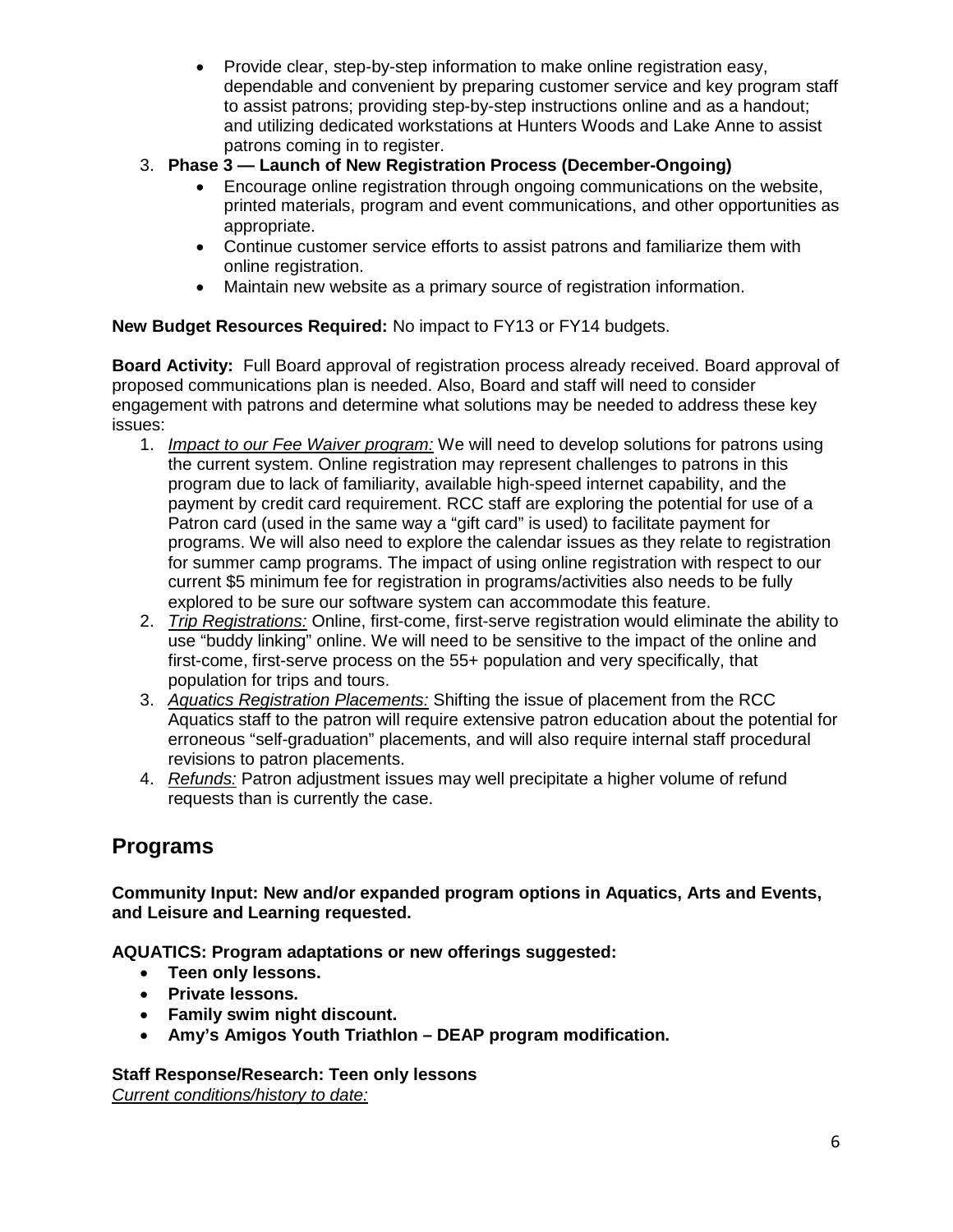RCC has offered swimming classes to adults starting in teen years (12-16) and without an upward age limit. Beginning in fall 2012, some "teen only" classes in the standard beginner curriculum can be offered for levels I through III for an age cohort of 12 to 16 only.

### *RCC Role:*

Enrollment patterns will be monitored to assure the right mixture and balance of programs is being offered and that offerings fill.

**New Budget Resources Required:** No impact to existing programming instruction budgets for FY13, FY14.

**Board Activity:** Information item, support communications efforts as appropriate.

### **Staff Response/Research: Private Lessons**

### *Current conditions/history to date:*

Private Swim lessons involve one-on-one training between a certified RCC instructor and a single student. Due to liability and risk management issues related to the manner in which these lessons were provided at RCC's Terry L. Smith Aquatics Center in the past, we discontinued offering them.

### *RCC Role:*

We propose to meet the continuing demand for this program service by adapting an approach that mirrors the approach recreation programs use for "Personal Training." This will be done to fit in and around our existing schedule and pool utilization while also being able to meet client availability challenges, student special needs, a desire for a stronger interaction with an instructor, and/or achievement of specific swimming goals that are not the focus of group lessons.

A "Private Lesson" is customized to meet the client's needs, typically scheduled in multiple increments of time (30 minutes per appointment is standard) with an agreed to frequency (once, twice or three times weekly.) Our program for this type of offering will register the private lesson patron and pay our instructor hourly just as with any other registered offering. To facilitate this, RCC will use the Vermont Systems Personal Training module (a supplemental module to existing facility registration and rental software.)

The new program offering will be implemented beginning with a "soft" or pilot approach during the summer months of 2012 (starting on July 1) and advertised in our fall program guide. The budget below is based on a total of 750 annual patron hours. Scheduled hours would occur between 1:00 and 5:00 p.m. and similar timeframes when pool utilization is lowest. Additional time is allocated to curriculum development for individual students.

**New Budget Resources Required:** \$35,322.66 added to personnel costs FY13, FY14. Program fees will be structured to achieve direct cost recovery; revenue associated with this level of instruction costs is described below; \$37,500.00.

| <b>Private Swim Lesson</b><br><b>Budget</b> | Per Hour $\frac{1}{2}$ x   # of Hours |       | $\equiv$    |
|---------------------------------------------|---------------------------------------|-------|-------------|
|                                             |                                       |       |             |
| Revenue                                     | \$50.00                               | 750   | \$37,500.00 |
| <b>Instructor Expense</b>                   | \$35.00                               | 937.5 | \$32,812.50 |
| FICA (.0765)                                |                                       |       | \$2,510.16  |

**Board Activity:** Finance Committee review; full Board approval.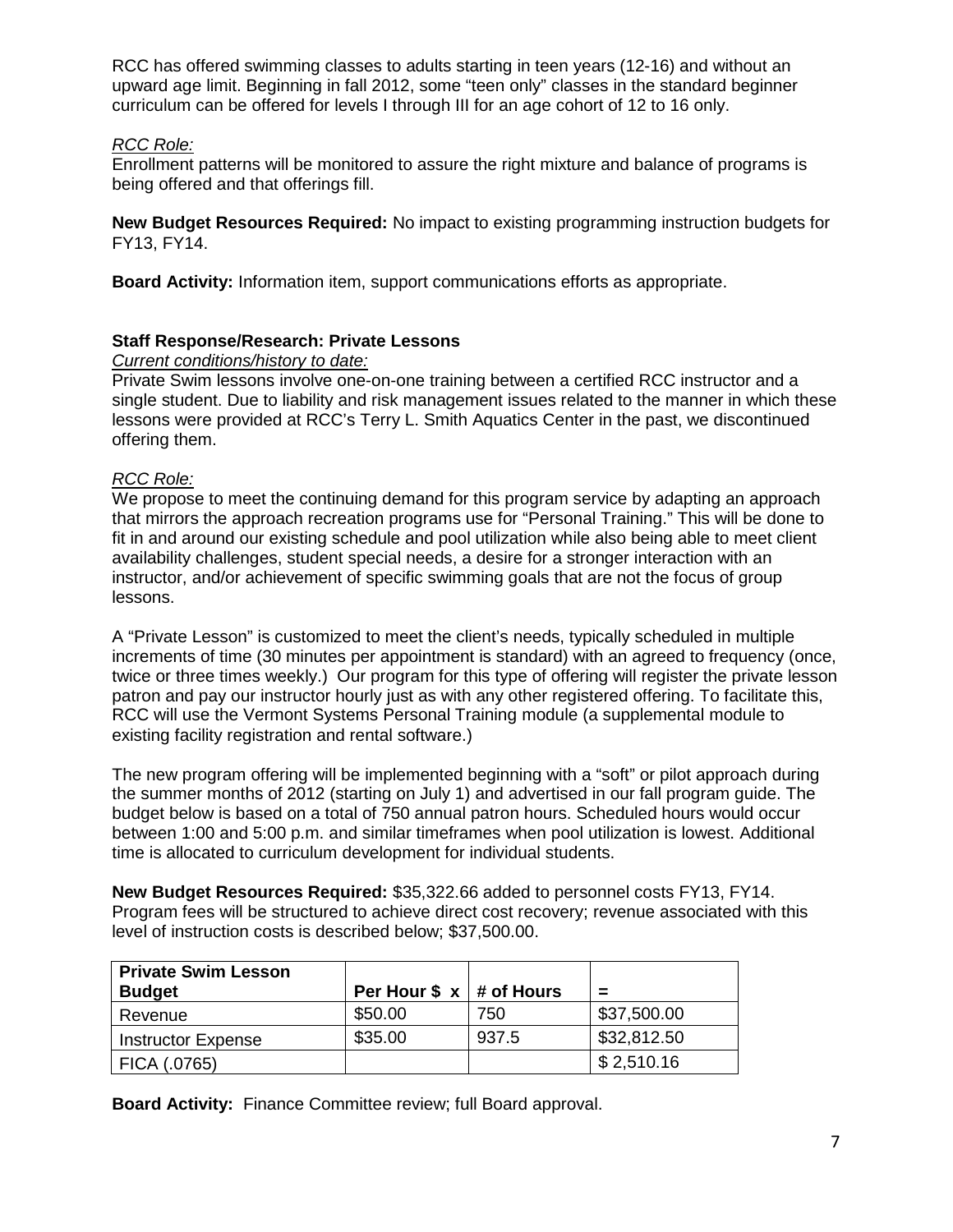### **Staff Response/Research: Family Swim Night Discount**

*Current conditions/history to date:*

Family Swim Nights are programmed on the last Friday of each month. Daily visits to the pool require a per person gate fee admission cost. Individual costs are \$3.00 for Reston adults and \$2.00 for Reston youth or seniors. There is not currently a group fee established for any type of visit.

### *RCC Role:*

Effective June 1, 2012, a group rate of \$7.00 will be offered for Family Swim nights. Any group of residents, 3 to 7 in number, will be admitted for a group admission fee of \$7.00. Smaller groups will have the option of paying established gate fees or utilizing the group rate pricing, whichever is cheaper. Per RCC Terry L. Smith Aquatics Center policy, groups of 8 or more will continue to need to pre-register their visit to assure the availability of space in the pool and to be able to provide balance to individual and group use of the facility.

**New Budget Resources Required:** No impact to FY13 or FY14 budgets.

**Board Activity:** Information item, support communications efforts as appropriate.

### **Staff Response/Research: Amy's Amigos Youth Triathlon Support – DEAP Program adaptation**

### *Current conditions/history to date:*

This event is held in May by a group of young people who started "Amy's Amigos" to benefit the Childhood Brain Tumor Foundation. RCC has been approached to assist with offering swim clinics for children participating from Dogwood Elementary and Terraset Elementary school who have no or very limited swim skills.

### *RCC Role:*

We would view our staff assistance as a corollary of the goals of our DEAP program to support achieving community-wide swimming skills for all ages and to assure that the entire community has an excellent understanding of water safety. Our 2012 efforts would support 10 students from each of the two schools.

We will utilize volunteer and department management staff to conduct the clinics. The number of clinics will be determined once the triathlon coordinators provide the age cohort breakdown for the students involved.

**New Budget Resources Required:** None; absorb within existing resources.

**Board Activity:** Information item, support communications efforts as appropriate.

### **ARTS AND EVENTS: Program adaptations or new offerings suggested:**

- **Continue and expand CenterStage film series (IPAR, Family Movies, Sustainable Reston.)**
- **Expand the number of family-friendly performances.**
- **Weekend matinees in Professional Touring Artist Series.**
- **Daytime 55+ Visual Art classes/workshops.**
- **Youth voice classes.**
- **Artist Residencies.**
- **Redistributed Reston Festival funding.**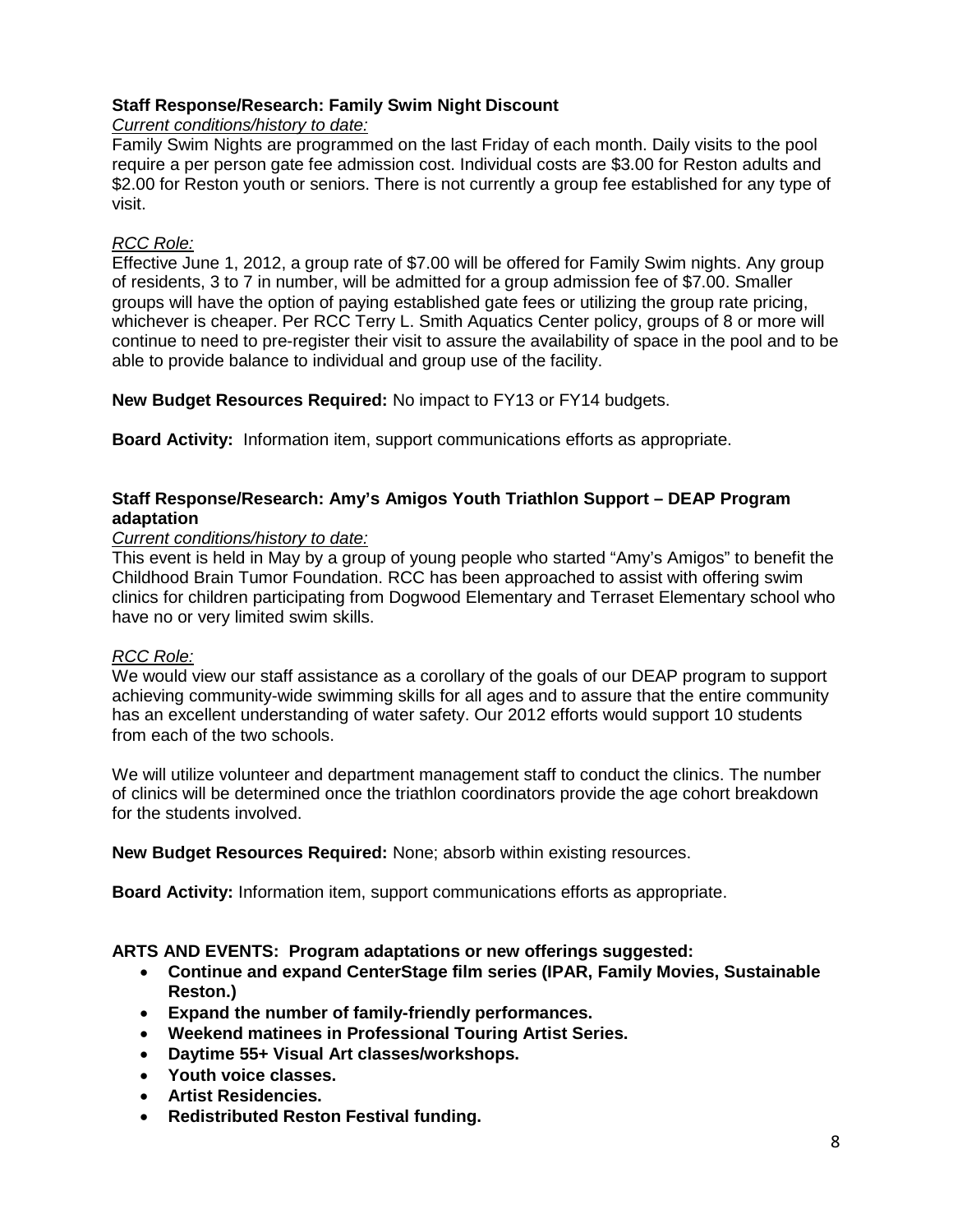### **Staff Response/Research: Film series, family-friendly performances, weekend matinees** *Current conditions/history to date:*

- Film series RCC offers public art films, "Green Living" films and Monday Movies for seniors. We will continue these offerings. The ability to offer films for a family audience is limited by the calendar of performances and other related uses of CenterStage (rehearsals, changeovers.) In fall of 2012, we will host the premier night of the Washington West Film Festival.
- Child-Friendly Shows for Youth A review of the last few years of Professional Touring Artist shows suggests that a limited number of child-friendly shows are programmed each year. During the 2011-2012 Professional Touring Artist Series, only three childfriendly performances are presented—*You Ain't Seen Nothin', Yet!*; Trout Fishing in America; and AXIS Dance Company. In addition, 14 shows of music, dance and comedy suitable for a youth over 10, or teen/adult population are offered. In conjunction with the Arts Education program, 3 performances are given for family audiences in the fall, winter, and spring seasons with 3 more at the end of the summer Young Actors Theatre session. All of those performances are open to the public, suitable for families and tickets are free.

Leisure & Learning's Youth Program presents approximately 12 performances, ranging from puppet shows to magicians, in different locations throughout RCC facilities but not at the CenterStage.

Looking forward to the 2012-2013 Professional Touring Artist Series, two child-friendly performances have been scheduled: *You Ain't Seen Nothin', Yet!*; and *Trout Fishing in America*. In addition, 16 shows of music, dance, and theatre suitable for a teen/adult audience are being offered. The Young Actors Theatre and Leisure & Learning programs will be structured as above.

 More Weekend Matinee Performances (adult performances) – In the 2011-2012 season, five matinee, weekend performances are scheduled: Leon Bates, Linden String Quartet, *You Ain't Seen Nothin', Yet!*, International Chamber Soloists, and Trout Fishing in America.

### *RCC Role:*

- 1. RCC staff will continue to explore offerings of child-friendly/youth performances to present in the CenterStage.
- 2. The CenterStage 2012-2013 Professional Touring Artist Series has been completely scheduled. The fully-scheduled CenterStage season doesn't present more opportunities for adding programming; many of the community arts organizations' programs are marketed to family audiences in addition to those presented by RCC.
- 3. Promoting the availability of tickets and options for families to attend performances together will support current programming, and make people more aware of the opportunities to attend these types of shows.

**New Budget Resources Required:** No new funding is needed.

**Board Activity:** Information item, support communications efforts as appropriate.

### **Staff Response/Research: Daytime 55+ Visual Art classes/workshops**

*Current conditions/history to date*:

In FY11 the number of 55+ daytime Visual Arts classes and workshops decreased compared to previous years as we planned for the RCC Lake Anne renovation and its impact on physical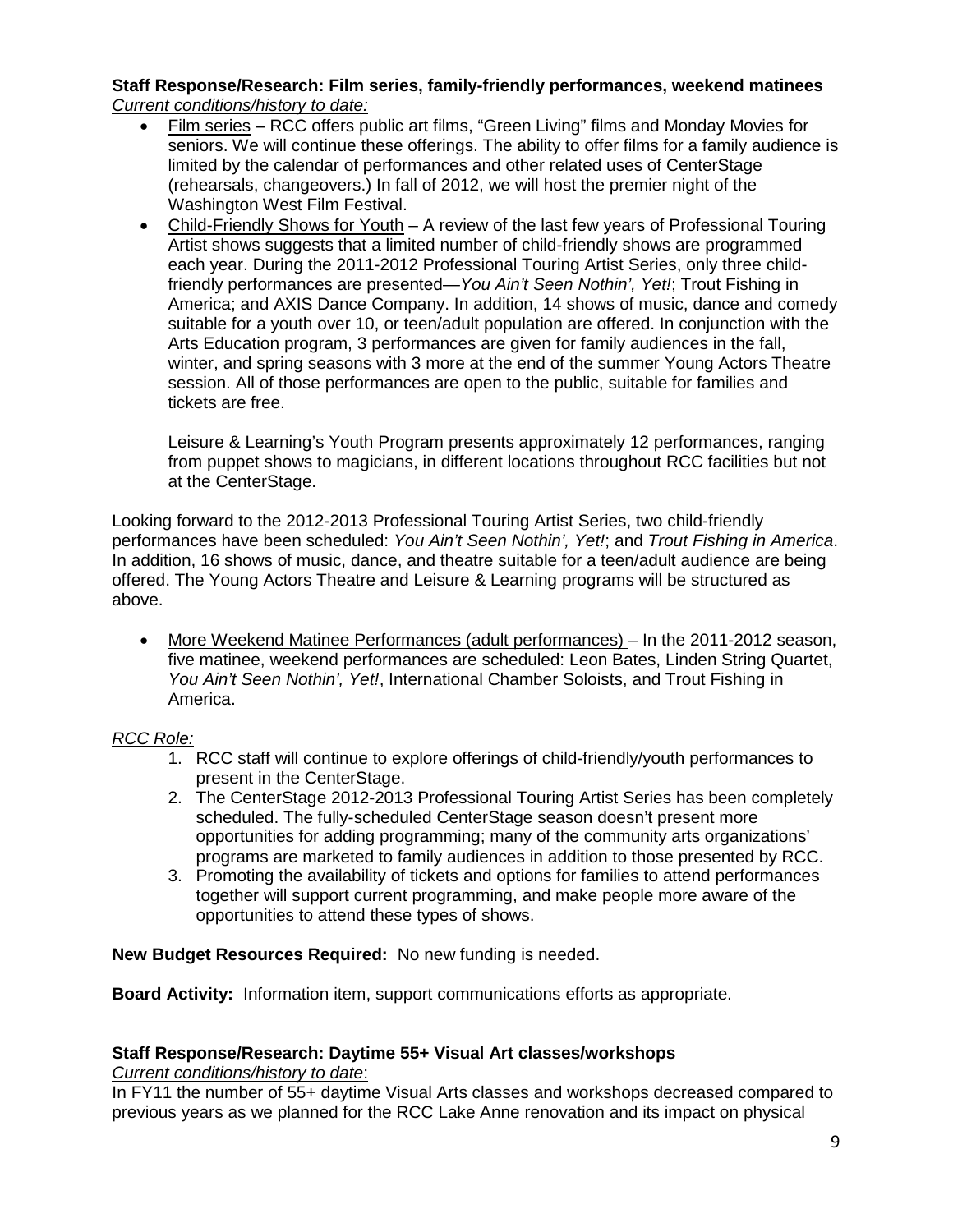instructional space. As we decreased the number of hands-on courses, we increased the number of discussion courses offered in partnership with the Greater Reston Arts Center. We looked at the most popular daytime visual arts programs as a whole and scheduled the most popular. Now that the renovation is complete, we have good data to use to analyze the most productive programing approach and are adjusting those core daytime classes moving forward. While reviewing recent history a trend was discovered. The Adult Visual Arts enrollments for classes were substantially enrolled by participants in the 55 + category. Evaluating a sample of the FY11 and FY12 Fall sessions of programs showed that 97% of those enrolled for the FY11 sessions and 55% of individuals registered for the FY12 sessions were 55+ years old; these participants in Adult program offerings are given a "senior" discount on the enrollment fee for those offerings.

| <b>Visual Arts Offerings</b>            |                                          |         |                                        |                                          |         |  |  |  |  |  |  |
|-----------------------------------------|------------------------------------------|---------|----------------------------------------|------------------------------------------|---------|--|--|--|--|--|--|
|                                         | <b>Fall 2010</b><br><b>Registrations</b> |         |                                        | <b>Fall 2011</b><br><b>Registrations</b> |         |  |  |  |  |  |  |
| <b>Adult Classes</b>                    | # $R$ /#NR                               | $# 55+$ |                                        | $\#R/\#NR$                               | $# 55+$ |  |  |  |  |  |  |
| 16 sessions/<br>9 evening/<br>7 daytime | 119/17                                   | 97      | 16 sessions/<br>9 evening/<br>7daytime | 135/17                                   | 84      |  |  |  |  |  |  |
|                                         |                                          |         |                                        |                                          |         |  |  |  |  |  |  |
| 55+ Classes                             |                                          |         |                                        |                                          |         |  |  |  |  |  |  |
| 5 sessions/5<br>daytime                 | 45/3                                     | 48      | 6 sessions/<br>6 daytime               | 42/0                                     | 42      |  |  |  |  |  |  |

The table below provides a historical review of offerings:

|                       | <b>Visual Arts Offerings</b> |                                         |                                     |                |                |  |  |  |  |  |  |  |
|-----------------------|------------------------------|-----------------------------------------|-------------------------------------|----------------|----------------|--|--|--|--|--|--|--|
| <b>Fiscal</b><br>Year | <b>Age Cohort</b>            | <b>Number of</b><br><b>Class Titles</b> | <b>Number of</b><br><b>Sections</b> | Time of<br>Day |                |  |  |  |  |  |  |  |
| FY 2007               | Adult                        | 21                                      | 64                                  | <b>AM</b>      | 22             |  |  |  |  |  |  |  |
|                       |                              |                                         |                                     | <b>PM</b>      | 42             |  |  |  |  |  |  |  |
|                       | Senior                       | $\overline{7}$                          | 11                                  | <b>AM</b>      | 11             |  |  |  |  |  |  |  |
|                       |                              |                                         |                                     | <b>PM</b>      | $\bf{0}$       |  |  |  |  |  |  |  |
| FY2008                | Adult                        | 18                                      | 59                                  | AM             | 21             |  |  |  |  |  |  |  |
|                       |                              |                                         |                                     | <b>PM</b>      | 38             |  |  |  |  |  |  |  |
|                       | Senior                       | 6                                       | 17                                  | AM             | 17             |  |  |  |  |  |  |  |
|                       |                              |                                         |                                     | <b>PM</b>      | 0              |  |  |  |  |  |  |  |
| FY2009                | Adult                        | 33                                      | 67                                  | <b>AM</b>      | 29             |  |  |  |  |  |  |  |
|                       |                              |                                         |                                     | <b>PM</b>      | 38             |  |  |  |  |  |  |  |
|                       | Senior                       | $\overline{7}$                          | 11                                  | <b>AM</b>      | 11             |  |  |  |  |  |  |  |
|                       |                              |                                         |                                     | <b>PM</b>      | $\overline{0}$ |  |  |  |  |  |  |  |
| FY2010                | Adult                        | 28                                      | 68                                  | AM             | 32             |  |  |  |  |  |  |  |
|                       |                              |                                         |                                     | <b>PM</b>      | 36             |  |  |  |  |  |  |  |
|                       | Senior                       | 5                                       | 15                                  | AM             | 15             |  |  |  |  |  |  |  |
|                       |                              |                                         |                                     | <b>PM</b>      | $\mathbf{0}$   |  |  |  |  |  |  |  |
| FY2011                | Adult                        | 29                                      | 69                                  | AM             | 33             |  |  |  |  |  |  |  |
|                       |                              |                                         |                                     | <b>PM</b>      | 36             |  |  |  |  |  |  |  |
|                       | Senior                       | 5                                       | 13                                  | <b>AM</b>      | 13             |  |  |  |  |  |  |  |
|                       |                              |                                         |                                     | <b>PM</b>      | $\bf{0}$       |  |  |  |  |  |  |  |
| FY2012                | Adult                        | 26                                      | 58                                  | AM             | 26             |  |  |  |  |  |  |  |
|                       |                              |                                         |                                     | PM             | 32             |  |  |  |  |  |  |  |
|                       | Senior                       | 3                                       | 17                                  | AM             | 17             |  |  |  |  |  |  |  |
|                       |                              |                                         |                                     | <b>PM</b>      | 0              |  |  |  |  |  |  |  |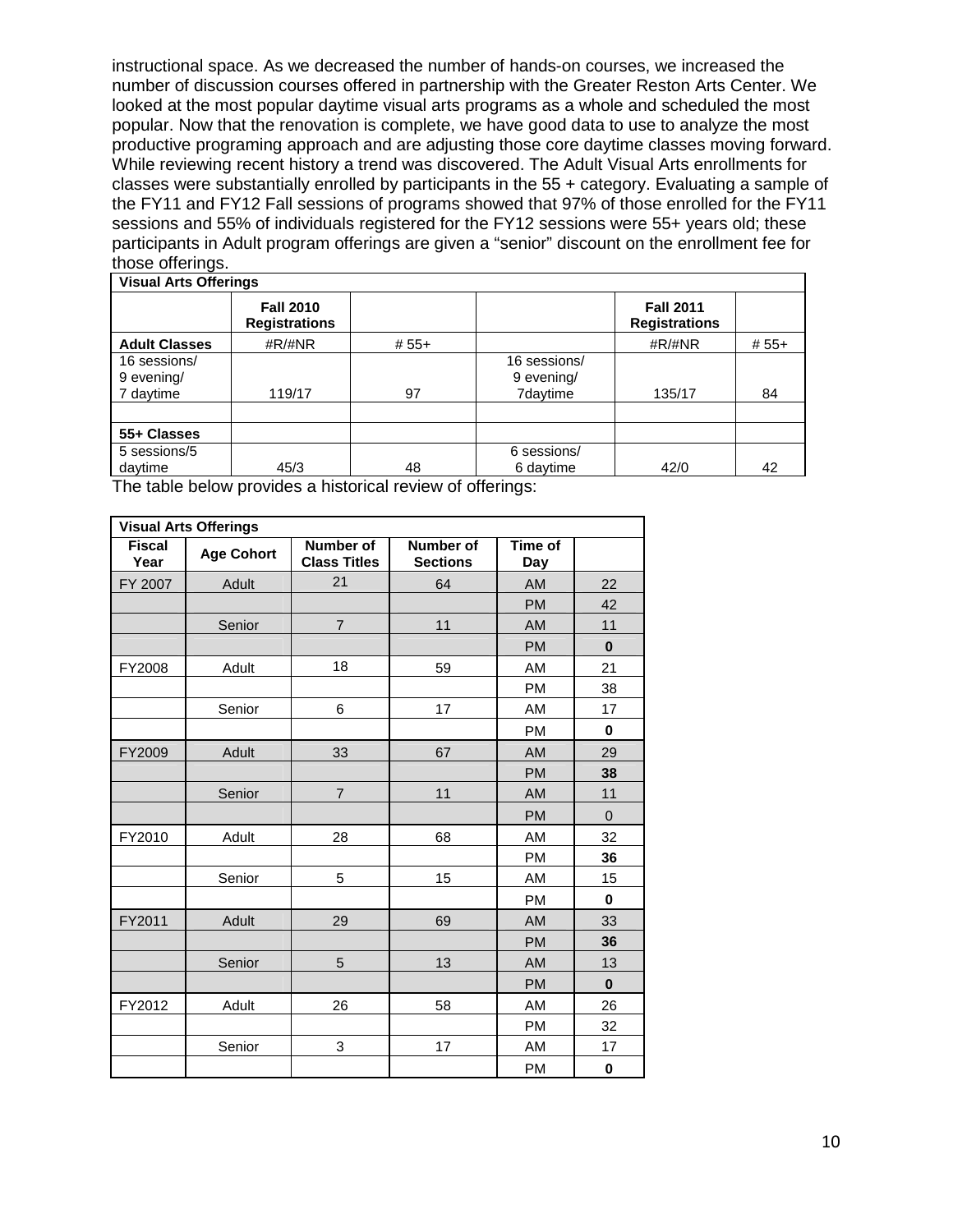### *RCC Role***:**

We have the ability to add daytime classes per session back into the schedule for the senior sections with current instructors and contracted instructors and provided with additional funding. Based on the current trend of enrollment ages for our Adult programs it would be recommended to continue to monitor the age of participants and reevaluate the visual arts offerings on a regular basis.

### **New Budget Resources Required:**

To add this back into the programming while also preserving the new classes offered in the Adult Visual Arts programming will present added costs in FY13 and FY14.

Personnel Total: \$3,100.00 Operating Total: \$2,400.00 Revenue Total: \$1,890.00

Increased professional contracting services (operating expense): \$800 x 3 classes = \$2,400.00 Increase to Non-merit payroll:  $$20/hr. x 3 hrs. x 8 weeks = $480 x 6 classes = $2,880.00$ 

FICA cost: \$220.00

Total new personnel funding needed: \$3,100.00

Revenue: \$1,890.00 (9 classes x 7 participants x \$30 – Reston rate) *Note:* Our 55+ program offerings are typically offered at an approximately 50% subsidy rate.

**Board Activity:** Finance Committee, Full Board approval.

### **Staff Research/Response: Youth voice classes**

*Current conditions/history to date*:

Currently there are no voice class offerings for youth that are exclusively targeted to that element of performing arts instruction. We address the vocal instruction for a youth age cohort within our Young Actors Theatre program during each session, along with acting and dance.

### *RCC Role***:**

Adding this type of class in FY13 and FY14 involves finding an appropriate instructor, curriculum and implementing a youth group voice class for ages 10-12 with an hour a week of class over the typical 8 week session (comparable to RCC's Adult Voice classes.) RCC would pilot this as a beginner level class and determine if interest is sufficient to meet class minimum registration.

### **New Budget Resources Required:** FY13 and FY14

Increase to Non-merit payroll: \$40/hr. x 8 hours x 3 sessions x 3 cycles per year = \$2,880.00 FICA cost: \$220.00

Revenue: \$1,260.00 (3 classes x 7 participants x \$60 – Reston rate)

**Board Activity:** Finance Committee, Full Board approval.

### **Staff Research/Response: Artist Residencies**

*Current conditions/history to date:*

FY12 Residencies/workshops (7) have been provided to South Lakes High School:

- Nnenna Freelon with the Chamber Singers: Workshop with 27 students
- TS Monk & Nnenna Freelon: Leadership Class with 20 students
- Leon Bates: Weight-Lifting/Music Relationship Workshops with 124 students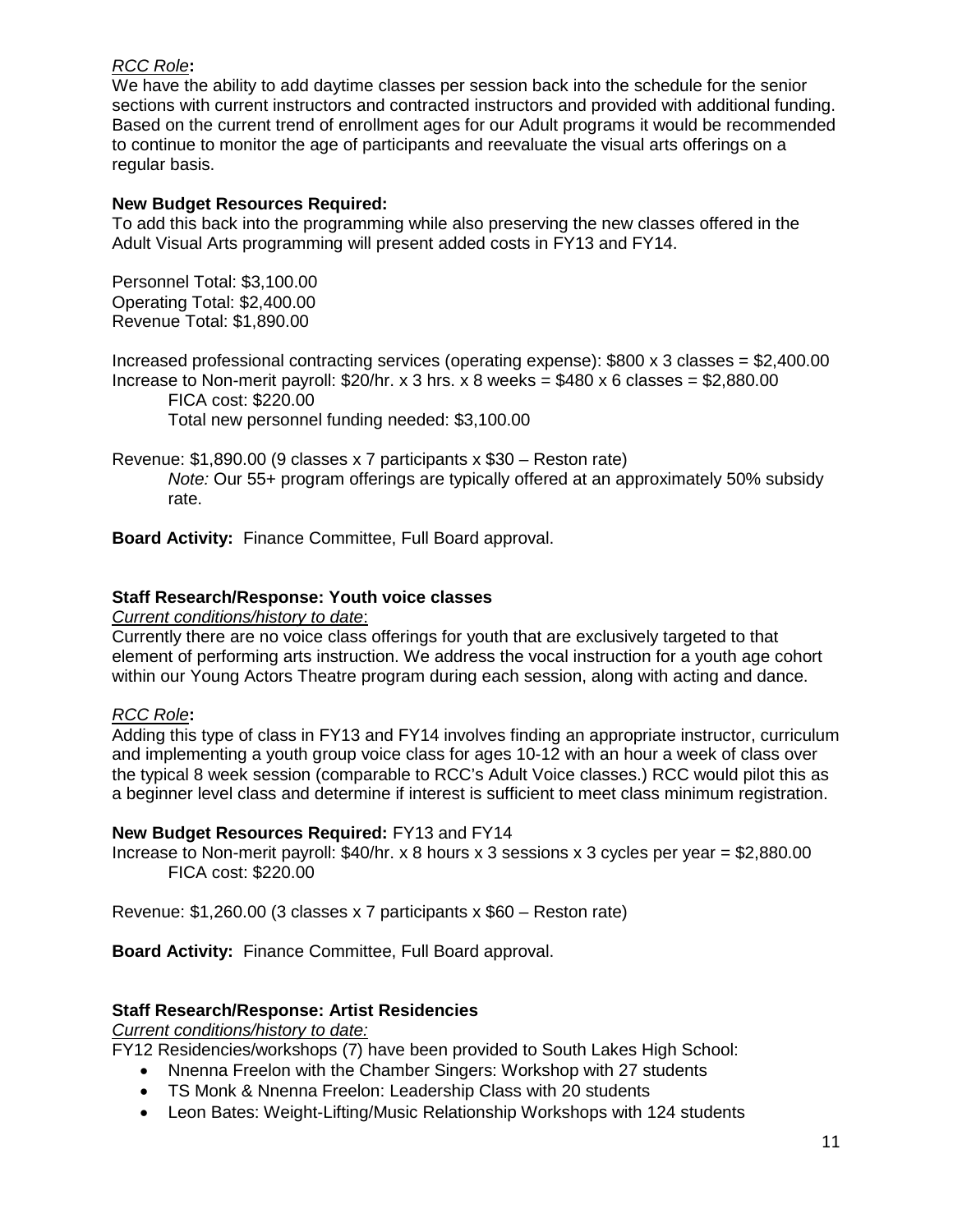- Larry Coryell: Guitar Workshops with 40 students
- Illstyle & Peace Productions: Dance Workshops with 155 students/teachers
- Pyramid Workshop: Conducted by RCC Arts & Events for Music Teachers of the South Lakes Pyramid at SLHS, 45 *adult music teachers* participated.
- AXIS Dance Company: Planned for the Very Special Arts Festival (ages 5-9 typically; special education students may be older than that) at RCC Hunters Woods. We are still accepting registration for the May 2012 Festival.

### *RCC Role:*

- 1. Luis Rodriguez is scheduled to do a workshop with students in September 2012. The Reston school is yet to be determined.
- 2. Arts & Events staff will continue discussions with agents to schedule and develop residency/workshop opportunities for elementary, middle, and high schools in Reston with artists who are already scheduled in the 2012-2013 Professional Touring Artist Series. Contracts will be implemented as plans are finalized. Possibilities include:
	- Cyrille Aimee & Diego Figueiredo (French, Vocal, English, ESAL classes)
	- Holly Bass (Theatre classes)
	- American Contemporary Music Ensemble (Music classes)
	- Trout Fishing in America (Music classes)
- 3. FY14 outreach and collaboration will be determined with the new Arts & Events Director.

**New Budget Resources Required:** No additional funding in FY13 or FY14 is required.

**Board Activity:** Information item.

### **Staff Research/Response: Redistributed Reston Festival funding**

*Current conditions/history to date:*

RCC and Reston Association in conjunction with Reston Festival, Inc. determined that the Reston Festival planning for 2012 revealed a lack of the minimum required sponsorship levels and therefore cancelled this event. The community calendar for these types of events will be examined and opportunities for redistributing funding that would have supported Reston Festival may be allocated to other events.

### *RCC Role:*

Execution of each year's Reston Festival budgeted resources overlapped two fiscal years. In the future two fiscal years, RCC will explore adding freed resources to these existing or new community events:

### *Existing:*

- Reston Multicultural Festival to support high-quality closing act; increases in other costs.
- Take A Break Concerts support higher quality, higher costs for bands.
- Family Fun Entertainment Series support higher costs for acts.
- Community Cookouts support higher costs.
- Festival on the Square support higher quality, increased associated costs for performances.
- Holiday Performances at Reston Town Center.
- Reston Dr. Martin Luther King, Jr. Celebration support cost increases associated with deepening community service project elements and expanding school participation in the Celebration.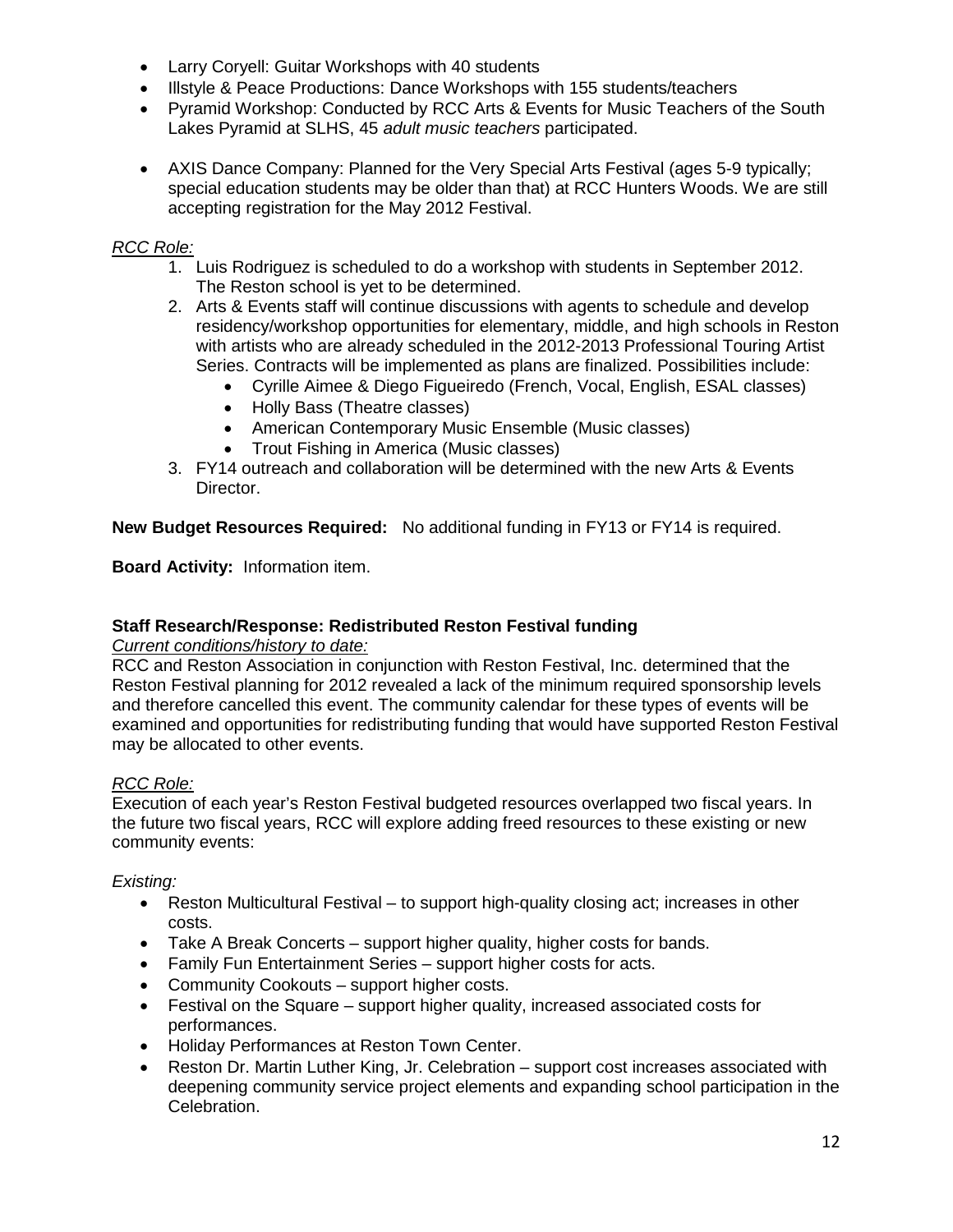- Founders Day.
- Volunteer Recognition Dinner.
- Community Coffee support costs associated with using "greener" paper cups instead of Styrofoam.

### *New:*

There is potential to expand our partnership programming with Southgate Community Center. In the coming year, we will explore adding more support to:

- Latino Heritage Month celebration elements in September.
- Southgate Community Day in October.
- Teen Fest in January.
- A family-oriented event; ideas under discussion have included a Chili Cook-off, family treasure hunt or Geocaching event, outdoor Cinema nights, Bingo, or a Spring Festival which could be hosted on the Dogwood Elementary School campus.

### **New Budget Resources Required:** None.

**Board Activity:** Information item, support communication and planning efforts as appropriate.

### **LEISURE AND LEARNING: Program adaptations or new offerings suggested:**

- **West Glade Corridor added Life Skills workshops, Fitness classes, Family programs.**
- **Sustainable Reston Green Living classes and workshops.**
- **Line dancing for 55+ on weekdays**
- **Summer Camp Offerings.**
- **Out of School ("after-school") offerings (e.g. Prospera Initiatives, Dogwood Summer Enrichment programs).**
- **Expansion of Woodworking Shop hours/programming.**

### **Staff Response/Research: West Glade Corridor programming**

### *Current conditions/history to date:*

RCC has coordinated with and implemented classes at Southgate Community Center over the years. These have included Yoga for Teens, Zumba, Stroller Fit, Citizenship Preparation, and special event programs such as the Dr. Martin Luther King, Jr., Celebration and the RCC Teen Department's Diva Central Prom program. The challenge with offering registered RCC programs at Southgate Community Center is that typically RCC programs have a fee associated with them whereas nearly all Southgate Community Center-sponsored programming is "free". Despite RCC's fee waiver program, we still face challenges filling classes with patrons from the Southgate community.

### *RCC Role:*

The RCC Leisure & Learning staff members recently met with Ricardo Cabellos, Director of Southgate Community Center and have identified several opportunities for collaboration to better support people residing in and around Southgate Community Center. We still must determine an effective way to price programs so they are appealing yet not cost-prohibitive and also ensure advanced registration through RCC. Classes will be subsidized to encourage participation. Any future collaborative programs will be jointly advertised by both organizations and open for registration to all Reston community members. Facility schedules will also largely determine which programs can be supported onsite at Southgate Community Center and those that could be held at RCC Hunters Woods.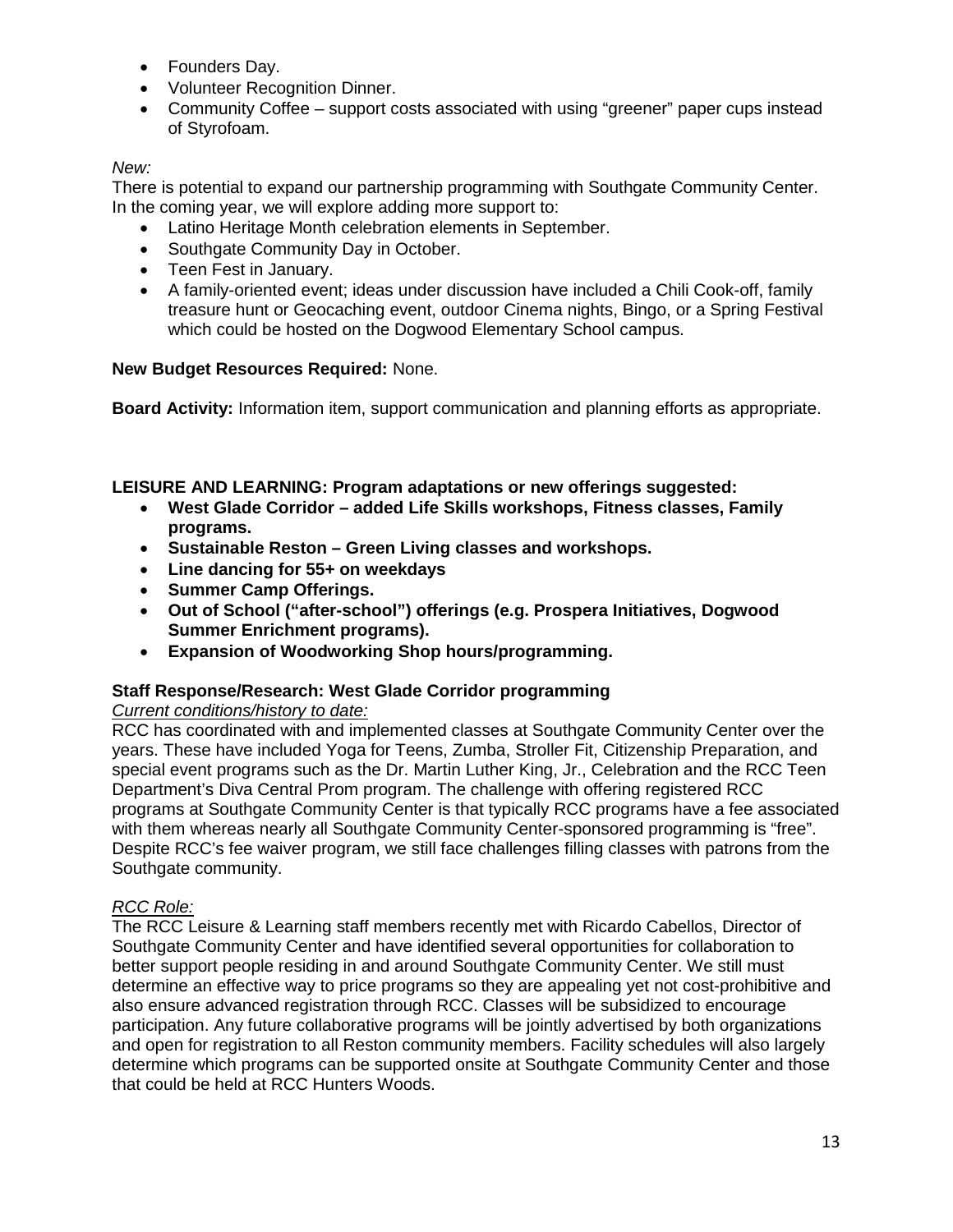Below is a list of the priority programs identified during the Community Input session and the current status:

- *Basic Computer Skills classes for adults* Between our two organizations, several current instructors have been identified as potential candidates to lead these types of programs. We would like to facilitate these as soon as possible, targeting scheduling in the fall 2012 season. Classes can be held in Southgate Community Center's computer classroom, which accommodates 10 students.
- *Computer Skills classes in Spanish* we continue to research and recruit instructional staff and explore curriculum development.
- *Family Trips* RCC offered 13 intergenerational or "family" trips in 2011 and will continue to offer trips of this nature. Per the recommendation of Southgate Community Center staff, RCC staff is strongly considering developing a family registration package price to encourage more families to participate at a lower cost per participant.
- *More Yoga programs* this was recommended but Southgate staff noted that there is greater demand for *family* fitness programming, which could include family Yoga. Staffers also expressed a desire for Senior Adult Yoga or Senior Adult Tai Chi classes at the Southgate facility. RCC staff will explore scheduling these classes at Southgate and can hope to accommodate new programming of this nature as early as the fall 2012 season if additional funding is available and registration issues can be ironed out.

#### **New Budget Resources Required:**

FY13 and FY14: \$2,987.29 to fund personnel costs to support up to five computer education classes and five fitness classes.

Computer instruction costs: \$35/hr. x 9 hrs. x 5 sessions = \$1,575.00  $FICA = $120.49$ 

Fitness instruction costs:  $$30/hr. x 8 hrs. x 5 sessions = $1,200.00$  $FICA = $91.80$ 

TOTAL Personnel costs: \$2,987.29

Revenue: \$2,500.00.

**Board Activity:** Finance Committee, Full Board approval.

#### **Staff Response/Research: Sustainable Reston – Green Living classes/workshops** *Current conditions/history to date:*

RCC has had tremendous success working with Reston Association to create a series of programs entitled "Green Living." To date, the collaboration has produced eight, one-day workshops on the following topics: Rain Barrel Making, How to Make a Solar Oven, Organic Gardening, and Backyard Composting; and a six-week program titled Menu for the Future. We have registered 70 participants through the course of the series, achieving 70% overall enrollment.

### *RCC Role:*

RCC will continue this very successful partnership with both Reston Association and Sustainable Reston.

#### **New Budget Resources Required:** None.

**Board Activity:** Information item.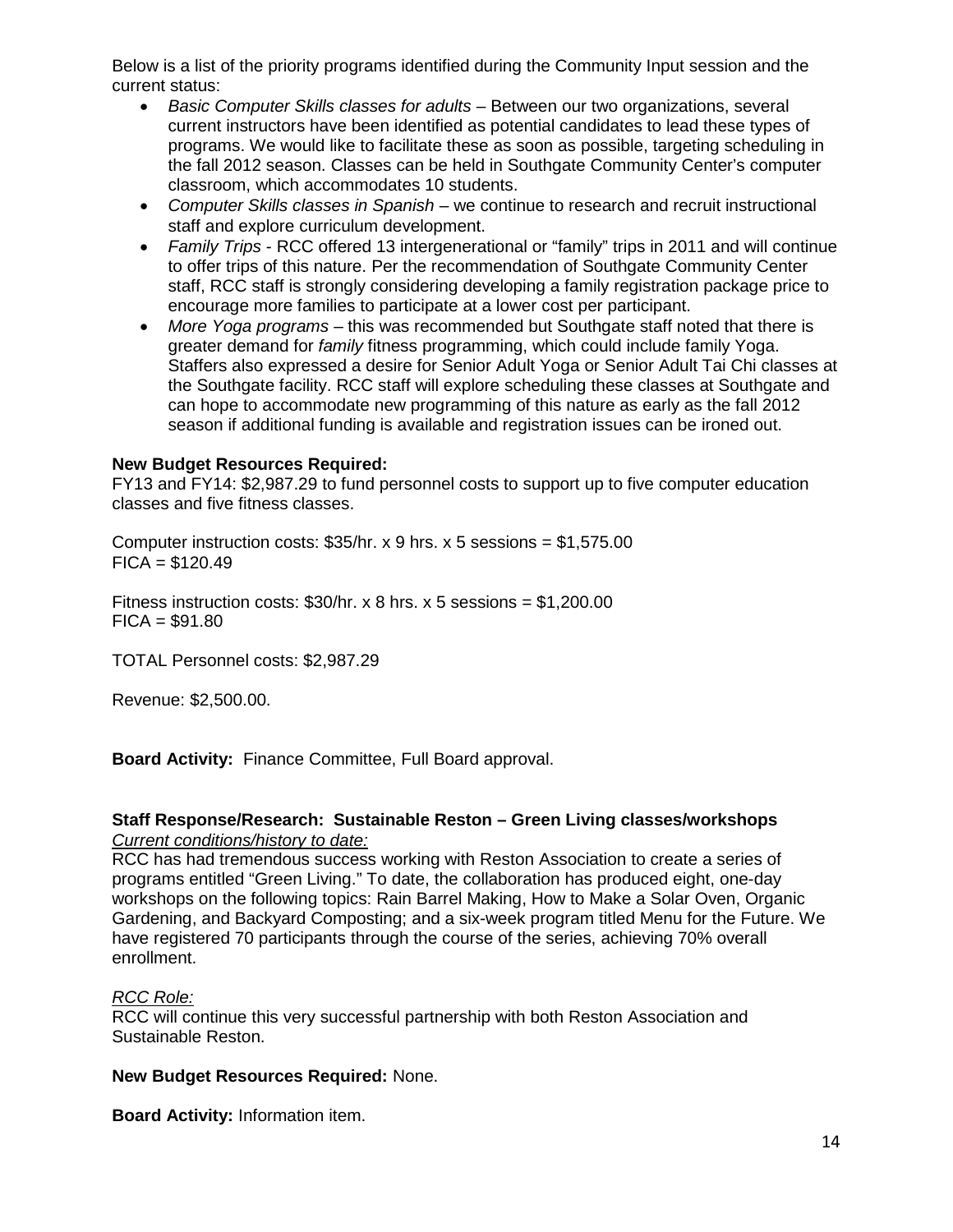#### **Staff Response/Research: Line dancing for 55+ on weekdays**

*Current conditions/history to date:*

RCC has offered social dance programs in a variety of formats and class times.

#### *RCC Role:*

The challenge in providing weekday social dancing programs for 55+ program participants has been locating an instructor. Another approach that we can pursue is a "drop-in" program for seniors with social dancing experience and an RCC employee present to assure safety and help facilitate music selections. Participants would be self-leading or teaching one another.

#### **New Budget Resources Required:** None.

**Board Activity:** Information item.

#### **Staff Response/Research: Summer Camp offerings**

*Current conditions/history to date:*

RCC offers an appealing assortment of summer camp programs and to date we have already filled over 1,200 seats out of nearly 1,500 that were initially available for summer 2012. The enrollment rate is already 81% of the maximum availability and the summer is still several months away. Adding funding to FY13 and FY14 will permit RCC to add more sessions of extremely popular camps such as Lego Engineering, Crazy Chemistry, Video Game Design, and Cooking. Facility availability is the biggest challenge but we may be able to offset this by simply enlarging some of the current camps that have waitlists.

#### *RCC Role:*

Adding participant slots would require contracting adjustments or addenda to contract for the most popular offerings and thereby reduce waitlists that already exist for these programs.

### **New Budget Resources Required:**

FY13, FY14 Operating Funds: \$9,000.00: contracts for Lego Engineering and Video Game Design camps to be able to offer two additional Lego Engineering camps, two additional Video Game Design camps, and one additional Crazy Chemistry camp to further reduce waitlists. This would allow us to serve 110 more campers.

Revenue: We currently charge \$100 per camp registration (Reston rate); if all 110 seats are filled: \$11,000.00.

**Board Activity:** Finance Committee, Full Board approval.

### **Staff Response/Research: Out of School ("after school") offerings**

#### *Current conditions/history to date:*

In FY13, RCC will enter the fourth year of an agreement with Lake Anne Elementary School to fund the after school program, Heritage Language Literacy Club, provided by contract with Prospera Initiatives, LLC. The Club is designed to improve the language acquisition, grammar and writing skills of Spanish speaking students in their native language. This current school year, over 60 children in grades 1 through 3 are enrolled as active participants with more than 20 student tutors in grades 5 and 6.

Also in FY13, RCC will collaborate with Dogwood Elementary School to support its summer science camp programming, which will allow the school to hire 12 instructors and teach 125 students during a 2-week summer camp session. Additionally, 25 Dogwood Elementary School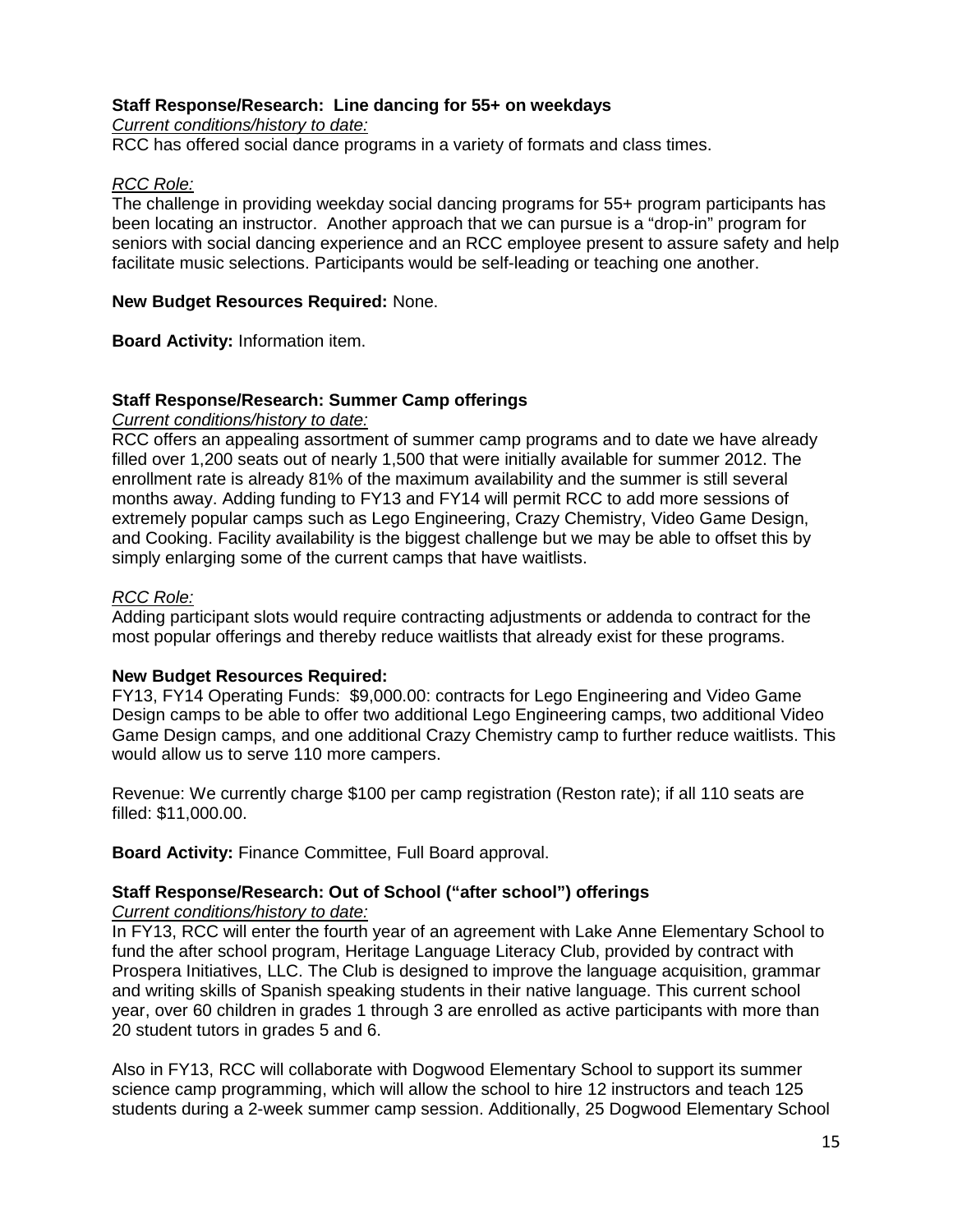students will participate in RCC's two-week National Geographic JASON Project science camp held at RCC in August 2012.

### *RCC Role:*

RCC will continue to plan and produce programs in support of local Reston schools. We have requested that Prospera Initiatives, LLC., reach out and survey principals of Reston elementary schools to determine if programming more Heritage Language Literacy Clubs, possibly in a language other than Spanish, would be well-received and beneficial to students at other sites. RCC is looking forward to a successful summer camp season in collaboration with Dogwood Elementary School that will ultimately serve nearly 200 children over a four-week period.

**New Budget Resources Required:** No additional funding anticipated in FY13; an additional \$10,000.00 is requested for the operating (contract) budget in FY14 to support collaborative programs in more Reston elementary schools. No revenue anticipated.

**Board Activity:** Finance Committee, Full Board approval.

### **Staff Response/Research: Expanded Woodshop hours/programming**

*Current conditions/history to date:*

RCC's woodshop is open on Tuesday evenings from 6-10 pm and Saturdays from 9 am - 5 pm. The shop is typically open year-round with the exception of some major holidays and the annual building maintenance period the last two weeks of August.

|                           |      | 2009           |      | 2010           |      | 2011           |
|---------------------------|------|----------------|------|----------------|------|----------------|
| <b>Woodshop Labs</b>      | 2009 | <b>Revenue</b> | 2010 | <b>Revenue</b> | 2011 | <b>Revenue</b> |
| Tuesdays (\$5 - Reston)   | 184  | \$920          | 174  | \$870          | 280  | \$1,400        |
| Tuesdays (\$10 - Non      | 51   | \$510          | 75   | \$750          | 62   | \$620          |
| Reston)                   |      |                |      |                |      |                |
| Saturdays (\$10 - Reston) | 175  | \$1,750        | 199  | \$1990         | 297  | \$2,970        |
| Saturdays (\$20 - Non     | 60   | \$1,200        | 38   | \$760          | 53   | \$1,060        |
| Reston)                   |      |                |      |                |      |                |
| Total                     | 470  | \$4380         | 486  | \$4370         | 692  | \$6050         |

Three Year Review of Drop-In Participation and Revenue:

In 2011, RCC offered 15 registered Woodshop classes, ranging from 4-week to 10-week sessions. Two basic woodworking classes were canceled due to low enrollment. Typically, a class enrolls at least five students and the activity registration fee is \$100.00 per student.

### *RCC Role:*

RCC recently added an open lab session to be held on the first Friday of each month scheduled from 9 am – 3 pm from January-May, 2012. This has proven to be popular enough to continue in FY13. New funds will need to be allocated to fund the program over our annual schedule.

### New Open Lab Hours

Open Lab Supervision for First Fridays: 10 (closed 2 months) x \$17.50/hr. x 8 hrs. = \$1,400  $FICA = $107.10$ 

Revenue =  $$8$  per patron x 5 x 10 =  $$400.00$ 

We propose adding in another weekend lab session given the very high volume of attendance in 2011 and the fact that attendance is increasing annually. In order to add one more open shop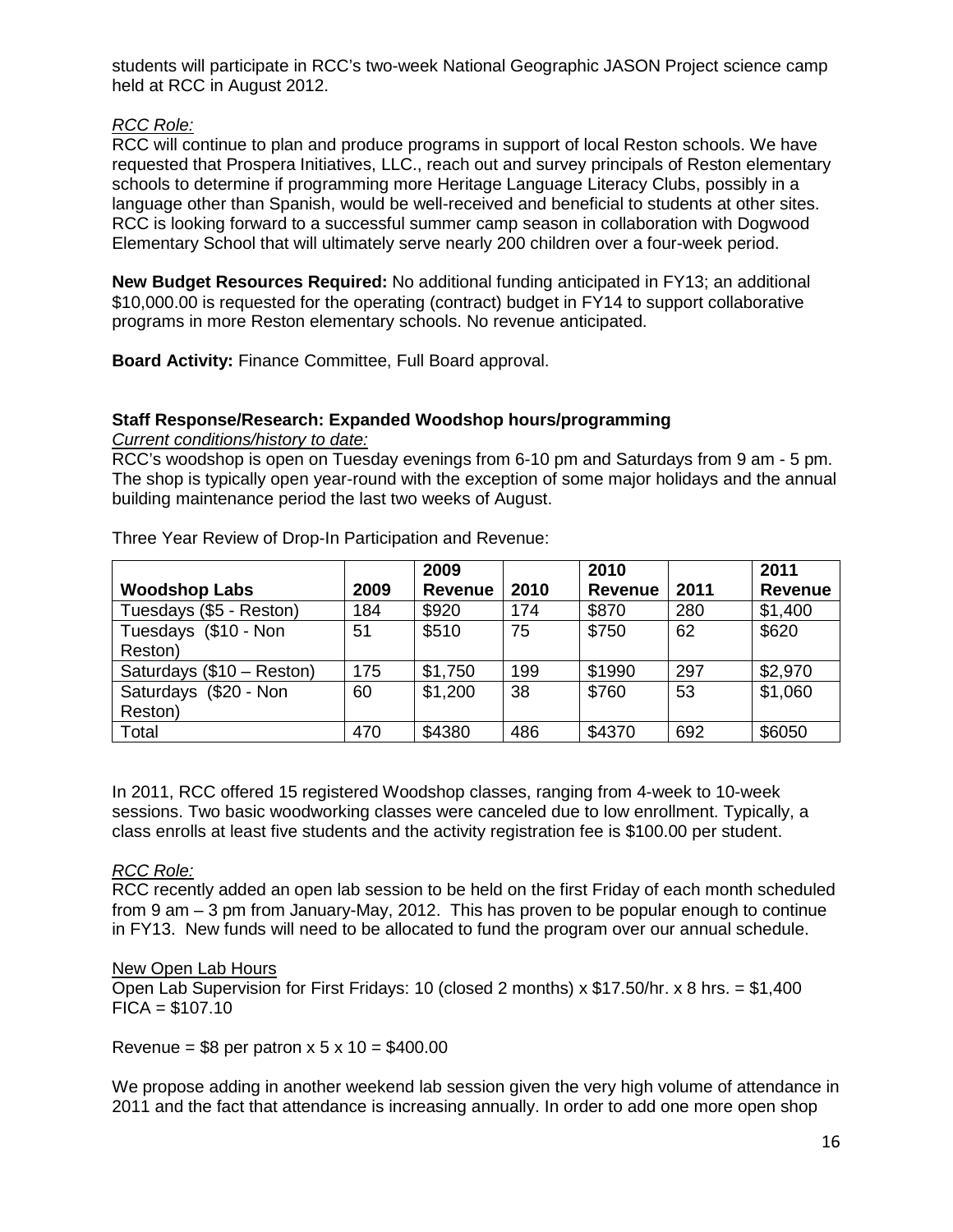session on Sundays, another woodshop supervisor would need to be hired and scheduled at 10 hours per week. (This includes prep and cleanup time.)

Open Lab Supervision for Sundays: 50 (closed 2 weeks)  $x$  \$17.50/hr.  $x$  10 hrs. = \$8,750.00  $FICA = $669.38$ 

Revenue =  $$10$  per patron x 6 x 50 weeks =  $$3,000.00$ 

TOTAL Open Lab Supervision Costs: \$10,926.93

TOTAL Open Lab Revenue: \$3,400.00

*Note:* Open Labs are subsidized to encourage drop-in use and to further interest in instructional offerings; the direct cost recovery for Open Lab sessions on average is 31%.

#### New Instructional Programming

Add 10 new classes annually; each class requires 4 hours of instruction time including prep and cleanup and they run 10 weeks.

Instructor Costs: 10 new classes  $x$  \$17.50/hr.  $x$  4 hrs.  $x$  10 weeks = \$7,000.00  $FICA = $535.50$ 

Revenue:  $$112 \times 8$  students x 10 classes =  $$8,960.00$ 

**New Budget Resources Required:** \$18,462.43 in Personnel.

**Board Activity:** Finance Committee review, Full Board approval.

## **Internal Capacity**

**Community Input: Concerns about receiving prompt notice of enrollment, admission of non-Reston status participants in programs, hiring of part-time Sustainability employee.**

### **Staff Response/Research: Enrollment status**

#### *Current conditions/history to date:*

Reston Community Center mails confirmation receipts to patrons that indicate registered activities, waitlisted activities and the total amount paid to RCC. Confirmations are typically mailed within one week of the registration being processed. Registered patrons can also review their activity enrollments and any account balances by accessing their online household account at any time.

### *RCC Role:*

RecTrac has the capability of emailing receipts to patrons. Customer Service representatives have recently successfully tested this process with several patrons.

- Coordinate with the RCC Communications Department to support promotional efforts to educate patrons on how to access their household account online to view activity enrollment and download their own PDF confirmation receipt for registered activities.
- If an accurate email address is provided, confirmations could be sent via email possibly as early as the summer 2012 season. If an accurate email is not provided, a hard copy of the confirmation receipt will be mailed to the patron and a request for the patron to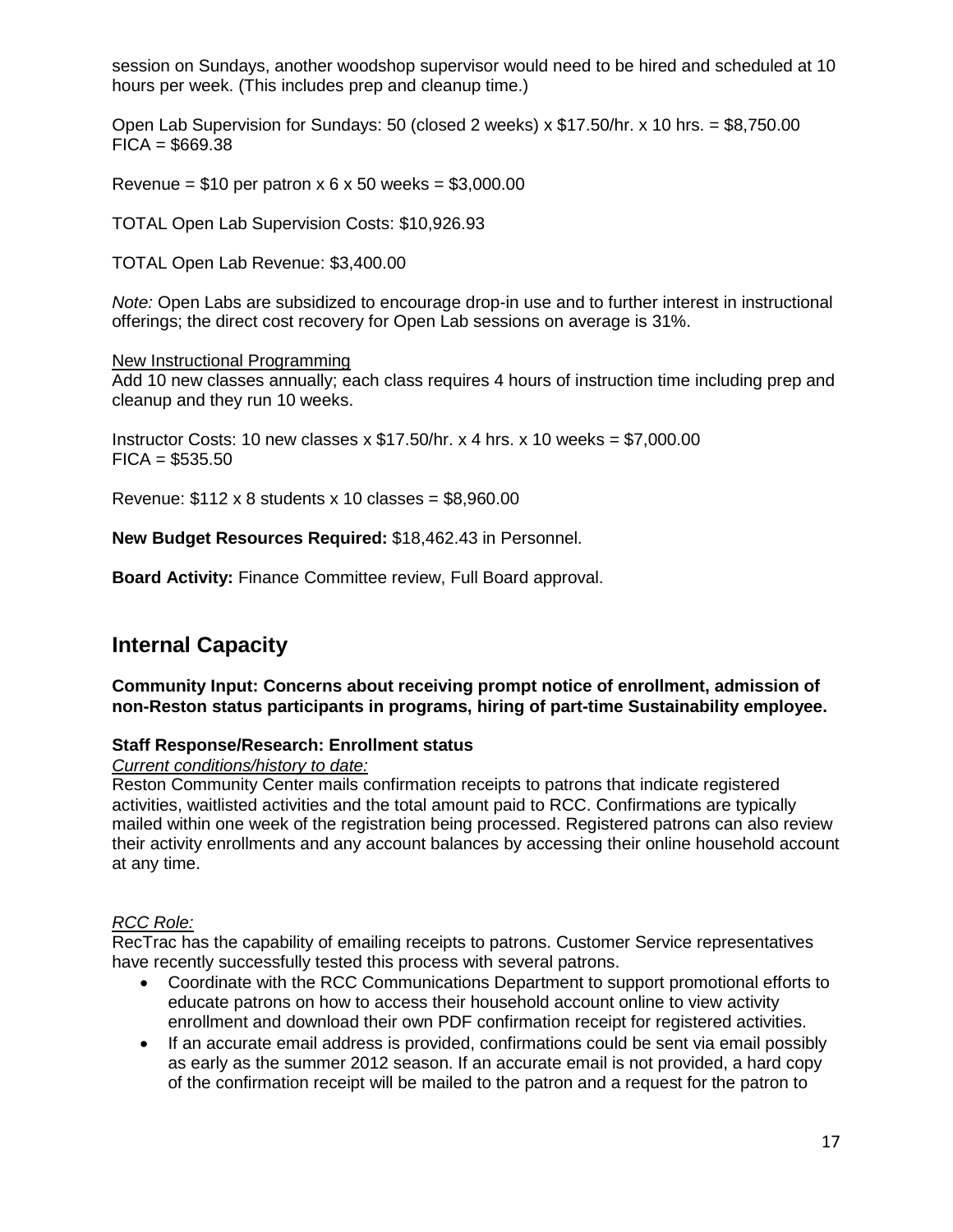provide a new email address will be included to allow future confirmations to be sent via email.

### **New Budget Resources Required:** None.

**Board Activity:** Information item, support communication efforts as appropriate.

#### **Staff Response/Research: Non-Reston status of patrons in programs that are waitlisted.** *Current conditions/history to date:*

Our most popular programming generates wait lists and an impression on the part of some patrons that non-residents enjoy enrollment that they are not actually entitled to with respect to when they register for classes and the possibility that they falsely claim to be "Reston" qualified. Research of the specific situation that prompted the input revealed (as is frequently the case in these types of situations) that the patron, whose status seemed questionable to our student, is in fact an employee of a Reston-located business, which is a criteria for "Reston" status.

In addition, as was stated at our meeting in February, RCC Customer Service staff frequently check the status of a patron by requesting proof of residency in Reston or employment by a Reston-located business.

### *RCC Role:*

RCC will continue to use the current tests to determine registration eligibility. Checking that status occurs at the point of contact for registration; once online registration is introduced, that capability will be somewhat diminished. Spot checking of the status of a patron will still be feasible and will be done when the demand issues suggest it is in RCC's interests and the interest of maintaining the integrity of our registration processes to do so.

#### **New Budget Resources Required:** None.

**Board Activity:** Information item.

### **Staff Response/Research: Hiring of Part-time Sustainability Employee.**

*Current conditions/history to date:*

The Reston Association has a full-time environmental staff group; this is likely to be more appropriately housed within RA capabilities.

### *RCC Role:*

RCC will continue to consult with Sustainable Reston on the resources available to support the three-year focus on a collection of efforts to reaffirm Reston's sustainability values and to further the capacity of civic organizations to pursue related goals.

### **New Budget Resources Required:** None.

**Board Activity:** Information item.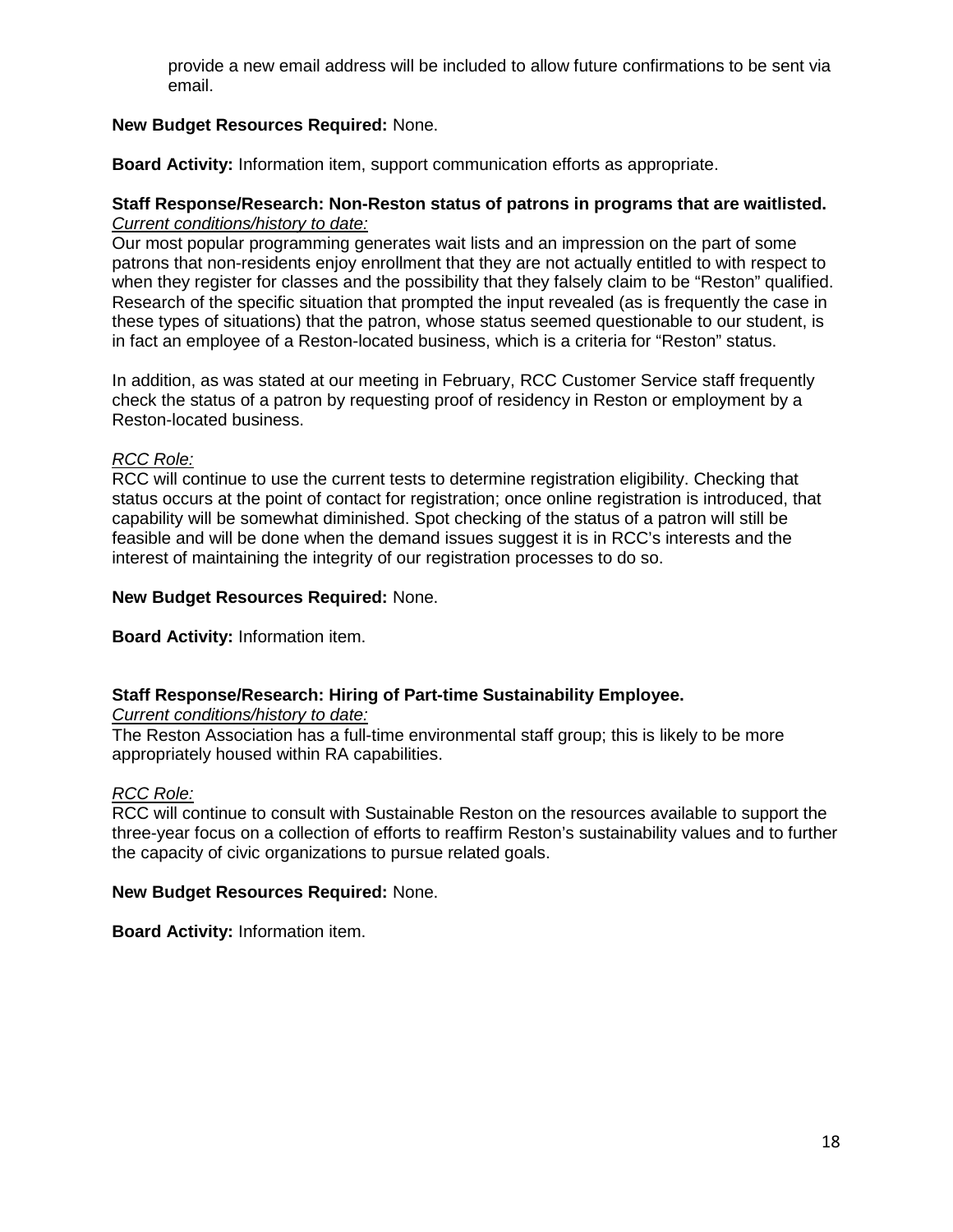## **Summary of Budget Impacts**

#### **FY13 New Funding Requested**

**Facilities**

No changes.

#### **Collaboration and Outreach**

(\$100,000.00 to fund Synthetic Turf has already been identified in Agency resources.)

### **Communications**

No changes.

| <b>Programs</b>                         |             |
|-----------------------------------------|-------------|
| <b>Aquatics</b>                         |             |
| <b>Personnel</b>                        | \$35,322.66 |
| <b>Arts and Events</b>                  |             |
| <b>Personnel</b>                        | \$6,200.00  |
| <b>Operating</b>                        | 2,400.00    |
|                                         |             |
| Leisure and Learning                    |             |
| <b>Personnel</b>                        | \$24,437.01 |
| <b>Operating</b>                        | 9,000.00    |
| <b>Internal Capacity</b>                |             |
| No changes.                             |             |
|                                         |             |
|                                         |             |
|                                         |             |
| <b>FY14 New Funding Requested</b>       |             |
| <b>Facilities</b>                       |             |
| No changes.                             |             |
| <b>Collaboration and Outreach</b>       |             |
| Operating                               | \$50,000.00 |
|                                         |             |
| <b>Communications</b>                   |             |
| No changes.                             |             |
| <b>Programs</b>                         |             |
| <b>Aquatics</b>                         |             |
| Personnel (above plus 5%)               | \$37,088.79 |
| Arts and Events                         |             |
| Personnel (above plus 5%)               | \$6,510.00  |
| <b>Operating</b>                        | 2,400.00    |
|                                         |             |
| Leisure and Learning                    |             |
| Personnel (above plus 5%)               | \$25,658.86 |
| Operating (above plus HLLC \$10,000.00) | 19,000.00   |
| <b>Internal Capacity</b>                |             |

No changes.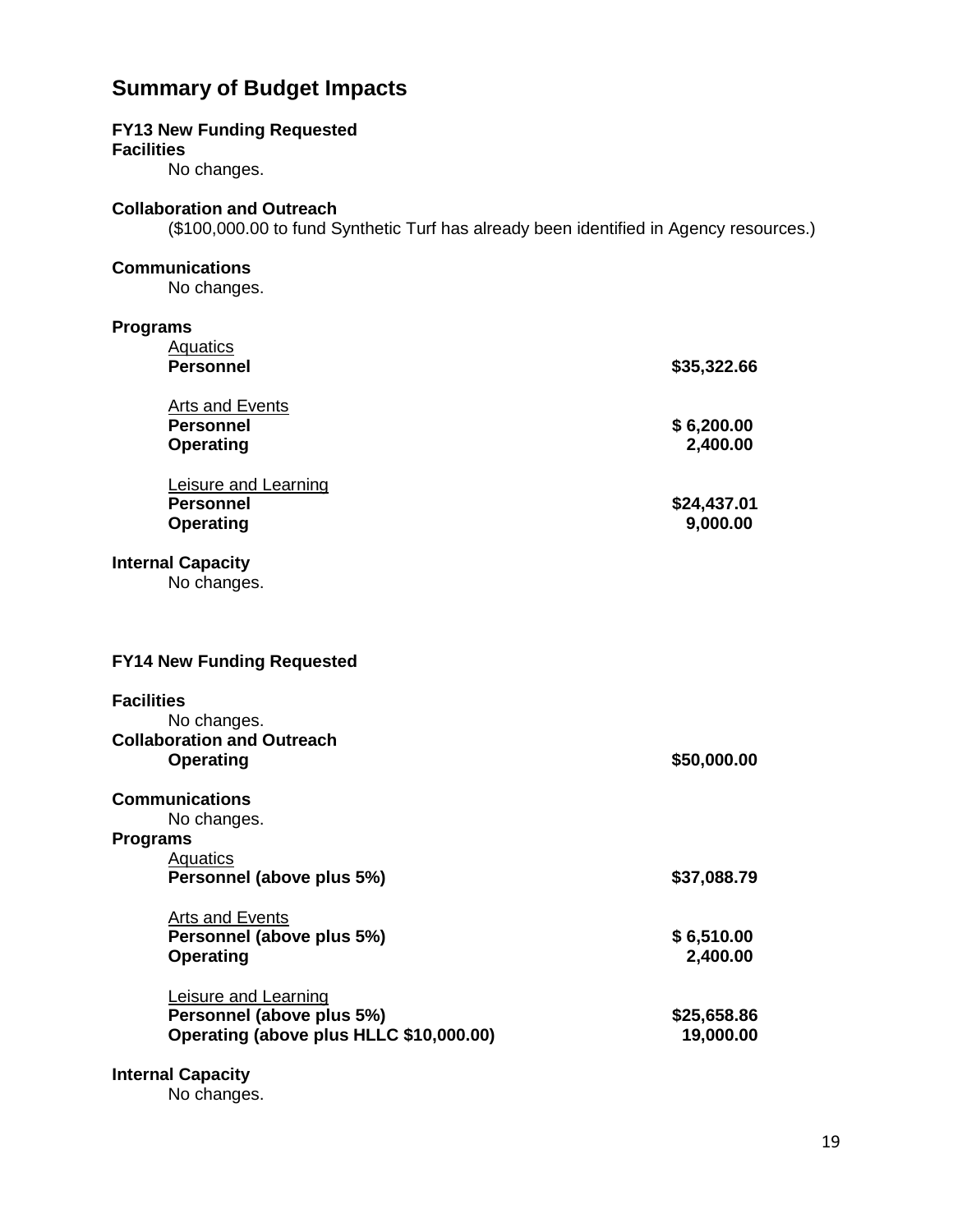

**RESTON COMMUNITY CENTER** 

**DATE:** April 2, 2012

**TO:** RCC Board of Governors

FROM: Cathy Vivona Chair, Finance Committee

**SUBJECT:** April 2, 2012 Finance Committee Meeting

The Finance Committee met on Monday, April 2, 2012. Present were:

- **Cathy Vivona, Committee Chair**
- **Beverly Cosham, RCC Board Chair**

Absent and Excused:

• John Gasson, Committee Vice Chair • Roger Lowen

Attending from the RCC Staff:

- **EXECUTE:** Leila Gordon, Executive Director
- **Renata Wojcicki, Finance Director**

The meeting was called to order at 6:37 pm.

### **Visitors**

A Boy Scout from Great Falls and his father attended the meeting. The Boy Scout explained that he is attending a public meeting as part of earning his Citizenship and Community badge. Leila explained what the Reston Community Center is and how its Board of Governors and committees work, and that the Finance Committee meets regularly to monitor RCC's budget execution.

#### **Monthly Financials**

The Committee reviewed the monthly financial reports with Leila and Renata. Noted among other items was that there was a recording error in February regarding Box Office revenue that will be reversed in March reports, so that number is higher in this report than it should be. In addition, members were reminded that during February, summer camp revenue, which is the next fiscal year's activity, is recorded and will be reversed at year end. This has the effect of making the related revenue figures in program areas appear quite high.

Leila described for the committee a cost-savings measure we are undertaking in the next couple of months related to conversion of our fuel oil system to a natural gas system in order to reduce fuel costs and also improve environmental performance. A memorandum from Deputy Director, Tom Ward, who has been pursuing the research and design issues on this project was distributed and discussed. Savings anticipated are quite substantial and we should more than recover the costs of conversion in the first year of implementation.

- Bill Bouie
- Carol Bradley
- 
- **Kristin Terrill, Public Information Officer**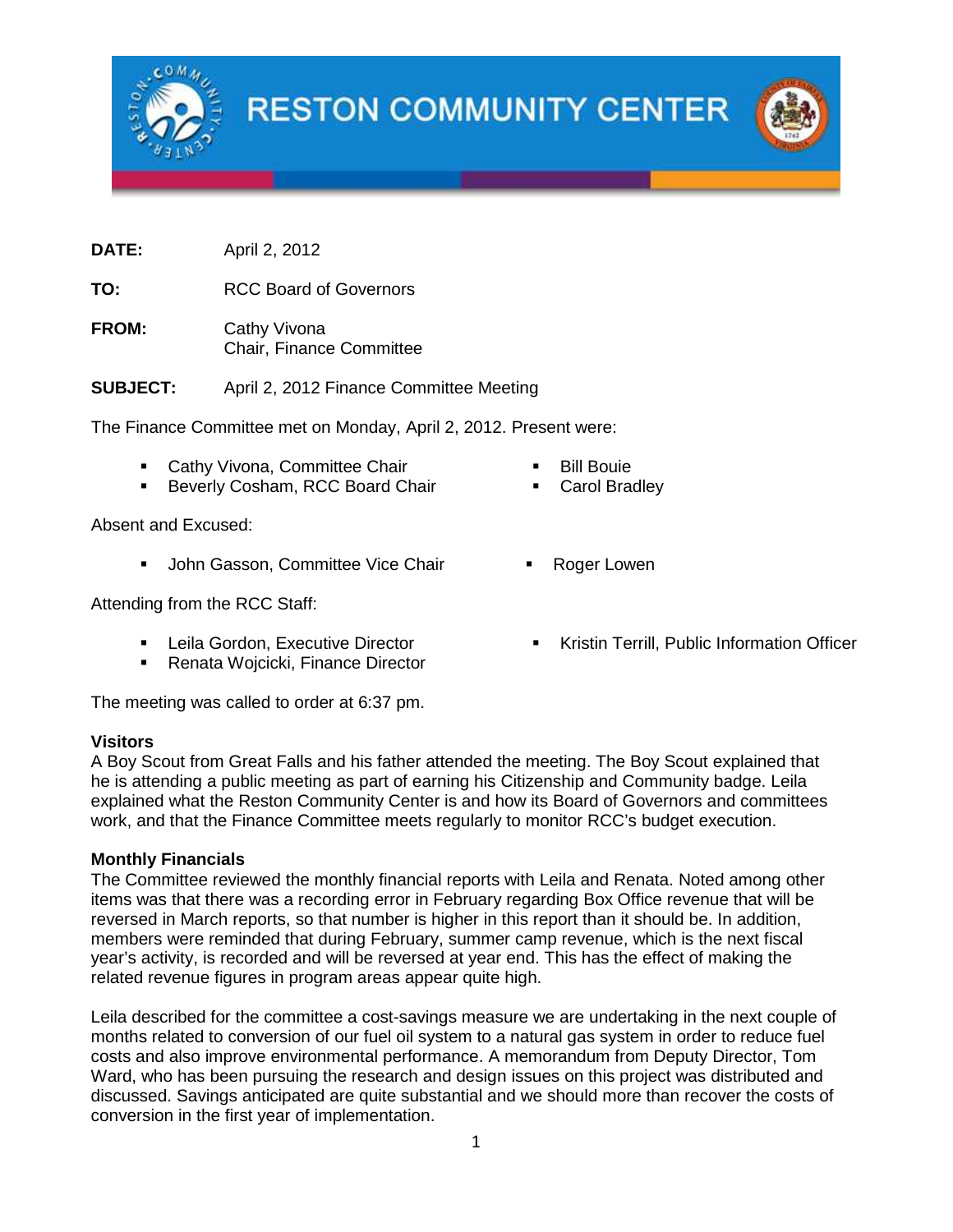Cathy asked about the wide range of estimates provided for installing the gas piping. Leila said she does not think the difference in price between different companies indicates any major difference in their approach to the project or quality of work and that Tom has done due diligence in evaluating these companies. All of the companies are also approved County contractors.

#### **Analysis of New Program Proposals**

Leila and Renata presented the net impacts of the new programs and other efforts outlined in the two Community Input meetings held in February and March. Programs were presented in order of priority and included the revenues associated with them. The net impact of all the new programs if implemented would be added costs totaling \$11,262 in FY13 adjustments, and \$74,411 in the FY14 Budget. In addition, Leila discussed that she anticipates FY14 new operating costs associated with equipment replacements, and large maintenance projects will total approximately \$75,000 of new costs that baseline or carryover budgets are not likely to accommodate. Since these projects require further effort to refine in terms of costs and appropriate order in the context of the Three Year Capital Improvement and Capital Maintenance Projects plan that will be reviewed in May, this served as a preliminary background discussion.

Following discussion, the Finance Committee voted to present the Board with a motion to fully fund the program and administrative initiatives proposed by the staff following feedback received at the 2012 combined Community Relations and Program-Policy Committee meeting.

The motion forwarded is: That programs proposed for funding in FY13 and FY14 by the staff report to the March 12, 2012 joint meeting of the Community Relations and Program/Policy Committees be fully funded as proposed.

The meeting was adjourned at 7:25 p.m.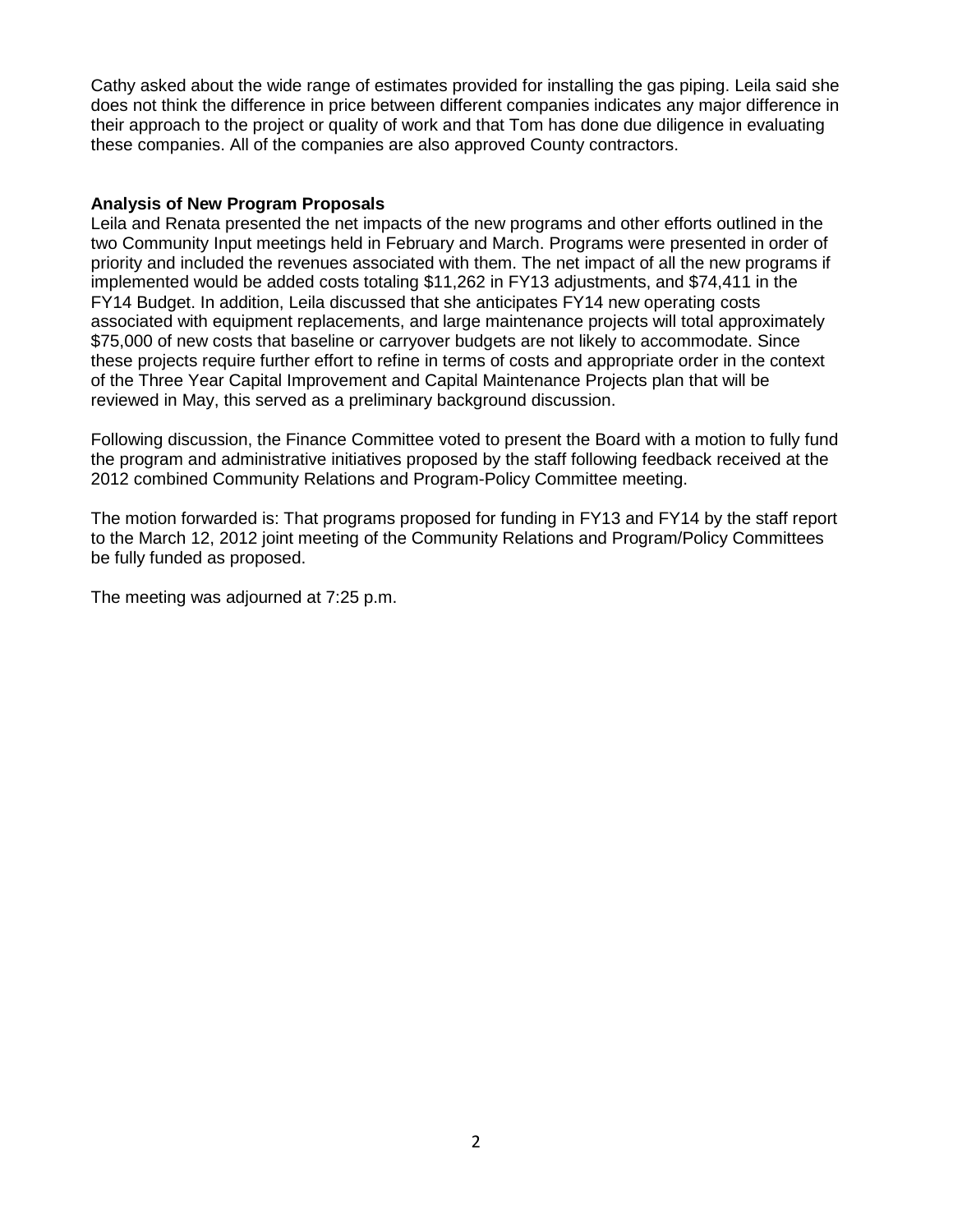| <b>Reston Community Center</b>                          |               |     |            |              |              |                 |                     |                  |             |
|---------------------------------------------------------|---------------|-----|------------|--------------|--------------|-----------------|---------------------|------------------|-------------|
| <b>Budget vs Actuals Worksheet</b>                      |               |     |            |              |              |                 |                     |                  |             |
| 29-Feb-12                                               |               |     |            |              |              |                 |                     |                  |             |
| 100%/12*8mos=%66.64                                     |               |     |            |              |              |                 |                     |                  |             |
| <b>Beginning Fund Balance</b>                           | \$7,835,841   |     |            |              |              |                 |                     |                  |             |
| <b>Est. Y-End Fund Balance</b>                          | \$4,485,520   |     |            |              |              |                 |                     |                  |             |
|                                                         |               |     |            |              |              |                 |                     |                  |             |
|                                                         | <b>Budget</b> |     |            |              |              |                 |                     | <b>REMAINING</b> | <b>YTD%</b> |
| <b>Revenue</b>                                          | <b>FY12</b>   |     | <b>Jan</b> |              | <b>Feb</b>   | <b>ENCUMBR.</b> | <b>YTD</b>          | <b>BALANCE</b>   | actual      |
| 1 Administration                                        | \$6,106,732   | -\$ | 21,205     | \$           | 21,131       |                 | \$6,062,969         | 43,763           | 99.28%      |
| 2 Performing Arts-Theatre Admiss.                       | 49,500        |     | 4,979      |              | 7,042        |                 | 48,422              | 1,078            | 97.82%      |
| 3 PA Theatre Rental                                     | 22,990        |     | 4,964      |              |              |                 | 6,056               | 16,934           | 26.34%      |
| 4 PA Cultural Activities/ Arts Org                      | 0             |     | (5,200)    |              | (3, 291)     |                 | 1,155               | (1, 155)         | 0.00%       |
| 5 Aquatics Classes/drop-in                              | 246,000       |     | 17,745     |              | 13,020       |                 | 167,869             | 78,132           | 68.24%      |
| 6 Aquatic Rental                                        | 19,000        |     |            |              |              |                 | 7,940               | 11,060           | 41.79%      |
| <b>7 L&amp;L Fitness</b>                                | 8,928         |     |            |              |              |                 | 0                   | 8,928            | 0.00%       |
| 8 L&L Teens                                             | 91,186        |     | 2,397      |              | 29,738       |                 | 81,173              | 10,013           | 89.02%      |
| 9 L&L Senior                                            | 67,047        |     | 3,131      |              | 1,764        |                 | 56,743              | 10,304           | 84.63%      |
| 10 L&L Youth                                            | 99,018        |     | 3,262      |              | 69,356       |                 | 171,675             | (72, 657)        | 173.38%     |
| 11 L&L Adult                                            | 107,821       |     | 12,100     |              | 4,743        |                 | 109,171             | (1,350)          | 101.25%     |
| 12 Community Events                                     | 2,500         |     |            |              |              |                 | 0                   | 2,500            | 0.00%       |
| 13 Arts Education                                       | 110,216       |     | 5,135      |              | 60,330       |                 | 176,733             | (66, 517)        | 160.35%     |
| Total RCC Revenue $\frac{1}{3}$ 6,930,938 $\frac{1}{3}$ |               |     | 69,718     | $\mathbf{s}$ | $203,833$ \$ |                 | $$6,889,905$ \ \ \$ | 41,033           | 99.41%      |

L&L - Leisure & Learning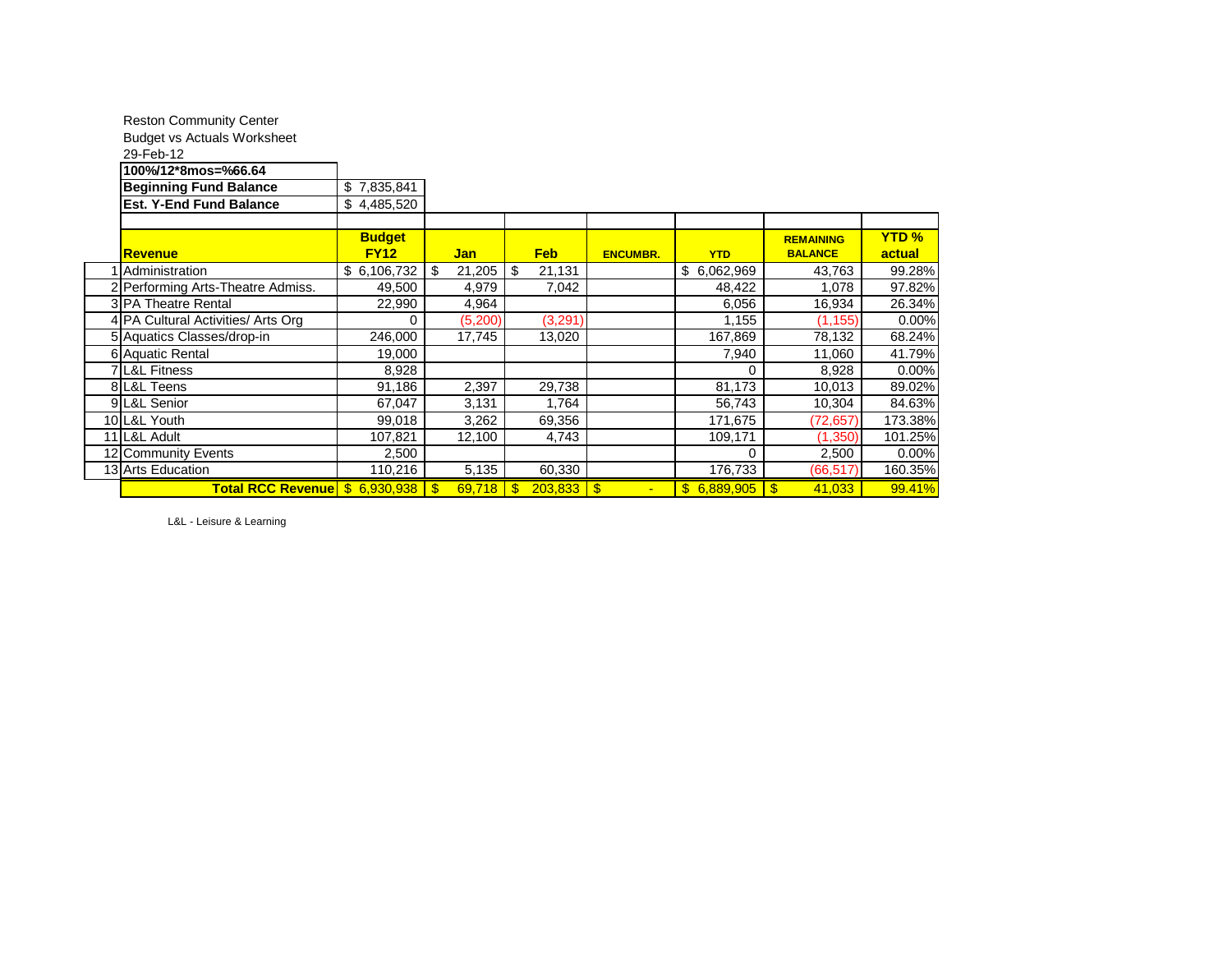| <b>Reston Community Center</b>     |             |
|------------------------------------|-------------|
| <b>Budget vs Actuals Worksheet</b> |             |
| 29-Feb-12                          |             |
| 100%/12*8mos=%66.64                |             |
| <b>Beginning Fund Balance</b>      | \$7.835.841 |
| <b>Est. Y-End Fund Balance</b>     | \$4.485.520 |

|                                      | <b>Budget</b> |               |               |                 |             | <b>REMAINING</b> | % Budget        |
|--------------------------------------|---------------|---------------|---------------|-----------------|-------------|------------------|-----------------|
| <b>Personnel Expenses</b>            | <b>FY12</b>   | Jan           | <b>Feb</b>    | <b>ENCUMBR.</b> | <b>YTD</b>  | <b>BALANCE</b>   | <b>Used Ytd</b> |
| Administration                       | 669,838       | 21,897        | 21,896        |                 | 171,360     | 498,478          | 25.58%          |
| 2 Board OG                           |               |               |               |                 |             |                  | 0.00%           |
| 3 Booking                            | 179,437       | 12,478        | 12,672        |                 | 99,266      | 80,171           | 55.32%          |
| 4 Comptroller                        | 337,629       | 24,955        | 25,180        |                 | 196,996     | 140,633          | 58.35%          |
| 5 Customer Service                   | 450,935       | 29,365        | 29,731        |                 | 235,022     | 215,913          | 52.12%          |
| 6 Facility Engineer                  | 97,408        | 7,429         | 7,550         |                 | 59,380      | 38,028           | 60.96%          |
| 7 Maintenance                        | 409,400       | 26,125        | 28,011        |                 | 213,764     | 195,636          | 52.21%          |
| 8IIT                                 | 106,645       | 7,958         | 7,957         |                 | 63,524      | 43,121           | 59.57%          |
| 9 Media                              | 307,257       | 20,855        | 22,986        |                 | 168,978     | 138,279          | 55.00%          |
| 10 Performing Arts                   | 486,574       | 34,356        | 39,286        |                 | 283,443     | 203,132          | 58.25%          |
| 11 Aquatics                          | 641,189       | 45,410        | 52,328        |                 | 389,855     | 251,334          | 60.80%          |
| 12 Leisure & Learning (L&L) Programs | 198,509       | 15,987        | 16,023        |                 | 128,303     | 70,206           | 64.63%          |
| 13 L&L Fitness                       | 87,986        |               |               |                 | 0           | 87,986           | 0.00%           |
| 14 L&L Teens                         | 123,876       | 7,054         | 7,541         |                 | 69,504      | 54,372           | 56.11%          |
| 15 L&L Senior                        | 119,174       | 9,147         | 10,369        |                 | 60,248      | 58,926           | 50.56%          |
| 16 L&L Youth                         | 191,049       | 17,171        | 13,755        |                 | 144,773     | 46,276           | 75.78%          |
| 17 L&L Adult                         | 165,197       | 4,404         | 17,551        |                 | 124,939     | 40,258           | 75.63%          |
| 18 Community Events                  | 107,279       | 8,038         | 8,883         |                 | 67,675      | 39,604           | 63.08%          |
| 19 Arts Education                    | 271,256       | 10,712        | 16,125        |                 | 193,979     | 77,277           | 71.51%          |
| <b>Total Personnel Expenses</b>      | \$4,950,638   | 303,341<br>\$ | 337,844<br>\$ | \$<br>٠         | \$2,671,007 | 2,279,631<br>\$  | 53.95%          |

Fitness Director costs included in Adult CC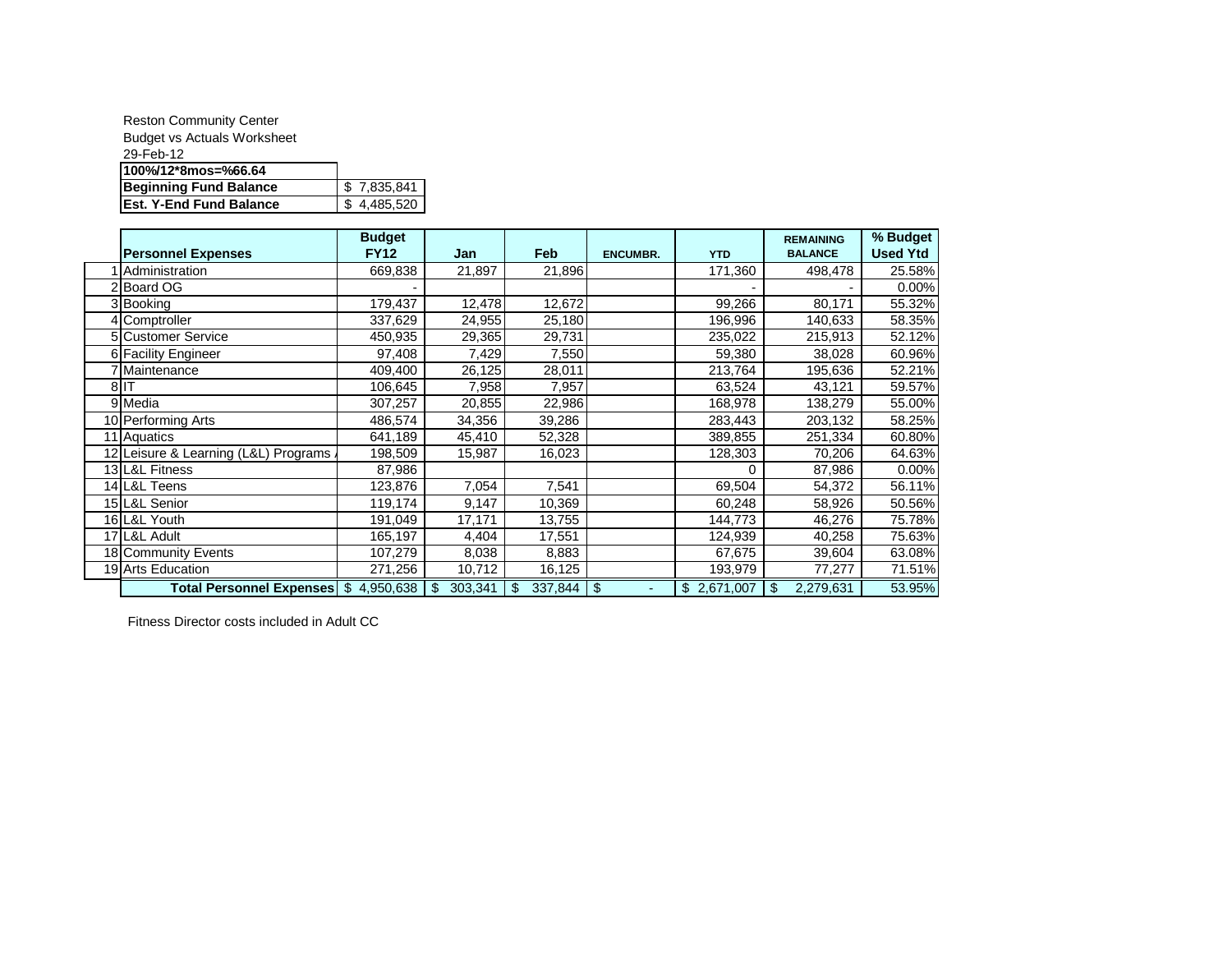| <b>Reston Community Center</b>     |             |
|------------------------------------|-------------|
| <b>Budget vs Actuals Worksheet</b> |             |
| 29-Feb-12                          |             |
| 100%/12*8mos=%66.64                |             |
| <b>Beginning Fund Balance</b>      | \$7.835.841 |
| <b>Est. Y-End Fund Balance</b>     | \$4.485.520 |

|                                         | <b>Budget</b> |                           |               |                 |             | <b>REMAINING</b> | % Budget        |
|-----------------------------------------|---------------|---------------------------|---------------|-----------------|-------------|------------------|-----------------|
| <b>Operational Expenses</b>             | <b>FY12</b>   | Jan                       | Feb           | <b>ENCUMBR.</b> | <b>YTD</b>  | <b>BALANCE</b>   | <b>Used Ytd</b> |
| Administration                          | 256,304       | 11,430                    | 1,422         | 22,091          | 99,456      | 156,848          | 38.80%          |
| 2 Board                                 | 59,000        | 3,424                     | 2,098         | 0               | 38,790      | 20,210           | 65.75%          |
| 3 Booking                               | 118,794       | 909                       | 12,063        | 27,614          | 75,986      | 42,808           | 63.96%          |
| 4 Comptroller/Customer Service          | 538,926       | 36,654                    | 29,841        | 68,191          | 483,521     | 55,405           | 89.72%          |
| 5 Facility Engineer                     | 191,945       | 17,725                    | 8,363         | 19,507          | 91,533      | 100,412          | 47.69%          |
| 6 Maintenance                           | 301,274       | 12,129                    | 29,630        | 49,171          | 270,564     | 30,710           | 89.81%          |
|                                         | 144,303       | (2,888)                   | 1,192         | 6,556           | 33,550      | 110,753          | 23.25%          |
| 8 Media                                 | 445,532       | 6,530                     | 90,459        | 540             | 234,289     | 211,243          | 52.59%          |
| 9 Community Partnerships                | 135,000       | (100)                     |               | 5,000           | 82,135      | 52,865           | 60.84%          |
| 10 Performing Arts                      | 350,009       | 46,611                    | 62,752        | 800             | 244,512     | 105,497          | 69.86%          |
| 11 Aquatics                             | 94,015        | 1,059                     | 5,979         | 6,137           | 49,009      | 45,006           | 52.13%          |
| 12 Leisure & Learning (L&L) Programs    | 6,850         |                           |               | 0               | 1,843       | 5,007            | 26.90%          |
| 13 L&L Fitness                          | 0             |                           |               | 0               |             |                  | 0.00%           |
| 14 L&L Teens                            | 133,250       | 2,645                     | 3,910         | 34,686          | 106,386     | 26,864           | 79.84%          |
| 15 L&L Senior                           | 89,688        | 1,852                     | 5,581         | 10,768          | 57,171      | 32,517           | 63.74%          |
| 16 L&L Youth                            | 137,330       | 2,712                     | 4,837         | 12,508          | 84,922      | 52,408           | 61.84%          |
| 17 L&L Adult                            | 105,724       | 239                       | 2,525         | 7,129           | 42,358      | 63,366           | 40.06%          |
| 18 Community Events                     | 167,690       | 28,241                    | 2,119         | 4,312           | 104,773     | 62,917           | 62.48%          |
| 19 Arts Education                       | 75,794        | 1,006                     | 1,529         | 14,240          | 37,485      | 38,309           | 49.46%          |
| Total Operational Expenses \$ 3,351,428 |               | $\mathfrak{s}$<br>170,178 | 264,300<br>\$ | 289,250<br>\$   | \$2,138,284 | \$<br>1,213,144  | 63.80%          |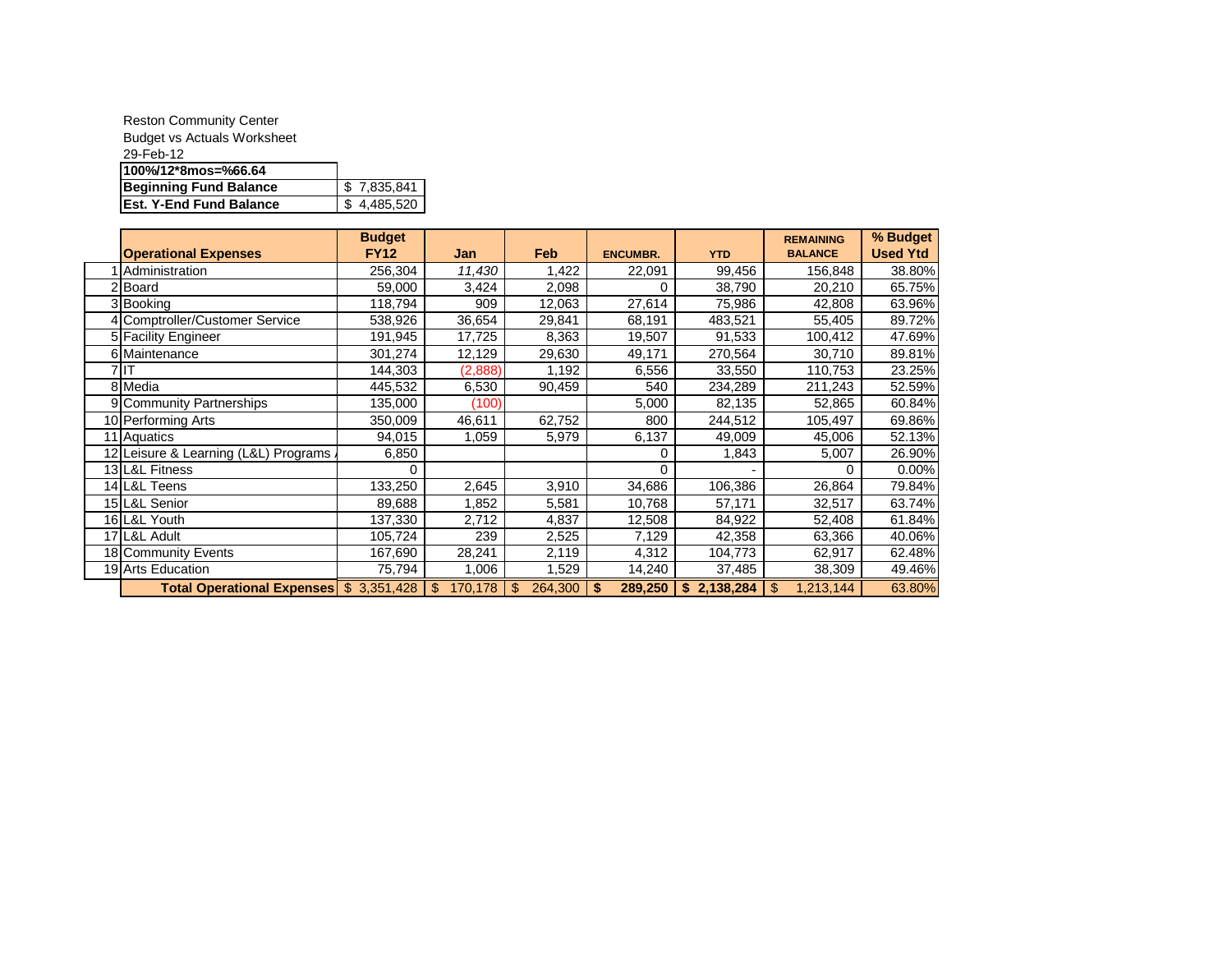| <b>Reston Community Center</b>     |             |
|------------------------------------|-------------|
| <b>Budget vs Actuals Worksheet</b> |             |
| 29-Feb-12                          |             |
| 100%/12*8mos=%66.64                |             |
| <b>Beginning Fund Balance</b>      | \$7,835,841 |
| <b>Est. Y-End Fund Balance</b>     | \$4,485,520 |

| <b>Capital Proj. Expenses/ Capital</b> | <b>Budget</b>              |              |              |                 |                 |                           | <b>REMAINING</b> | % Budget        |
|----------------------------------------|----------------------------|--------------|--------------|-----------------|-----------------|---------------------------|------------------|-----------------|
| <b>Equipment</b>                       | <b>FY12</b>                |              | <b>Jan</b>   | <b>Feb</b>      | <b>ENCUMBR.</b> | <b>YTD</b>                | <b>BALANCE</b>   | <b>Used Ytd</b> |
| 1 RCC Improvements 003716              | 494,064<br>S               | S            | (5,063)      |                 | \$<br>28,657    | 193.027                   | 301.037          | 39.07%          |
| 2 Facility Enhancement LA 003717.11    | 765,087                    |              | 73,635       | $-123,732$      | 75,056          | 421,412                   | 343.675          | 55.08%          |
| Comm. Room HW Enhamnts.                |                            |              |              |                 |                 |                           |                  |                 |
| 3003717.12/3718.12                     | 634,810                    |              | 195,210      |                 | 70,708          | 511,038                   | 123,772          | 80.50%          |
| 4 HW White Roof 003717.13/3719         | 98,000                     |              |              |                 |                 |                           | 98,000           | 0.00%           |
|                                        |                            |              |              |                 |                 |                           |                  | 0.00%           |
|                                        |                            |              |              |                 |                 |                           | 0                | 0.00%           |
|                                        |                            |              |              |                 |                 |                           | 0                | 0.00%           |
|                                        |                            |              |              |                 |                 |                           |                  |                 |
| <b>Total Capital Expenses</b>          | 1,991,960<br>$\mathbf{\$}$ | $\mathbb{S}$ | $268,845$ \$ | $(123, 732)$ \$ |                 | $174,421$ \$ 1,125,477 \$ | 866.484          | 56.50%          |
|                                        |                            |              |              |                 |                 |                           |                  |                 |
| Total RCC Expenditures   \$10.294.026  |                            | \$           | 742.364      | \$              | 463.671         |                           | 4.359.258        | 57.65%          |

003716 include: ADA Enhancements CenterStage Floor HW Loading Dock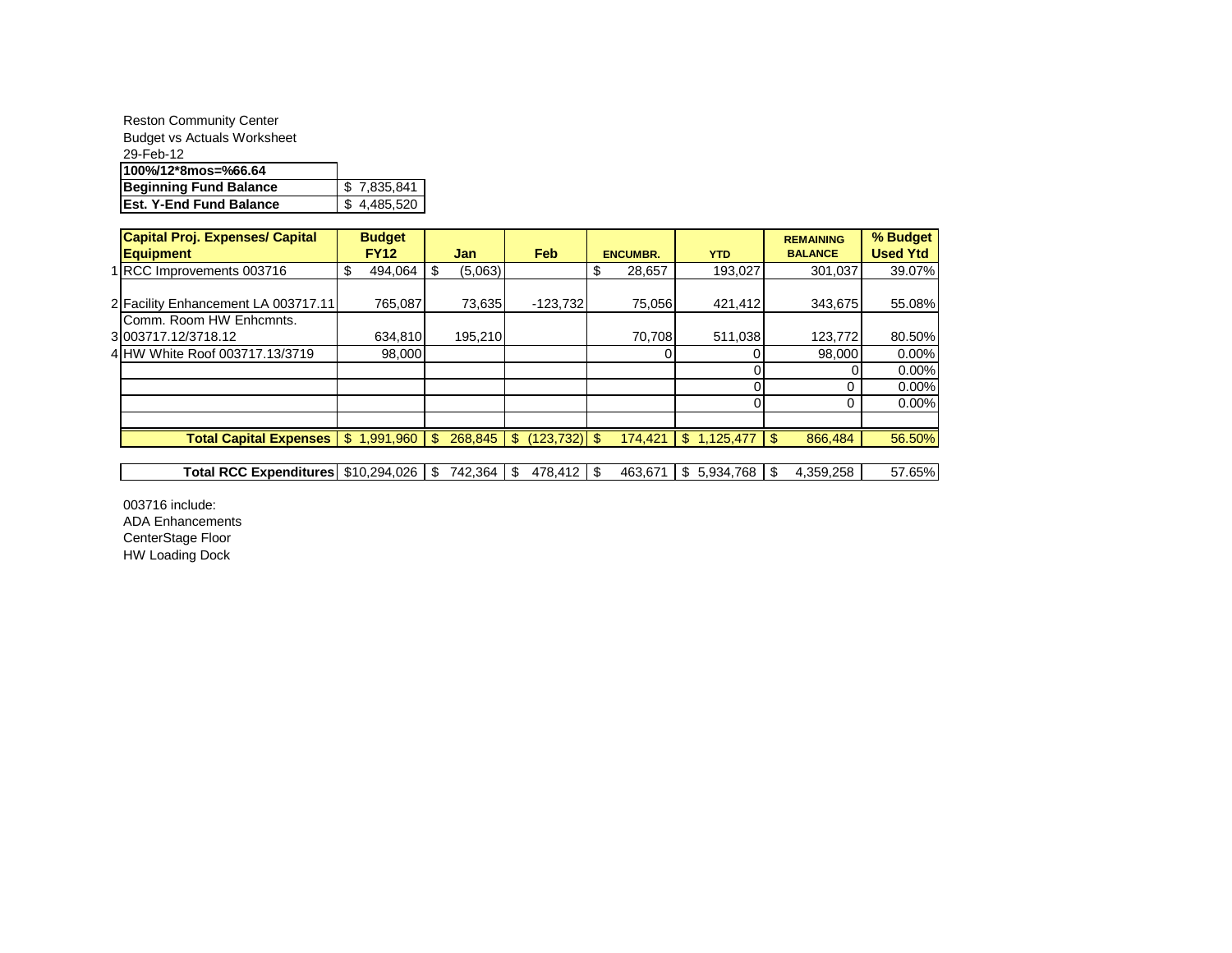#### Reston Community Center Budget vs Actuals Worksheet 29-Feb-12 **100%/12\*8mos=%66.64 Beginning Fund Balance | \$ 7,835,841 Est. Y-End Fund Balance 4 4,485,520**

|                             | <b>Budget</b> |            |            |          | <b>YTD</b> | Remaining<br><b>Balance</b> |
|-----------------------------|---------------|------------|------------|----------|------------|-----------------------------|
| Revenue                     | 6,930,938     | 69.718     | 203,833    | 0        | 6.889.905  | 41,033                      |
| Personnel                   | 4,950,638     | 303.341    | 337.844    | $\Omega$ | 2.671.007  | 2,279,631                   |
| Operating                   | 3,351,428     | 170.178    | 264.300    | 289.250  | 2,138,284  | 1,213,144                   |
| <b>Capital Projects</b>     | 1.991.960     | 268.845    | -123.732   | 174.421  | 1.125.477  | 866,484                     |
| <b>Total Expenses</b>       | 10.294.026    | 742.364    | 478.412    | 463.671  | 5,934,768  | 4,359,258                   |
| Revenue less Total Expenses | $-3,363,088$  | $-672.646$ | $-274.579$ | -463,671 | 955.137    | -4.318.226                  |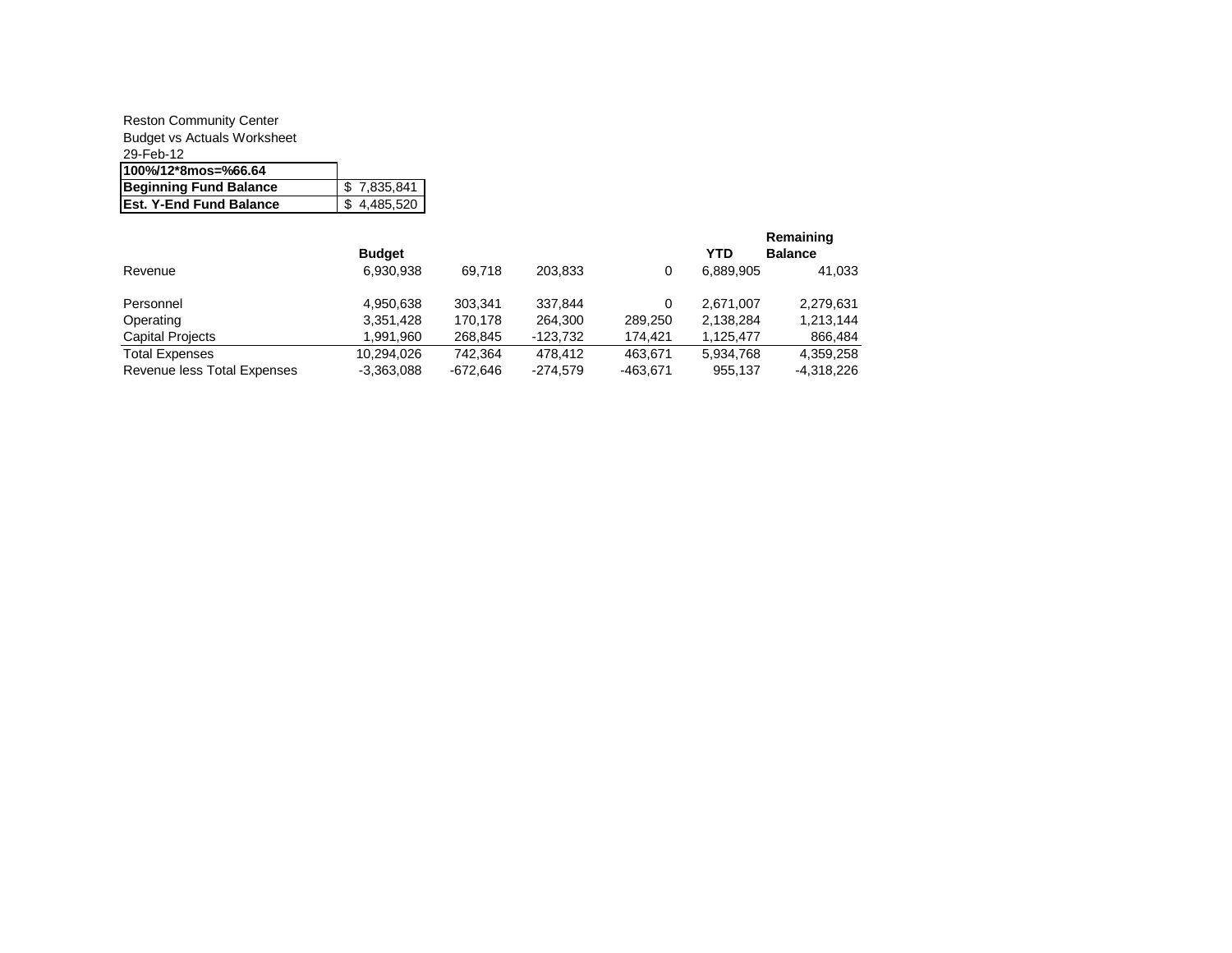#### **Revenue**

**General Note:** Registration for Winter / Spring activity registration started December 1st.

- 1. **Administration:** The Administration revenue budget shows combined tax, interest and facility rental revenues. The estimated revenue from taxes was revised downward for FY12 to \$5.9M with the BOS FY11 Carryover approval in September; revenue is tracking to the lowered estimate. Facility rental revenue includes T-Mobile antenna and room rental revenue. We have collected 133% of estimated Facility Rental revenue (which also includes \$14K year-to-date collected T-Mobile antenna revenue.) A portion of the Facility Rental revenue FY13 collected this fiscal year will be reversed in June 2012 and recorded for FY13. The interest revenue projection was revised down to \$47.7K with BOS FY11 Carryover and approval in September.
- 2. **Performing Arts:** Revenue collection is very uneven depending on scheduled shows and their related box office revenue.
- 3. **Performing Arts Theatre Rental:** Theatre rental payments are typically made at the end of the fiscal year.
- 4. **Performing Arts Cultural Activities/Arts Organizations:** The community arts box office receipts and payments clearing line.
- 5. **Aquatics Classes/drop-in:** Year-to-date revenue is for summer, fall and initial winter/spring program registration.
- 6. **Aquatics Rental:** Year-to-date revenue represents a natatorium rental fee.
- 7. **L&L Fitness:** Revenue tracked for FY12 in Adult Department.
- 8. **L&L Teens:** Year-to-date amount includes summer, fall and initial winter/spring program registration revenue. The 2012 summer camp program revenue will be reversed for FY12 year-end-close and recorded as FY13 revenue.
- 9. **L&L Seniors:** Year-to-date amount includes summer, fall and initial winter/spring program registration revenue.
- 10. **L&L Youth:** Year-to-date amount includes summer, fall and initial winter/spring program registration revenue. The 2012 summer camp program revenue will be reversed for FY12 year-end-close and recorded as FY13 revenue.
- 11. **L&L Adults:** Year-to-date amount includes summer, fall and initial winter/spring program registration revenue.
- 12. **Community Events:** No revenue collection. Future budgets will not reflect revenue associated with this program area.
- 13. **Arts Education:** Year-to-date amount includes summer, fall and initial winter/spring program registration revenue. The 2012 summer camp program revenue will be reversed for FY12 year-end-close and recorded as FY13 revenue.

L&L - Leisure & Learning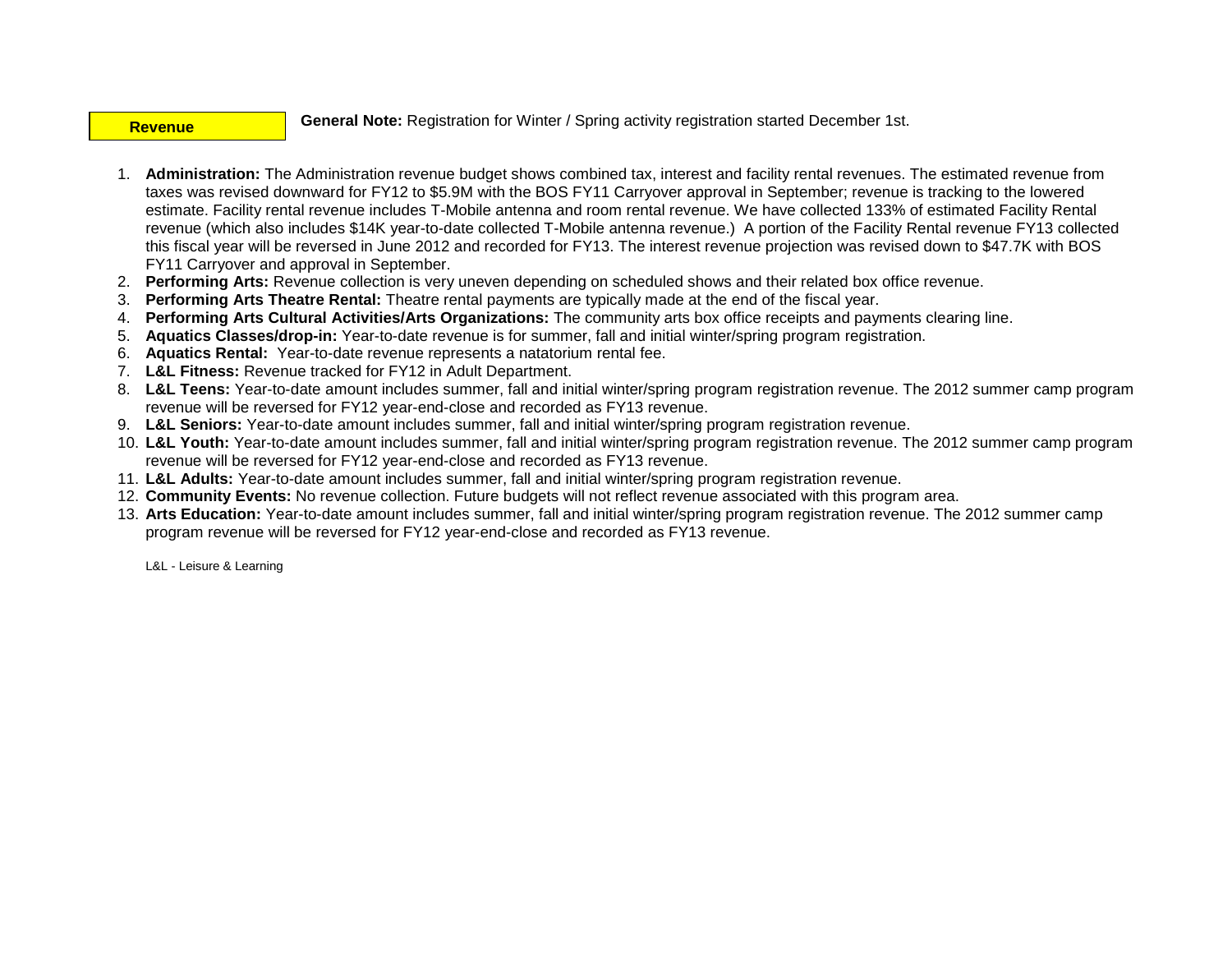#### **Personnel Expenses:**

**General Note:** Personnel budget reallocation has been processed for October 2011 after BOS approval of FY11 Carryover which provided additional funding for the 9 new merit positions requested for FY12.

- 1. **Administration:** Administration's allocated budget is typically under-spent; funding provides for OPEB costs and contingencies such as increases in fringe benefit costs.
- 3. **Booking:** Personnel costs are at the expected level and include costs of 1 additional merit status position (conversion).
- 4. **Comptroller:** Personnel costs are at the expected level.
- 5. **Customer Service:** Personnel costs are at the expected level and include costs of 3 additional merit status positions (conversion).
- 6. **Facility Engineer:** Personnel costs are at expected level.
- 7. **Maintenance**: Personnel costs are at expected level and include costs of 1 additional merit status position (conversion).
- 8. **Information Technology**: Personnel costs are at expected levels.
- 9. **Media**: Personnel costs are at expected levels and include costs of 1 additional merit status position (conversion).
- 10. **Performing Arts:** Personnel costs are at expected levels and include costs of 1 additional converted to merit status position. This position is shared with the Aquatics department.
- 11. **Aquatics**: Personnel costs are at expected levels.
- 12. **Leisure and Learning Administration**: Personnel costs are at expected levels and include costs of 2 additional merit status positions (one of which is shared with the Arts Education Dept.; positions from conversion process). Additional funding reallocation was completed for October 2011.
- 13. **L&L Fitness:** Budget reallocation completed for October 2011. Fitness Director's position remains vacant, hiring process started in March. Instructors' labor costs are tracked within Adult Cost Center.
- 14. **L&L Teens**: Personnel costs include summer camp labor costs which occurred in July/August 2011.
- 15. **L&L Senior**: Personnel costs are at a lower than normal level due to the long term position vacancy of the Senior Program Director.
- 16. **L&L Youth:** Personnel costs are higher than the benchmark and include Camp Goodtimes labor costs which occurred in July/August 2011.
- 17. **L&L Adult/Fitness:** Personnel expenditures are at expected levels and include Fitness classes' instructors' costs.
- 18. **Community Events:** Personnel expenditures are at expected levels.
- 19. **Arts Education**: Personnel expenditures are higher than the benchmark and include LARK/YAT summer labor costs which occurred in July/August 2011.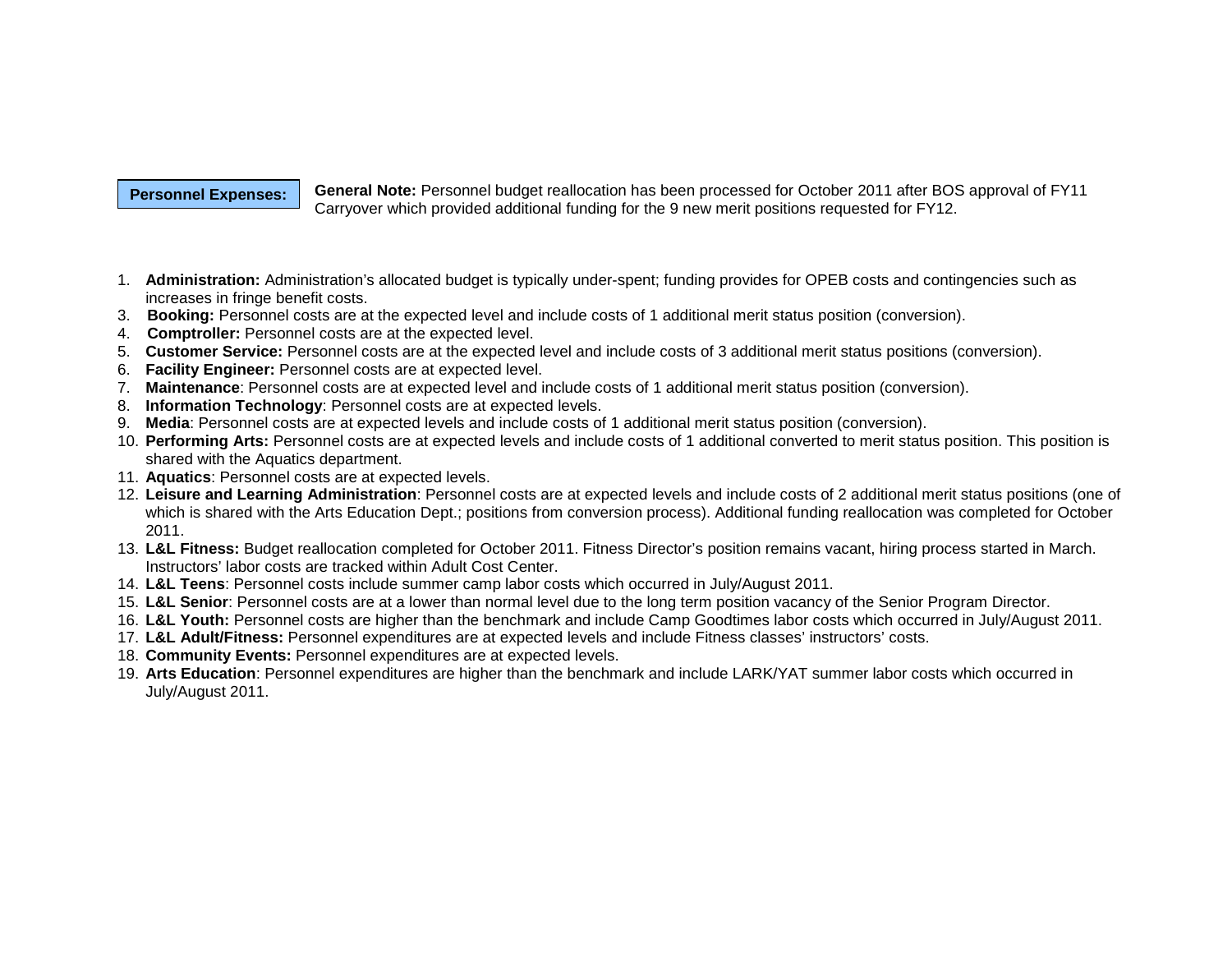#### **General Note: Reservations at the beginning of the year are higher; funds are spent down from them. Operating Expenses:**

- 1. **Administration:** Current month expenses include SWSG payments. Reservations are for SWSG consulting services.
- 2. **Board:** Current month expenses include Strategic Planning session facilitation and hospitality costs.
- 3. **Booking:** Current month expenses are for supply costs, security monitoring, piano tunings, storage rent costs. Reservations are for piano tuning and storage rental.
- 4. **Comptroller:** Current month expenditures include banking charges, office supplies and utilities costs. Reservation is for utilities costs.
- 5. **Facility Engineering:** Current month expenses include repair and maintenance costs. Reservation is for repair and maintenance.
- 6. **Maintenance:** Current month expenditures include fuel costs and repair and maintenance costs. Reservations are for custodial services, repair and maintenance, and fuel.
- 7. **IT:** Current month expenses are for office and computer supplies. Reservation is for equipment and cellular phones.
- 8. **Media:** Current month expenses are for advertisement costs, printing and sponsorship. Reservation is for printing service.
- 9. **Community Partnerships:** No current month expense. Reservation is for RHT (community history celebrations/exhibit events, speaker series, Founders Day 2012, artist showcases.)
- 10. **Performing Arts:** Current month expenses include contractor payments, conference travel costs, hospitality and maintenance and repair costs. Reservation is for piano tunings costs.
- 11. **Aquatics:** Current month expenditures are for pool supplies, first aid, office supplies, and repair and maintenance. Reservations are for pool operating supplies.
- 12. **Leisure and Learning Administration:** No current month expense.
- 13. **L&L Fitness:** Operating Program costs currently are tracked in Adult cost center.
- 14. **L&L Teens:** Current month expenditures include transportation and recreational activities costs. Reservation is for program instruction and transportation.
- 15. **L&L Senior:** Current month expenditures are for program supply costs, transportation, and recreational activities. Reservation is for transportation and contractor costs.
- 16. **L&L Youth:** Current month expenditures are for program supplies, program instruction, and recreation activities. Reservations are for program instruction.
- 17. **L&L Adult/Fitness:** Current month expenditures include program supplies costs and recreational activities costs. Reservations are for program instruction and transportation.
- 18. **Community Events:** Current month expenditures are for program content delivery and program supply costs. Reservation is for contractor costs and program supply costs.
- 19. **Arts Ed:** Current month expenditures are for program contract payments. Reservation is for program instruction contract costs.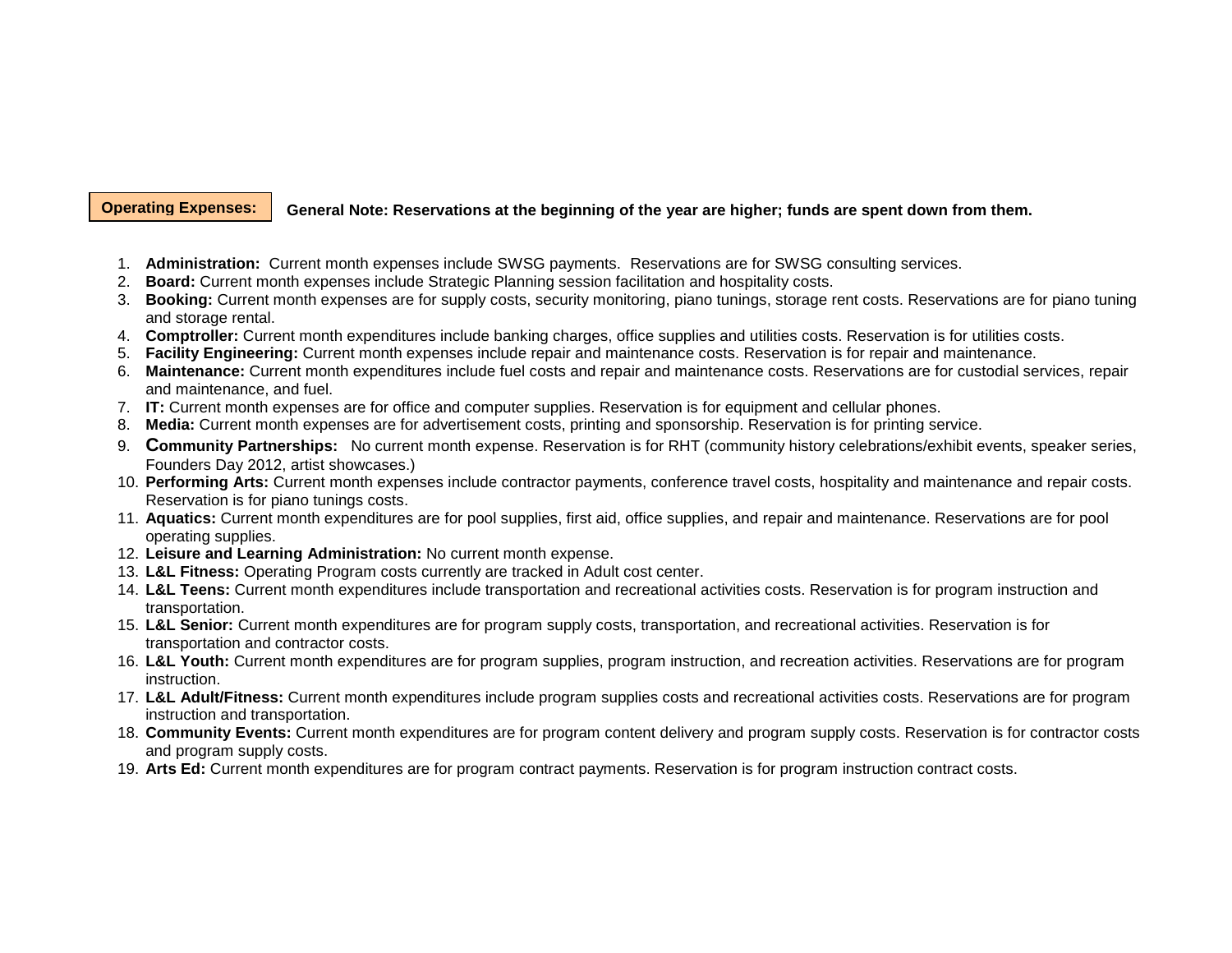**Capital Project Expense**

All capital projects have been completed or nearly completed, except for the White Roof (deferred), Stage Floor replacement (deferred) project, and the ADA DOJ restroom which will be carried over to summer 2012 (FY13).

- 1. **RCC Improvements / 003716:** Includes ADA Enhancements, CenterStage Floor, and HW Loading Dock projects.
- 2. **Facility Enhancement Lake Anne / 003717.11:** Includes Art Studio, LA Expansion, LA Hallway Acoustics projects. Current month credit reflects correction of procurement. Reservation is for contractor service. Two change orders in the amount of \$8,715 are in review and approval process. FY11 Audit Adjustment for June 2011 invoice (368K) and paid in July 2011 was recorded for FY11. This will reverse FY11 carryover beginning project balance from \$765,087 to \$396,415. Project will show a total cost overrun in the amount of \$9,187.
- 3. **Community Room Hunters Woods Enhancements / 003717.12/3718.12:** No current month expenditures recorded. Reservations are for SWSG service and SG Construction Services Inc. Estimate of remaining balance/savings pending.
- 4. **HW White Roof 003717.13/3719**: Deferred.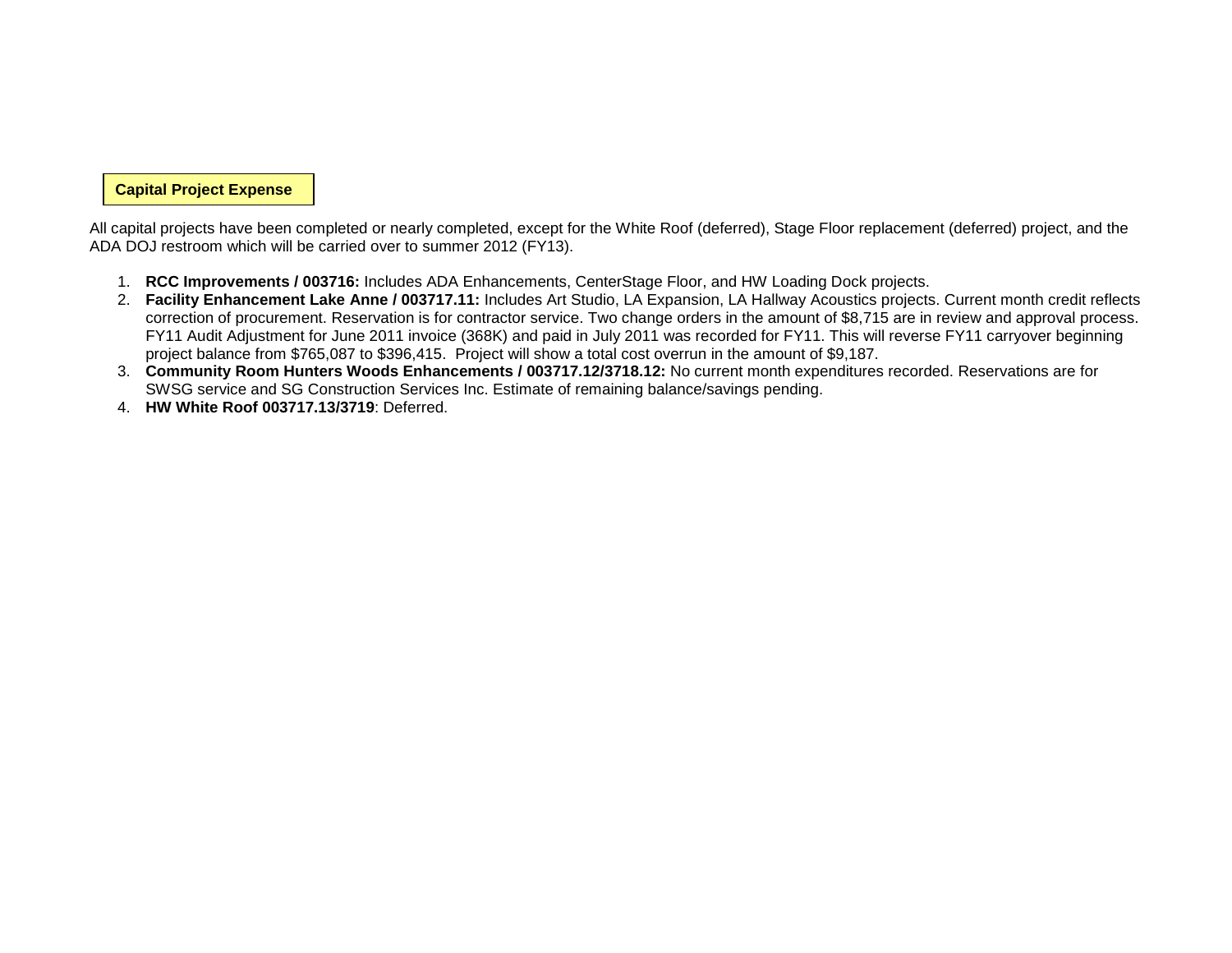## **Reston Community Center Financial Projections**

**\$.0470/\$100 FY2007-2016 Tax Rate**

|                                                          | FY2011             | FY2012         | FY2013          | FY2014        |                                   |
|----------------------------------------------------------|--------------------|----------------|-----------------|---------------|-----------------------------------|
|                                                          | <b>Yend Actual</b> | <b>Revised</b> | <b>Proposed</b> | Estimated     | Per DTA<br>\$6,183,347 for        |
| <b>Beginning Balance</b>                                 | 8,746,167          | 7,835,840      | 4,472,752       | 3,540,398     | FY13, Original<br>budget approved |
| Revenue                                                  |                    |                |                 |               | by RCC Board                      |
| <b>Property Taxes</b>                                    | 5,868,283          | 5,958,186      | 6, 183, 347     | 6,183,347     | was \$5,958,186                   |
| Interest                                                 | 46,314             | 47,746         | 47,077          | 35,404        |                                   |
| <b>Internal Fees</b>                                     | 920,673            | 925,006        | 1,068,979       | 1,090,359     |                                   |
| <b>Total Revenue</b>                                     | 6,835,270          | 6,930,938      | 7,299,403       | 7,309,110     |                                   |
| <b>Total Fund Balance Available</b>                      | 15,581,437         | 14,766,778     | 11,772,155      | 10,849,508    |                                   |
| <b>Expenditures</b>                                      |                    |                |                 |               |                                   |
| Personnel                                                | 4,148,159          | 4,950,638      | 4,957,421       | 5,106,144     |                                   |
| Operating                                                | 2,462,954          | 3,351,428      | 3,274,336       | 3,334,336     |                                   |
| Capital                                                  | 1,134,484          | 1,991,960      |                 |               |                                   |
| Capital Equip                                            |                    |                |                 |               |                                   |
| <b>Total Expenditures</b>                                | 7,745,597          | 10,294,026     | 8,231,757       | 8,440,480     |                                   |
| <b>Revenue less Expenses</b>                             | (910, 327)         | (3,363,088)    | (932, 354)      | (1, 131, 370) |                                   |
| <b>Ending Fund Balance</b>                               | 7,835,840          | 4,472,752      | 3,540,398       | 2,409,028     |                                   |
| <b>Managed Reserve Detail</b>                            |                    |                |                 |               |                                   |
| Managed Oper. Reserve 12% of current year revenue        | 820,232            | 831,713        | 875,928         | 877,093       |                                   |
| Feasibility Study Reserve 2% of current year revenue     | 136,705            | 138,619        | 145,988         | 146,182       |                                   |
| <b>Economic and Program Contingency up to 3.5M</b>       | 3,000,000          | 2,550,000      | 875,840         | $\mathbf 0$   |                                   |
| <b>Capital Projects up to 3M</b>                         | 3,500,000          | 952,421        | 1,642,642       | 1,385,752     |                                   |
| <b>Total Managed Reserve</b>                             | 7,456,938          | 4,472,752      | 3,540,398       | 2,409,027     |                                   |
| <b>Balance after reserve allocation (deficiency)</b>     | 378,902            | 0              | $\mathbf 0$     | 0             |                                   |
| <b>Assumptions</b>                                       |                    |                |                 |               |                                   |
| Property Taxes Growth/Inflation Factor FY13-16           | $-11%$             | 1.53%          | 3.78%           | 0.00%         |                                   |
| Interest based on the beginning fund balance for FY13-16 | $-26%$             | 3.09%          | 0.00%           | $-24.80%$     |                                   |
| Internal Fees Growth/Inflation Factor FY13-16            | $-1%$              | 0.47%          | 15.56%          | 2.00%         |                                   |
| Personnel Growth/Inflation Factor FY13-16                | 5%                 | 19.35%         | 0.14%           | 3.00%         |                                   |
| Operating Growth/Inflation Factor FY13-16                | $-6%$              | 36.07%         | $-2.30%$        | 1.83%         |                                   |
|                                                          |                    |                |                 |               |                                   |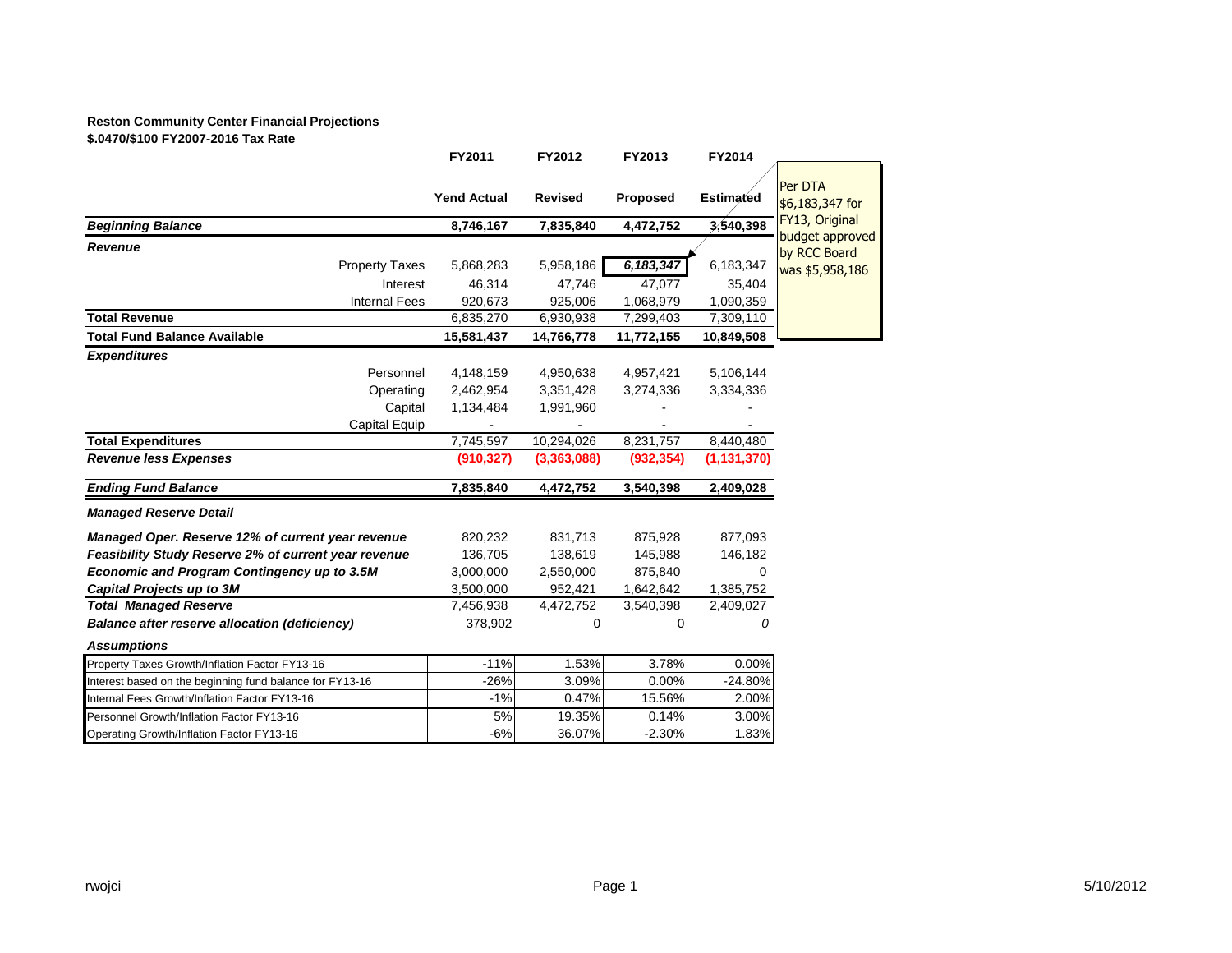#### *Reston Community Center FY13/FY14 Budget Impact Program and Administrative Initiatives - Priority Order within Categories*

| <b>Category</b>                     | <b>Description</b>                                                            | <b>Budget Impact Type</b> | <b>FY13</b> | <b>FY14</b> |                                              |
|-------------------------------------|-------------------------------------------------------------------------------|---------------------------|-------------|-------------|----------------------------------------------|
| <b>Collaboration &amp; Outreach</b> | Transportation                                                                | <b>Operating Expense</b>  |             | 20,000      |                                              |
| <b>Collaboration &amp; Outreach</b> | <b>Documentary Film Project</b><br>Focus Group & Student<br><b>Activities</b> | <b>Operating Expense</b>  |             | 20,000      |                                              |
|                                     | <b>Other Community</b><br>Dialogs/Forums incl. GRACE                          |                           |             |             | Can Be scaled by 25%                         |
| <b>Collaboration &amp; Outreach</b> | and Sustainable Reston                                                        | Operating Expense         |             | 10,000      | reduction of hours to less                   |
| Programs - Aquatics                 | <b>Swimming Private Lessons</b>                                               |                           |             |             | budget impact if desired,<br>revenue will be |
|                                     |                                                                               | Revenue                   | $-37,500$   | $-37,500$   | proportionally descreased                    |
|                                     |                                                                               | <b>Instructor Expense</b> | 35,323      | 37,089      |                                              |
| <b>Programs-Arts</b>                | Daytime 55+ Visual Art<br>Classes/Workshops                                   |                           |             |             |                                              |
|                                     |                                                                               | Revenue                   | $-1,890$    | $-1,890$    |                                              |
|                                     |                                                                               | <b>Personnel Expense</b>  | 3,100       | 3,255       |                                              |
|                                     |                                                                               | <b>Operating Expense</b>  | 2,400       | 2,400       |                                              |
| <b>Programs-Arts</b>                | <b>Youth Voice Classes</b>                                                    |                           |             |             |                                              |
|                                     |                                                                               | Revenue                   | $-1,260$    | $-1,260$    |                                              |
|                                     |                                                                               | <b>Personnel Expense</b>  | 3,100       | 3,255       |                                              |
| Programs L&L                        | <b>Summer Camp Offerings</b>                                                  |                           |             |             |                                              |
|                                     |                                                                               | Revenue                   | $-11,000$   | $-11,000$   |                                              |
|                                     |                                                                               | <b>Operating Expense</b>  | 9,000       | 9,000       |                                              |
| Programs L&L                        | <b>West Glade Corridor</b><br>Programming                                     |                           |             |             |                                              |
|                                     |                                                                               | Revenue                   | $-2,500$    | $-2,500$    |                                              |
|                                     |                                                                               | <b>Personnel Expense</b>  | 2,987       | 3,137       |                                              |
|                                     | Out of School (after school)                                                  |                           |             |             |                                              |
| Programs L&L                        | <b>Offerings</b>                                                              | <b>Operating Expense</b>  |             | 10,000      |                                              |
|                                     | <b>Expanded Woodshop</b><br>Hours/Programming                                 |                           |             |             |                                              |
| Programs L&L                        |                                                                               | Revenue                   | $-8,960$    | $-8,960$    |                                              |
|                                     |                                                                               | <b>Personnel Expense</b>  | 18,462      | 19,386      |                                              |
| <b>Total Impact</b>                 |                                                                               |                           | 11,262      | 74,411      |                                              |

 $sen$